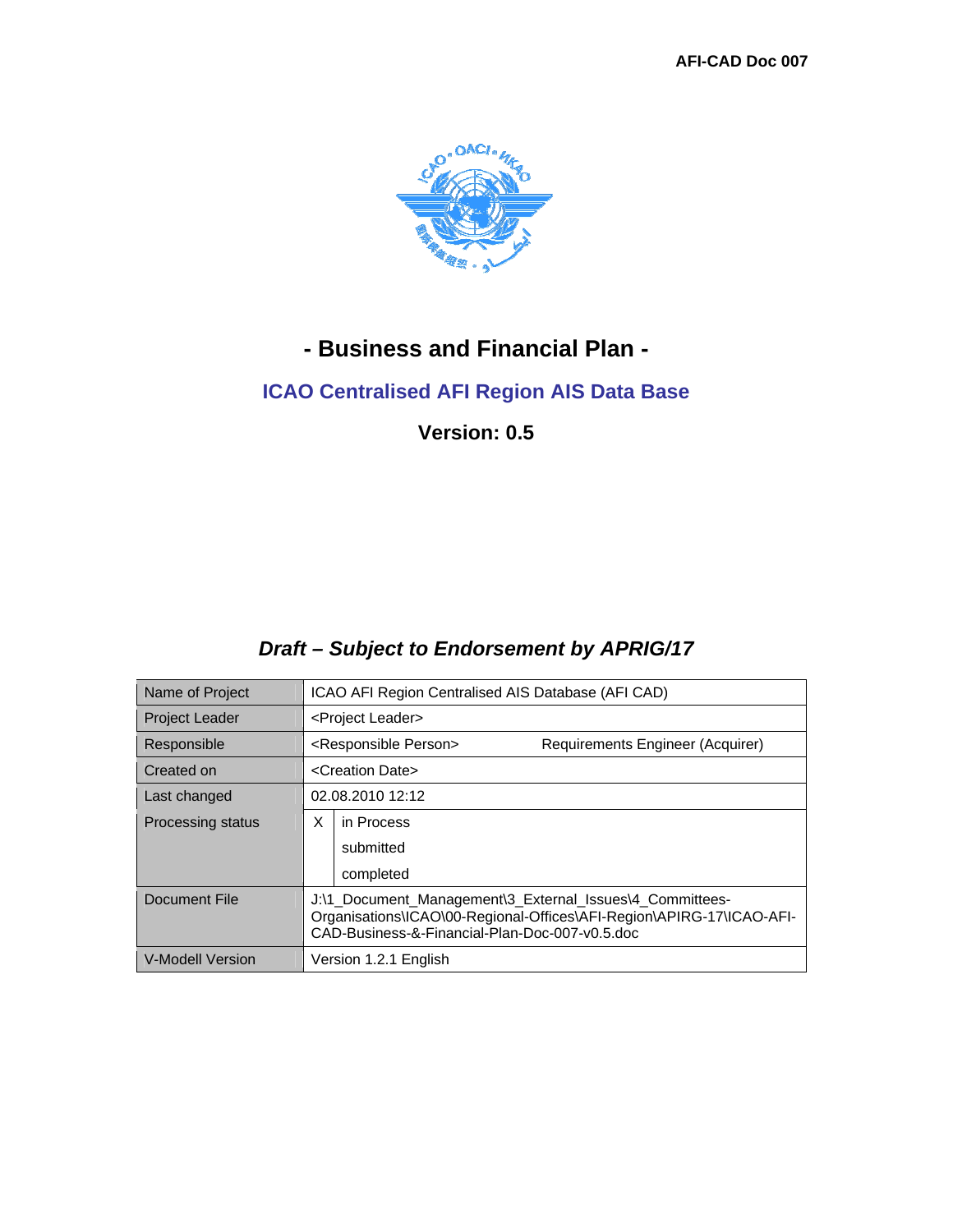# **Further Product Information**

| Participating | [not involved]<br>[not involved]<br>[not involved] | User<br>Executive<br><b>Project Leader</b> |
|---------------|----------------------------------------------------|--------------------------------------------|
| Creation      |                                                    |                                            |

# **Change Listing**

| Change    |          | Changed |          |                                                         |         |              |
|-----------|----------|---------|----------|---------------------------------------------------------|---------|--------------|
| <b>No</b> | Date     | Version | Chapters | Description of the Change                               | Author  | <b>State</b> |
| 1         | 05.09.08 | 0.1     | All      | Initial Product creation                                | Rudolph | Draft        |
| 2         | 01.10.08 | 0.2     | All      | Input from WACAF                                        | Rudolph | Draft        |
| 3         | 01.11.08 | 0.3     | All      | Input from AFI CAD SG/3                                 | Rudolph | Draft        |
| 4         | 01.06.09 | 0.4     | All      | Adjustments befor Informal<br>Consultative AFI CAD SG/4 | Rudolph | Draft        |
| 5         | 25.07.10 | 0.5     | All      | Version for APIRG/17                                    | Rudolph | Draft        |
| 6         |          |         |          |                                                         |         |              |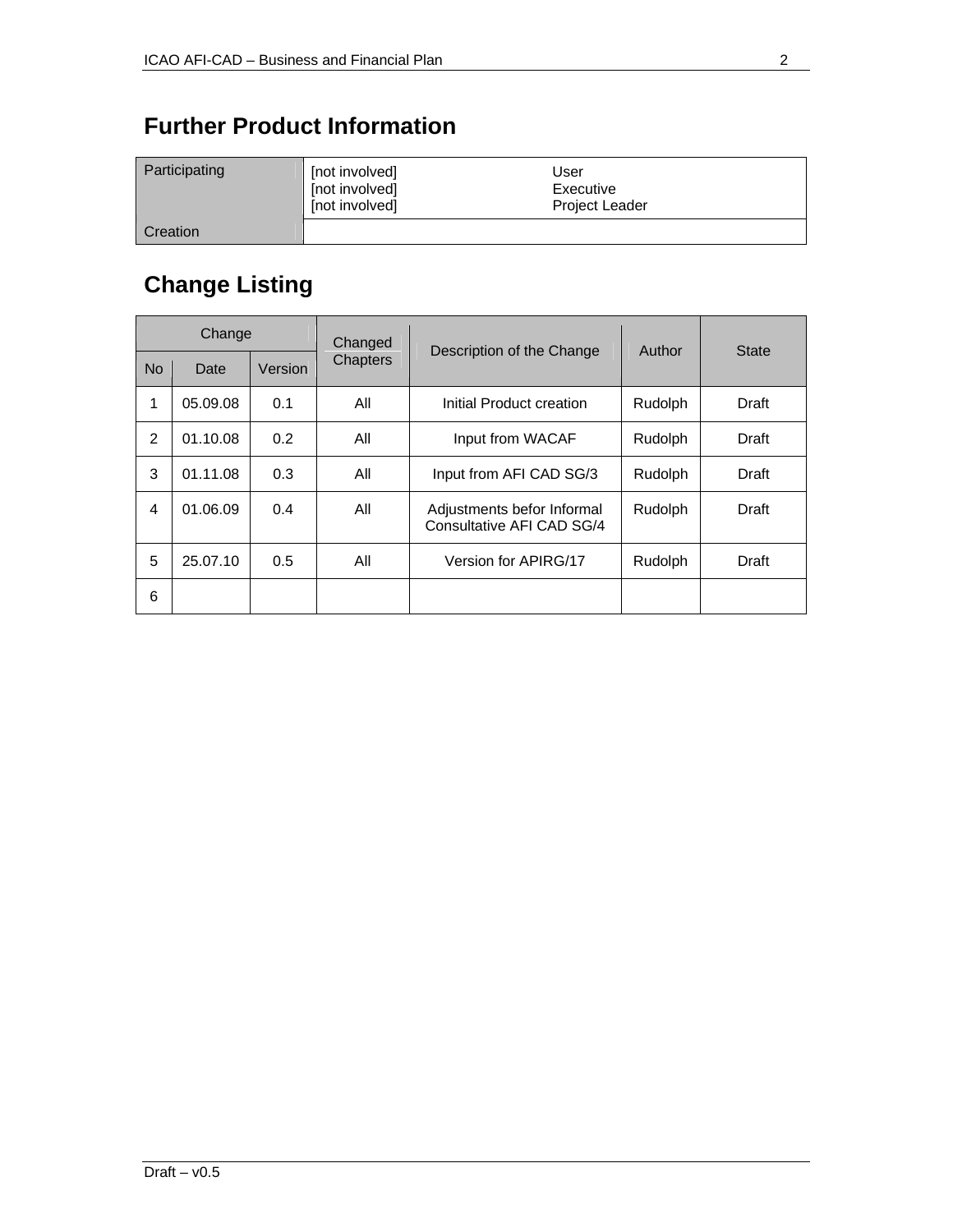## **Content**

| 1.1        |                                                                        |  |
|------------|------------------------------------------------------------------------|--|
| 1.2        |                                                                        |  |
| 1.3        |                                                                        |  |
|            |                                                                        |  |
|            | CHAPTER 2 - VISION AND MISSION STATEMENT AND STRATEGIC OBJECTIVES7     |  |
| 2.1        |                                                                        |  |
| 2.2        |                                                                        |  |
|            |                                                                        |  |
| 3.1        |                                                                        |  |
| 3.2        |                                                                        |  |
| 3.3        |                                                                        |  |
| 3.4        |                                                                        |  |
| 3.5        |                                                                        |  |
| 3.6        | Strategic Factors for Successful Implementation of the Business Plan11 |  |
|            |                                                                        |  |
| 4.1        |                                                                        |  |
| 4.2        |                                                                        |  |
| 4.3        |                                                                        |  |
| 4.4        |                                                                        |  |
| 4.5        |                                                                        |  |
| 4.6        |                                                                        |  |
|            |                                                                        |  |
|            |                                                                        |  |
| 5.1<br>5.2 |                                                                        |  |
| 5.3        |                                                                        |  |
| 5.4        |                                                                        |  |
| 5.5        |                                                                        |  |
| 5.6        |                                                                        |  |
| 5.7        |                                                                        |  |
| 5.8        |                                                                        |  |
| 5.9        |                                                                        |  |
| 5.10       |                                                                        |  |
| 5.11       |                                                                        |  |
| 5.12       |                                                                        |  |
| 5.13       |                                                                        |  |
| 5.14       |                                                                        |  |
| 5.15       |                                                                        |  |
| 5.16       |                                                                        |  |
|            |                                                                        |  |
| 6.1        |                                                                        |  |
|            |                                                                        |  |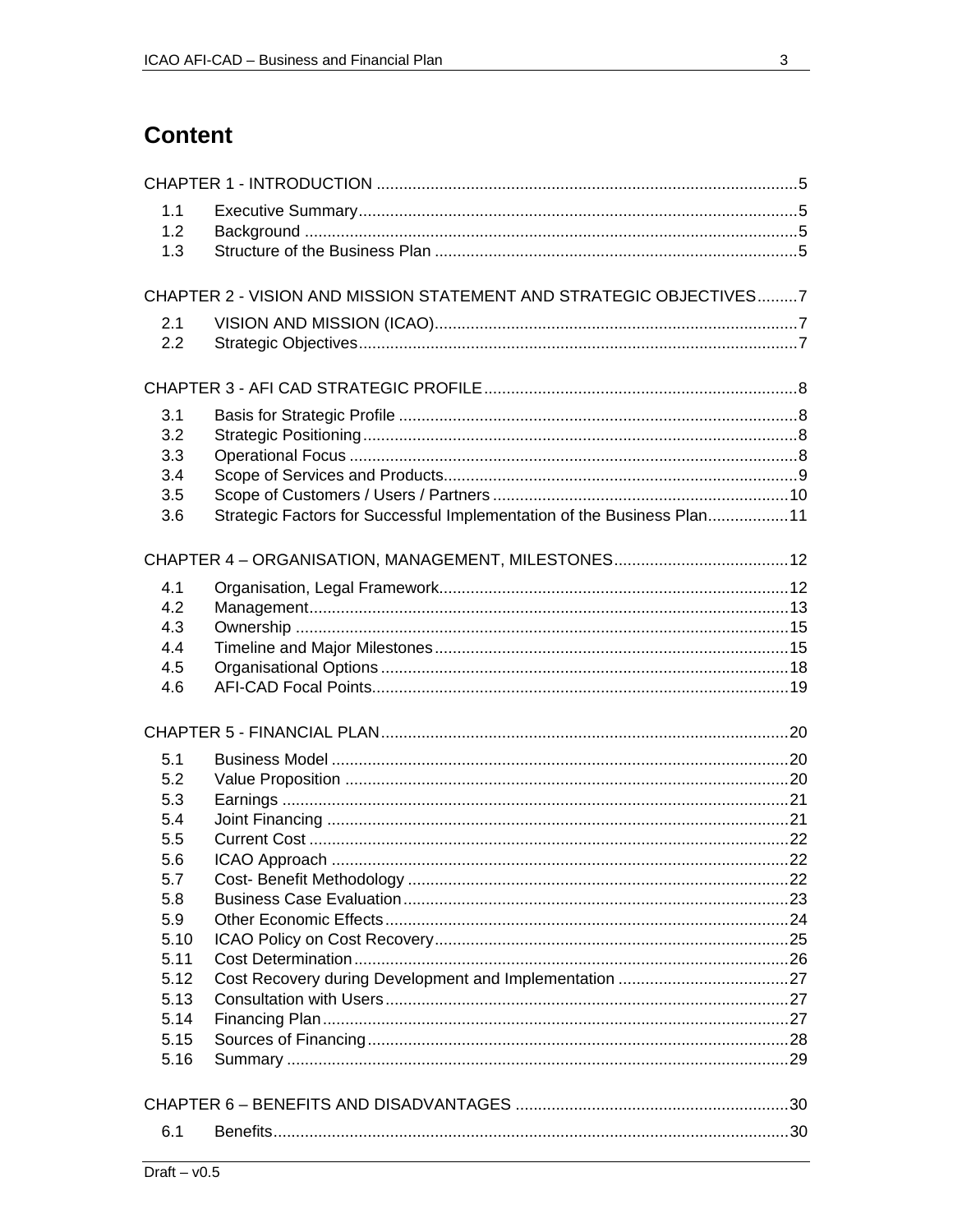| 6.2 |                                                        |  |
|-----|--------------------------------------------------------|--|
|     |                                                        |  |
|     |                                                        |  |
|     |                                                        |  |
| 9.1 |                                                        |  |
| 9.2 |                                                        |  |
| 9.3 |                                                        |  |
| 9.4 |                                                        |  |
|     | ANNEX A) REQUIREMENTS SPECIFICATION OVERALL PROJECT 34 |  |
|     |                                                        |  |
|     | ANNEX C) V-MODEL PROCESS FOR ACQUIRER AND SUPPLIER 41  |  |
|     |                                                        |  |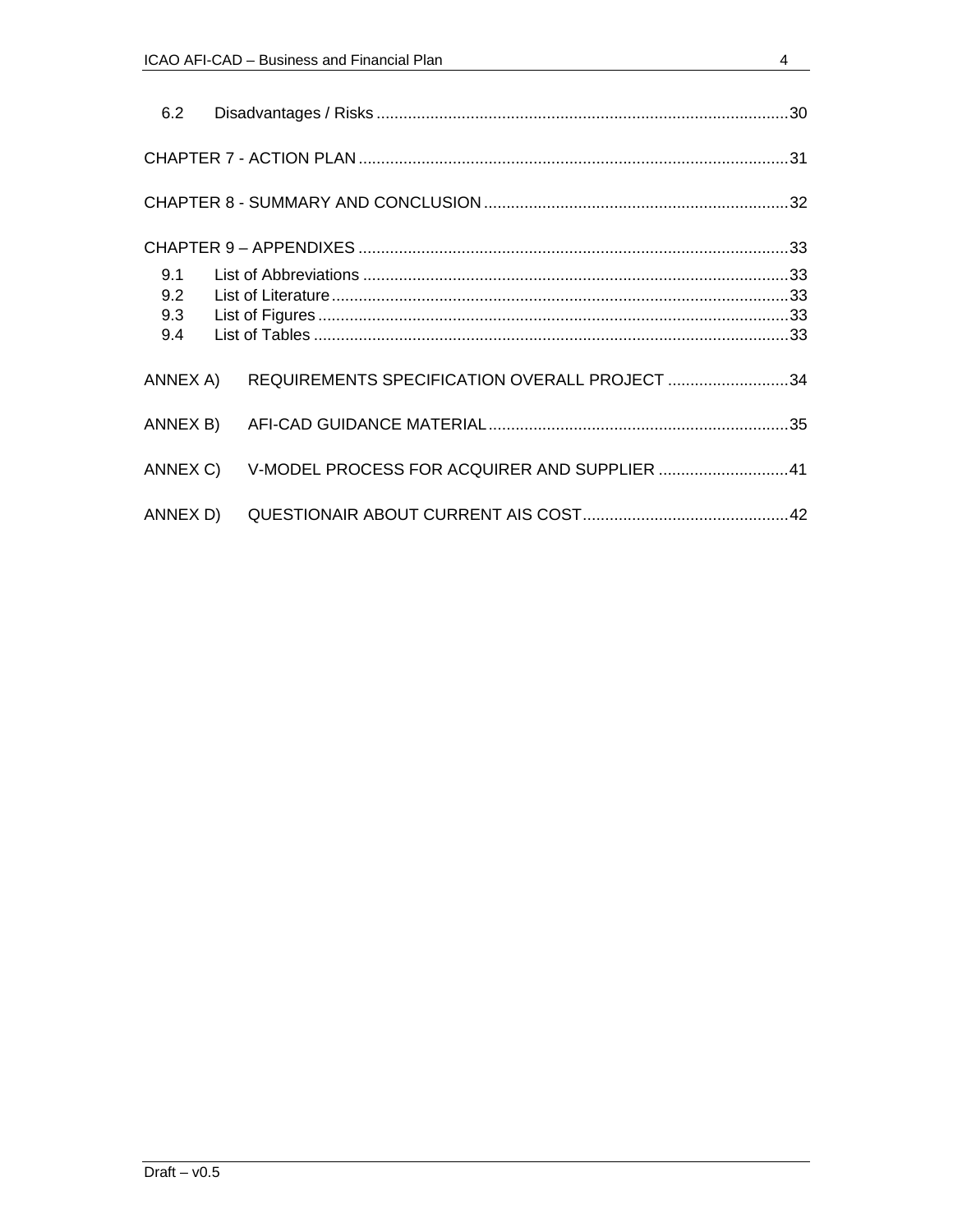## **CHAPTER 1 - INTRODUCTION**

#### **1.1 Executive Summary**

1.1.1 This Business Plan is intended to describe and summarise the Strategic Objectives, Financial Implications, Organisational Framework, Management Structure, Procurement and Implementation Concept and Schedule, general Planning, and, in its Appendix, the User Requirements for the African Centralised AIS Data Base (AFI-CAD). It shall form the basis for the next steps to be undertaken towards implementation after endorsement by APIRG/17.

1.1.2 The Business Plan is an action based on APIRG Conclusions 16/44 and 16/42<sup>1</sup> and a subsequent Special Implementation Project  $(SIP)^2$ .

1.1.3 The Business Plan is written based on the data and information made available until today by the various actors and is therefore under review cycle on a regular process based on the schedule suggested in the Business Plan itself (cf. 4.4 ).

1.1.4 The Plan tries to follow the structure of the ICAO Business Plan as far as possible.

#### **1.2 Background**

1.2.1 The Reports of the four meetings<sup>3</sup> of the AFI Region Study Group on the Establishment of a Centralised AFI Region AIS Data Base have been taken into account. The Special AFI Regional Navigation (RAN) Meeting 20084 has noted the AFI-CAD study work under way.

1.2.2 The Business Plan considers the Framework and Recommendations of the AFI-CAD Study Group as latest provided in the Appendix H to APIRG/16 Report<sup>1</sup> and in Appendix 11 of the ATS/AIS/SAR SG/11 Report<sup>5</sup>. It is provided in Annex B) to this Business Plan as reference material.

#### **1.3 Structure of the Business Plan**

#### **Chapter 2 - Vision and Mission Statement and Strategic Objectives**

This chapter describes the vision and mission of the AFI-CAD which is then further detailed in strategic objectives.

#### **Chapter 3 – AFI-CAD Strategic Profile**

This chapter describes the operational focus, the services and products, stakeholders and strategic factors for successful implementation.

#### **Chapter 4 – Organisation, Management, Milestones**

This chapter describes the legal framework, management issues, ownership issues milestones and organisational options.

#### **Chapter 5 - Financial Plan**

This chapter describes the business model, value propositions, cost and other financial issues.

 1 APIRG/16 Meeting 19-23 November 2007

<sup>2</sup> ICAO WACAF Office T 2/8.1 – 0778 09 September 2008

<sup>3</sup> (1) 8-10 November 2006, (2) 3-5 October 2007, (3) 7-9 October 2008, (4) 26 June 2009

<sup>4</sup> SP AFI/08 24-29 November 2008

<sup>5</sup> 26-30 April 2010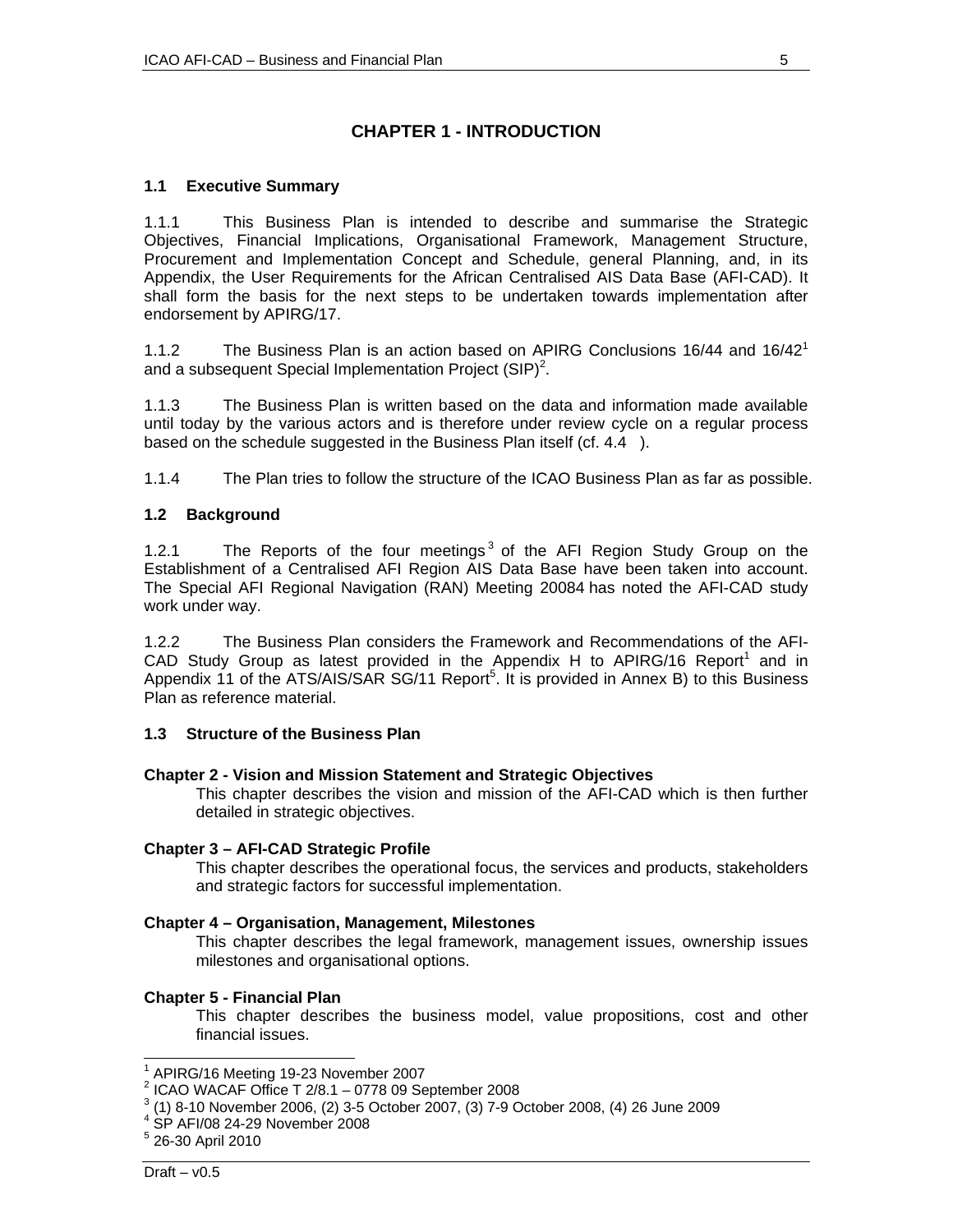#### **Chapter 6 - Benefits and Disadvantages**

This chapter describes benefits and disadvantages.

## **Chapter 7 - Action Plan**

This chapter contains the action plan.

### **Chapter 8 – Summary and Conclusions**

This chapter gives a short summary and conclusions.

#### **Chapter 9 – Appendix**

This chapter contains supporting information like abbreviations, literature and others

#### **Annexes**

The annexes contain the requirements (URD), the guidance material (recommendations), the V-Model overview and the questionnaire for current AIS costs.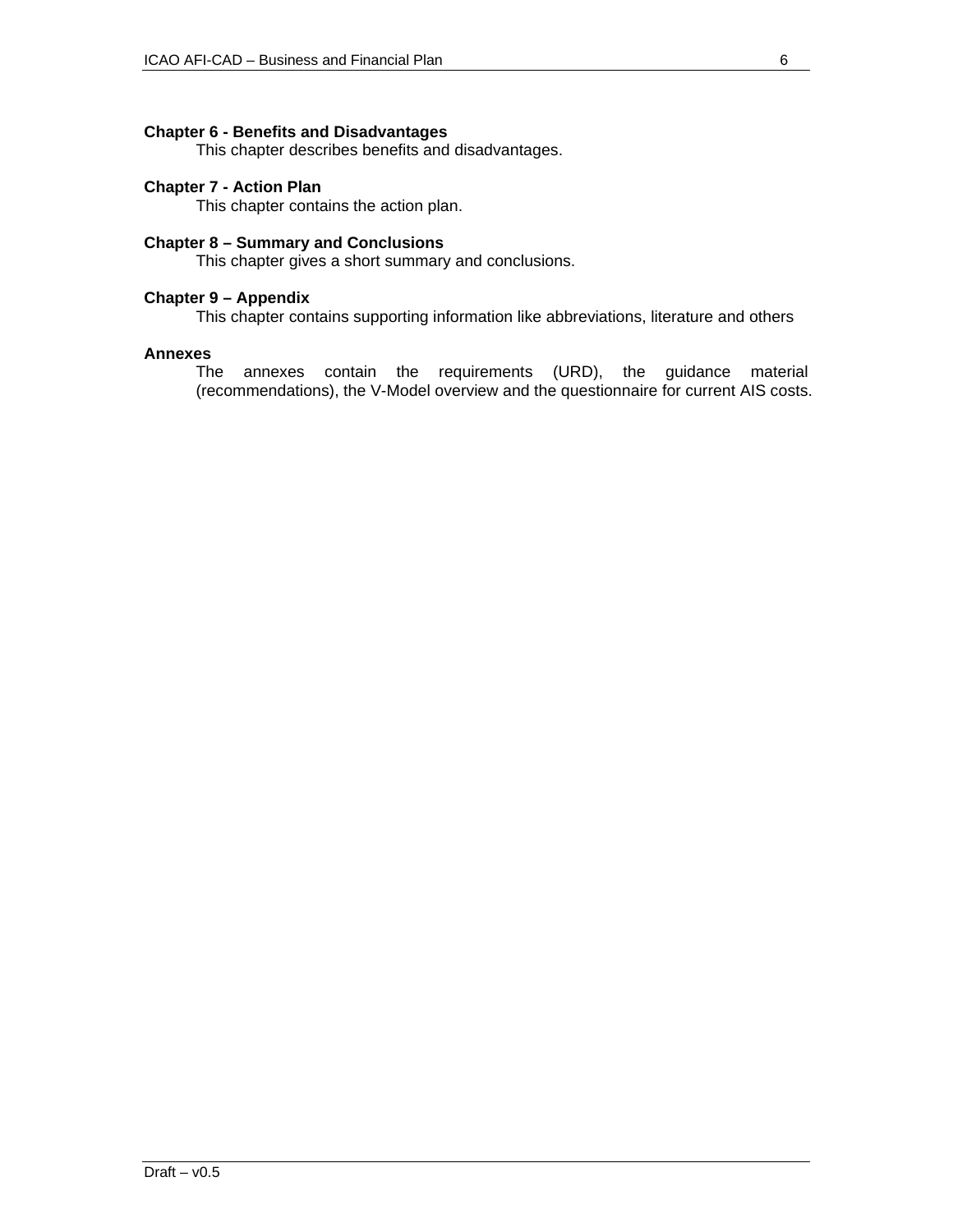## **CHAPTER 2 - VISION AND MISSION STATEMENT AND STRATEGIC OBJECTIVES**

## **2.1 VISION AND MISSION (ICAO)6**

2.1.1 The International Civil Aviation Organization, a United Nations Specialized Agency, is the global forum for civil aviation.

2.1.2 ICAO works to achieve its vision of safe, secure and sustainable development of civil aviation through cooperation amongst its Member States.

2.1.3 The AFI-CAD assists the achievement of better civil aviation safety and enhanced efficiency of aviation operations in the ICAO AFI Region for flights within, to/from or crossing the region.

## **2.2 Strategic Objectives7**

2.2.1 The following Strategic Objectives exist:

A: Enhance global civil aviation safety,

- B: Enhance global civil aviation security,
- C: Minimize the adverse effect of global civil aviation on the environment,
- D: Enhance the efficiency of aviation operations,
- E: Maintain the continuity of aviation operations,
- F: Strengthen law governing international civil aviation.

2.2.2 The AFI-CAD undertaking is related to ICAO Strategic objectives "Safety (A2)" and "Efficiency (D1):

- A2) Ensure the timely implementation of ICAO provisions by continuously monitoring the progress toward compliance by States.
- D1) Develop, coordinate and implement air navigation plans that reduce operational unit costs, facilitate increased traffic (including persons and goods), and optimise the use of existing and emerging technologies.

| Safetv                               | Securitv | Environment<br>Protection | Efficiency | Continuity | Rule of Law |
|--------------------------------------|----------|---------------------------|------------|------------|-------------|
| Supporting Implementation Strategies |          |                           |            |            |             |

**Table 1:** Relationship between Objectives and Supporting Implementation Strategies

Therefore the AFI-CAD undertaking is one of the major Supporting Implementation Strategies in the AFI Region to reach the ICAO Strategic Objectives A) and D1) in the Region.

 $\frac{6}{6}$  approved by the Council (C-DEC 174/13) on 11 March 2005

<sup>7</sup> approved by the Council (C-DEC 173/13) on 17 December 2004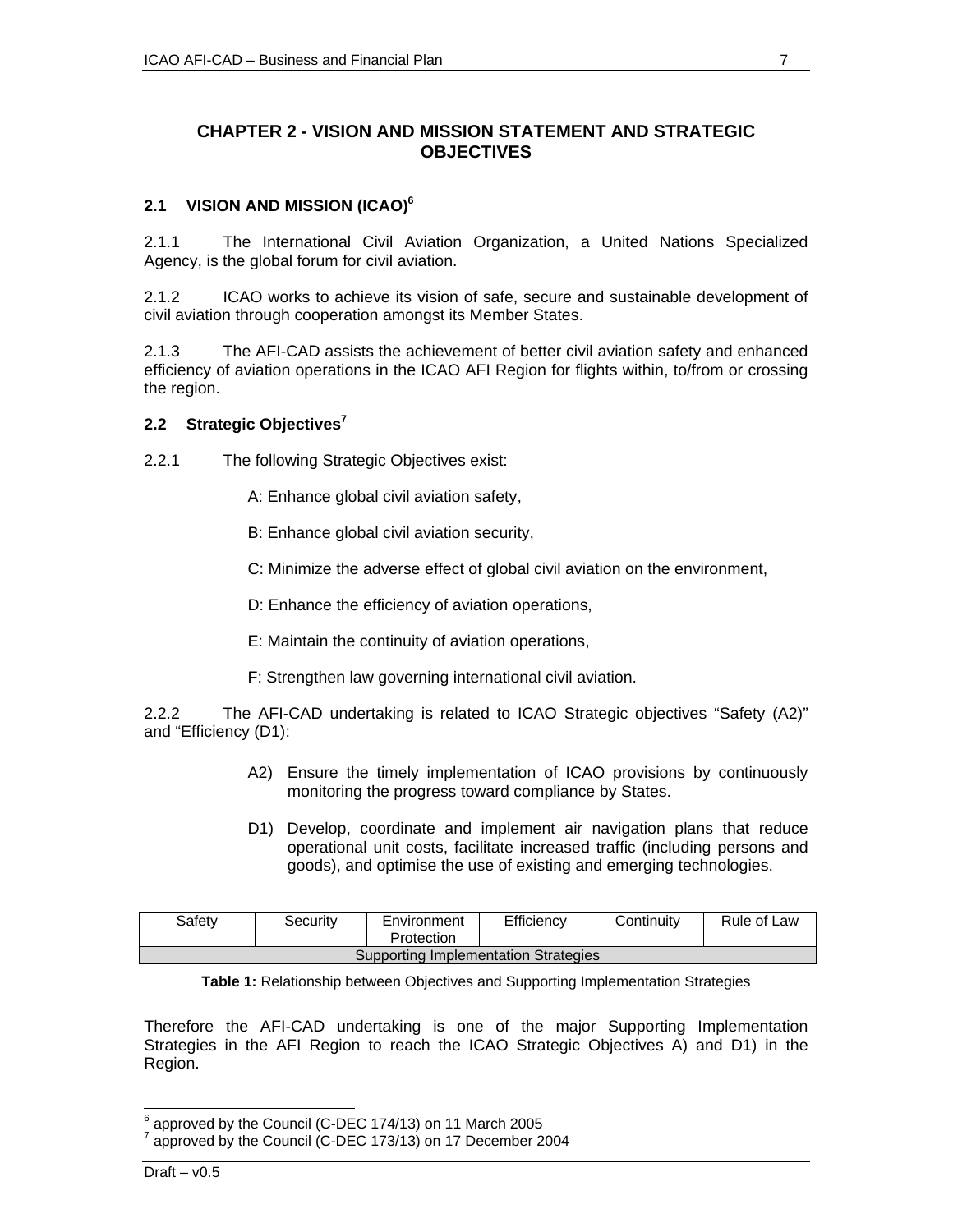## **CHAPTER 3 - AFI CAD STRATEGIC PROFILE**

## **3.1 Basis for Strategic Profile**

3.1.1 The two Strategic Objectives described in CHAPTER 1 of the Business Plan and the AFI-CAD Guidance Material form the basis of the Strategic Profile that will enable the AFI part of the ICAO (WACAF and ESAF Office) to position itself vis-à-vis its primary audience.

3.1.2 The predominant driving forces are the Criteria and Services of the Guidance Material Recommendations the AFI-CAD (cf. Annex B) and the financial limiting factor that the Cost Recovery must ensured as a minimum requirement of the continues Operation, shown in Recommendation 10, b) i. (cf. Annex B).

## **3.2 Strategic Positioning**

3.2.1 The strategic positioning of AFI-CAD detailed below consist of four major thrusts: the operational focus of AFI-CAD, the scope of the programmes, services and products, the scope of customers, users, and partners, and the strategic skills need for success.

3.2.2 They need to take into account efficiency, performance criteria and need to be linked to budgets.

## **3.3 Operational Focus**

3.3.1 The advantages for users and the value propositions of the AFI-CAD are the most important factors which must be driven by an Operational Focus. The AFI-CAD initiative is a very advanced approach to fulfil the airspace user needs in aeronautical data, aeronautical obstacles, and terrain data requirements. It will built, in a large extend, the basis for and assist the implementation and usage of the Global Satellite Navigation System (GNSS) technology on the African continent. Therefore the ICAO ATM Operational Concept (doc 9854-AN/458) 1st Edition 2005 and ICAO Global Air Navigation Plan (Doc 9750-AN/963) 3rd Edition 2007 should be taken into account.

3.3.2 Because of its far reaching influence the AFI Operational Concept (OCD) and the User Requirements Document (URS) to takes into account that the  $1<sup>st</sup>$  Edition 2005 of the ICAO ATM Operational Concept views Aeronautical Information with its temporality, intelligent information management, with unlimited access, limited bandwidth and optimised transfer of information, with fully electronic and network environment with printouts used only as needed for reference, temporary memorisation and visualisation support to human operators (paragraph 2.9.12 to 2.9.16).

3.3.3 The ICAO ATM Operational Concept views seven ATM concept areas components in paragraph 2.1.6, Figure 2-1:

- 1. Airspace organisation and management (AOM),
- 2. Demand/capacity balancing (DCB),
- 3. Aerodrome operation (AO),
- 4. Traffic synchronisation (TS),
- 5. Conflict management (CM),
- 6. Airspace user operations (AUO),
- 7. ATM service delivery management (ATM SDM),

The AFI-CAD will contribute to all of those new components which show that the aeronautical information in form of aeronautical data, aeronautical obstacle data, terrain data and others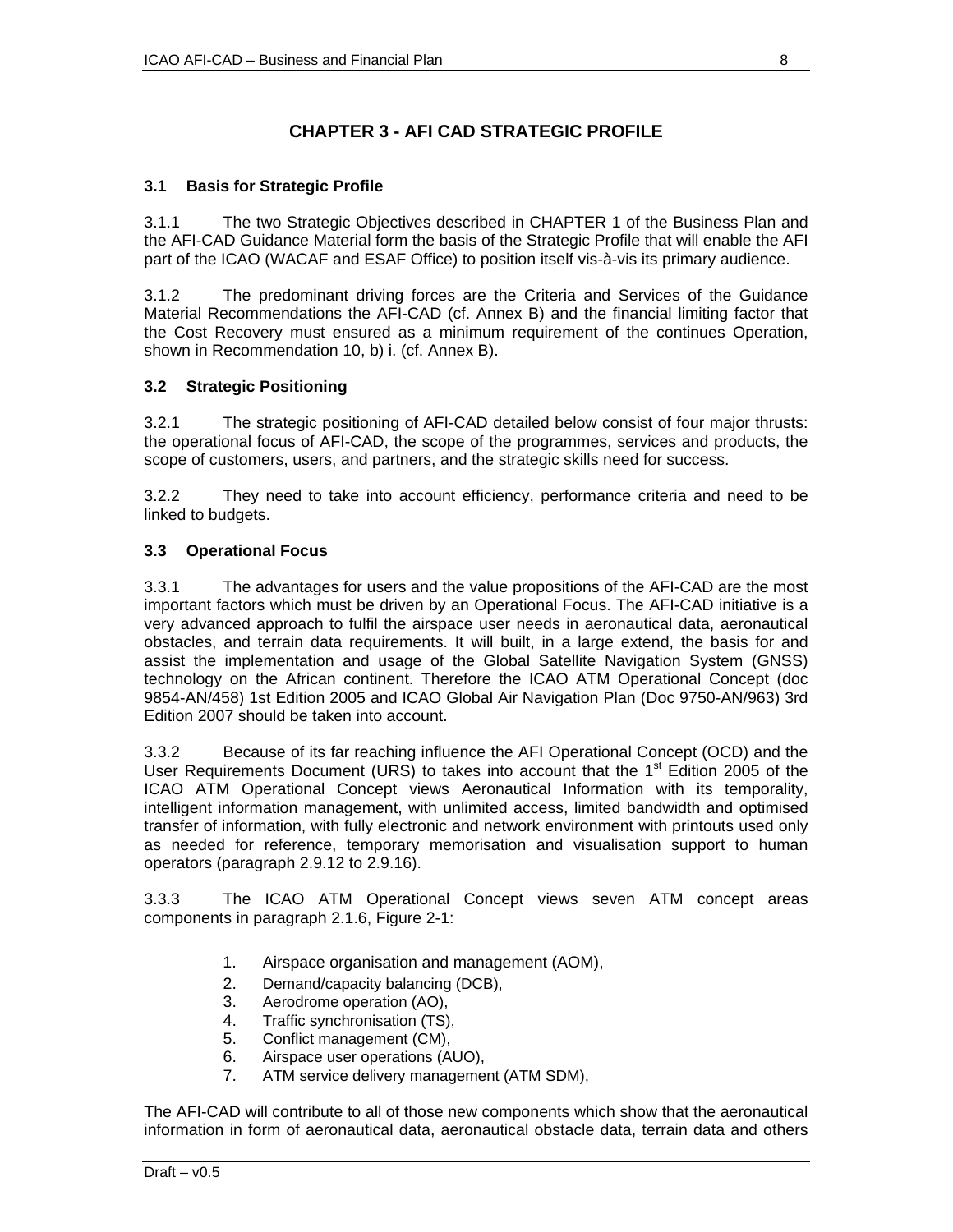(e.g. NOTAM) is a key enabler for the new ATM concept. It should be carefully analysed during the finalisation of the OCD and URS that the new requirements stemming from this concept are reflected in the OCD and URS.

3.3.4 The ICAO Global Plan Initiatives (GPI) of the 3rd Edition of the Global Air Navigation Plan will also be taken into account, namely GPI-18 "Aeronautical Information" and GPI-20 "WGS-84" to ensure that the scope of both GPIs "to make available in real-time quality assured electronic information (aeronautical, terrain and obstacle)" and "to implement WGS-84 by all Sates".

The two GPIs address also the quality of aeronautical information as made available by data originators and to be maintained during its process through national AIS in the AFI Region and AFI CAD to end users. Therefore the whole electronic uninterrupted aeronautical data chain will be addressed in the Operational Concept for the AFI-CAD.

It will be noted that GPI-18 "Aeronautical Information" is the only GPI<sup>8</sup> which provides input to all seven ATM concept components. This underlines the importance of Aeronautical Information and the set-up of the AFI-CAD.

3.3.5 In addition to that the finalisation of the OCD and URS will take into account the ICAO Roadmap from AIS to AIM $9$  and the outcome of the work of the ICAO AIS to AIM Study Group which will continue its work until 2016. The ICAO AIS/MAP Divisional Meeting, planned for 2014, will be taken into account in the milestone planning and the organisational frame (CHAPTER 4).

## **3.4 Scope of Services and Products**

Based on ICAO Annex 4 and 15, the related Manuals, and the AFI-CAD Recommendations 2 and 8 (cf. Annex B)) the AFI-CAD shall have the following operational scope:

- 3.4.1 AFI CAD services (Recommendation 2)
	- a) the International NOTAM Operation (INO) providing facilities for world-wide NOTAM, SNOWTAM, ASHTAM and AFTN or equivalent message handling and for pre-flight Information Bulletins (PIB) generation.
	- b) the Static Data Operation (SDO) providing facilities for AFI Static Aeronautical Data/information handling and reporting. Moreover, a minimum set of data is also maintained to allow the correct functioning of the INO system.
- 3.4.2 Scope of Services Provided (Recommendation 8)
	- a) Regarding the data operations service domains, the services provided shall ensure:
		- a. Co-ordination of the resolution of data conflicts detected by the system data checking processes ;
			- b. for non-participating States (world wide) :
				- i. NOTAM processing (verification, validation, etc…)
				- ii. entry of the statistic data required by the system NOTAM function.
	- b) b) As currently defined, the service does not include the provision of AIS services on behalf of participating States, i.e. the service shall not comprise the following activities :
		- a. creation of NOTAMs
		- b. origination and publication of AIP, AIP supplements, AIP amendments, AIC and charts.
	- c) c) As part of the provision of the service, the service provider will deliver to the centralized AFI Region AIS Data Base client the following services :
		- a. 24 hour operational and technical help desk
		- b. Client training

 8 See Table 1-1 of ICAO Global Air Navigation Plan (Doc 9750-AN/963) 3rd Edition 2007 <sup>9</sup> 1st Edition 2009

Draft –  $v0.5$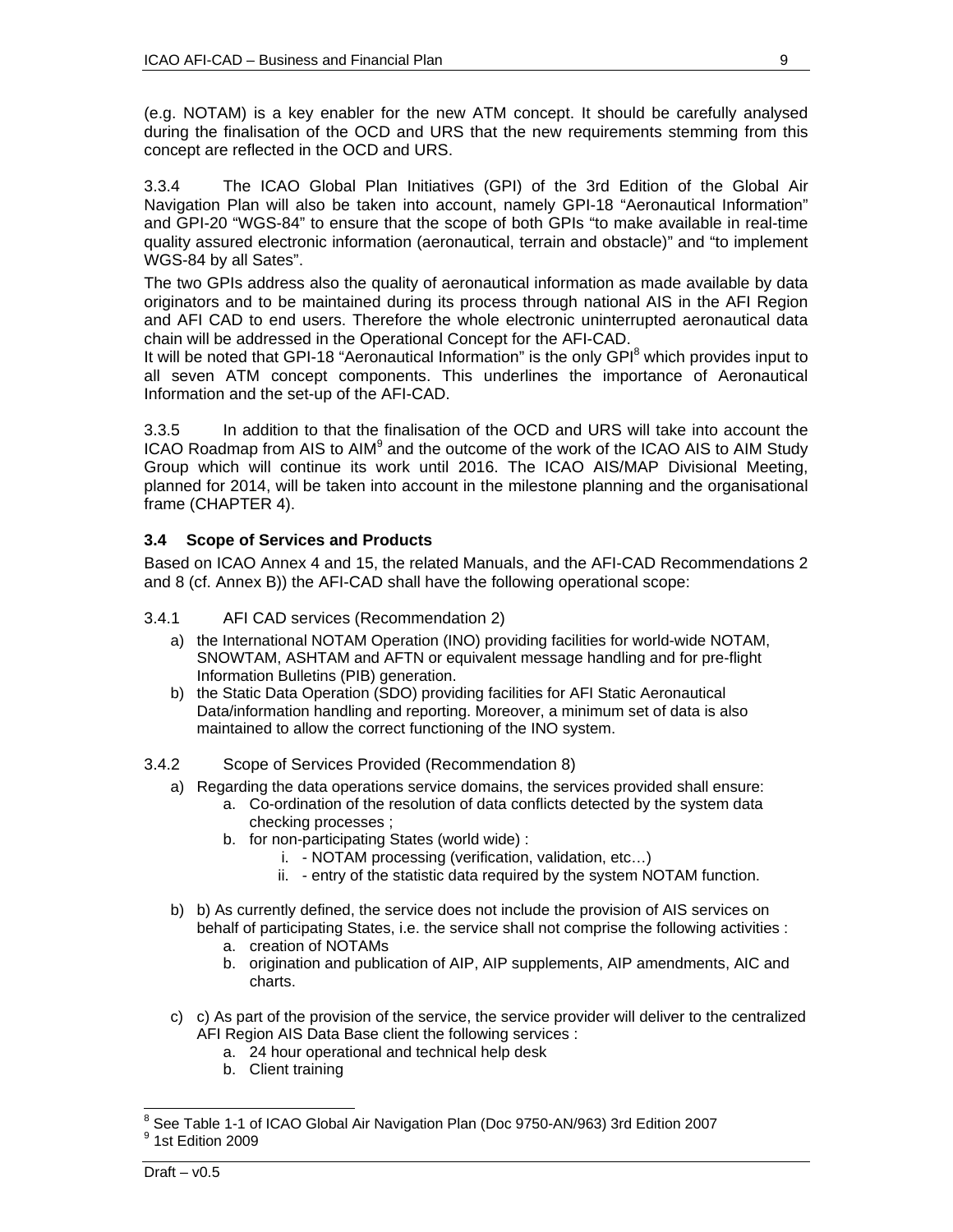c. Management and monitoring of the delivery of aeronautical information and AIP elements.

3.4.3 This scope of services and products will be covered in the URS. The finalisation of the URS will include the following requirements:

- 1. from the Guidance Material for the AFI CAD, as per Annex B) to this document,
- 2. from the Eurocontrol URS Documents (General, Commons Services, Static Data, NOTAM, AIP, Charting),
- 3. from the AFI States based on a filled Questionnaires<sup>10</sup>,
- 4. from  $AFRAA^{11}$ ,  $AACO^{12}$ , and  $ATA^{13}$  as user representatives,
- 5. additionally to be considered from the Roadmap from AIS to AIM.

## **3.5 Scope of Customers / Users / Partners**

3.5.1 The main existing stakeholders and entities which will have or might have an influence on the planning are the following:

| <b>Name</b>                                                                     | <b>Role</b>                                                                                                                                         |  |
|---------------------------------------------------------------------------------|-----------------------------------------------------------------------------------------------------------------------------------------------------|--|
| African Airlines Association (AFRAA)                                            | User representation                                                                                                                                 |  |
| Arab Air Carrier Organisation (AACO)                                            | User representation                                                                                                                                 |  |
| International Air Transport Association (IATA)                                  | User representation                                                                                                                                 |  |
| Organization of African Unity (OAU)                                             | Political will and acceptance                                                                                                                       |  |
| African Development Bank (AFDB)                                                 | Financing, Procurement (?)                                                                                                                          |  |
| Civil<br>Aviation<br>Commission<br>African<br>(AFCAC)                           | Promoting, organising, depositing<br>of the AFI CAD agreement between<br><b>AFI States</b>                                                          |  |
| ICAO AIS/MAP Divisional Meeting planned for 2014                                | Planning for next decade                                                                                                                            |  |
| ICAO Study Group AIS to AIM                                                     | Studying new requirements and<br>restructuring of the Annex 4 and 5.<br>Preparing the AIS/MAP Divisional<br>Meeting and eventually the PANS-<br>AIM |  |
| ICAO AFI Planning and Implementation Regional<br>Group (APIRG)                  | Coordination and amendment AFI<br>Regional<br>Plan.<br>Regional<br>Coordination                                                                     |  |
| APIRG ATS/AIS/SAR Sub-Group                                                     | Identify shortcomings and problems<br>adequacy<br>and<br>review.<br>the<br>0f<br>requirements                                                       |  |
| APIRG AIS/MAP Task Force                                                        | Specialist Input for AFI CAD                                                                                                                        |  |
| AFI Region Study Group on AFI CAD                                               | Concept development for AFI CAD                                                                                                                     |  |
| Agency for the Safety of Aerial Navigation in Africa<br>and Madagascar (ASECNA) | Major AIS Service Provider                                                                                                                          |  |
| AFI CAD Company (owned by the AFI States)                                       | System<br>Procurements<br>$(?)$ ,<br>operation, Service operation                                                                                   |  |

- 
- 
- 

l

<sup>&</sup>lt;sup>10</sup> Ref.: T2/8.1 – 303, 15 April 2009 and T2/8.1 – 308, 21 April 2009<br><sup>11</sup> African Airlines Association<br><sup>12</sup> Arab Air Carrier Organisation 13 International Air Transport Association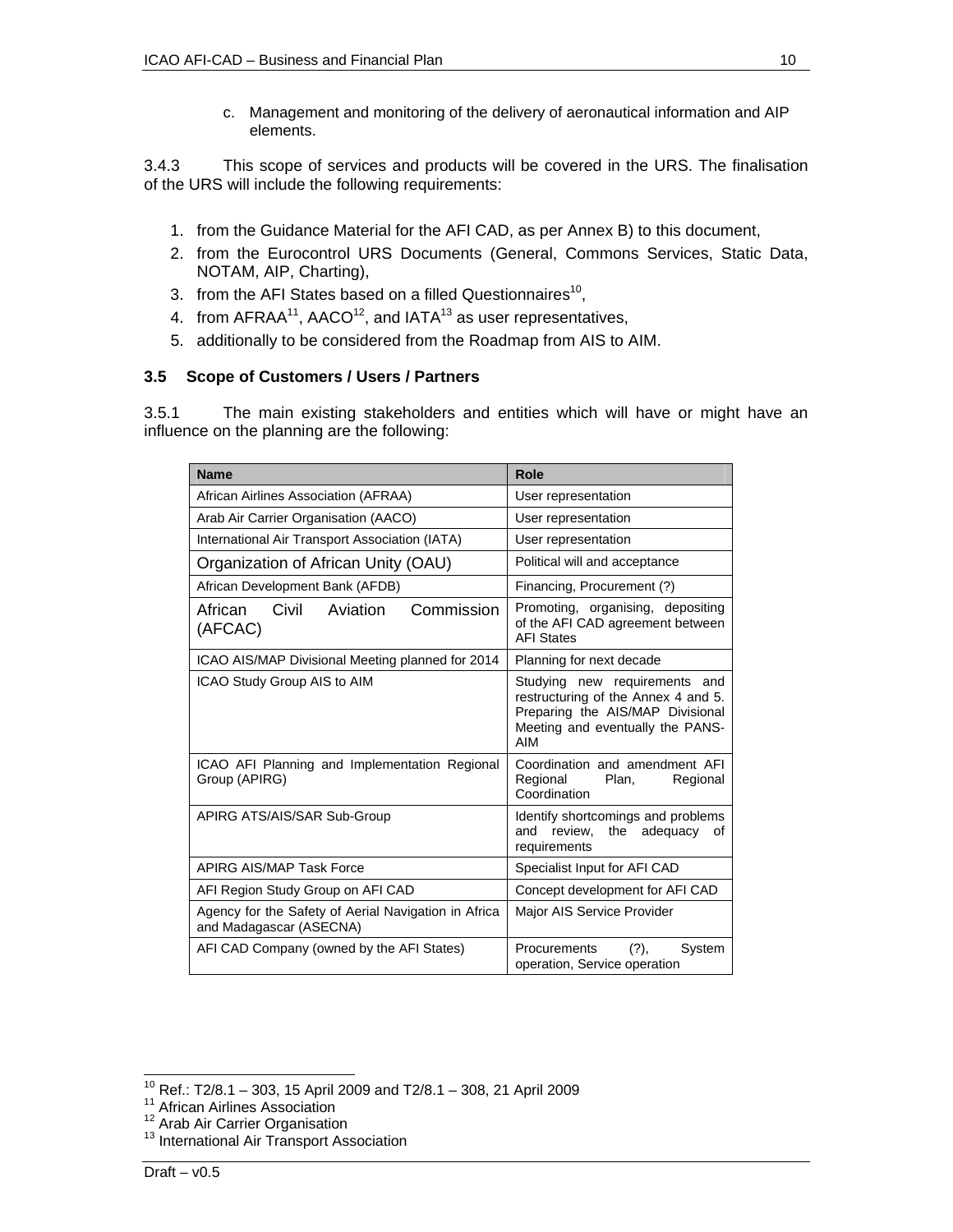3.5.2 The activities and already planned meetings of those stakeholders should be explored before finalising the Schedule, COD, and URS in order to ensure the common acceptance and decision process for the AFI CAD.

3.5.3 It will be very important to promote and present the AFI-CAD and its advantage to those stakeholders and to gather their expertise and assistance.

## **3.6 Strategic Factors for Successful Implementation of the Business Plan**

- 3.6.1 Important strategic success factors for the AFI-CAD are:
	- 1. Ownership and commitment from all Stakeholders,
	- 2. Compliancy with ICAO Air Navigation Services Economics,
	- 3. Establishment of a Legal Framework,
	- 4. Establishment of an Initial Program Team.
- 3.6.2 These factors will be further explored in CHAPTER 4 and CHAPTER 5.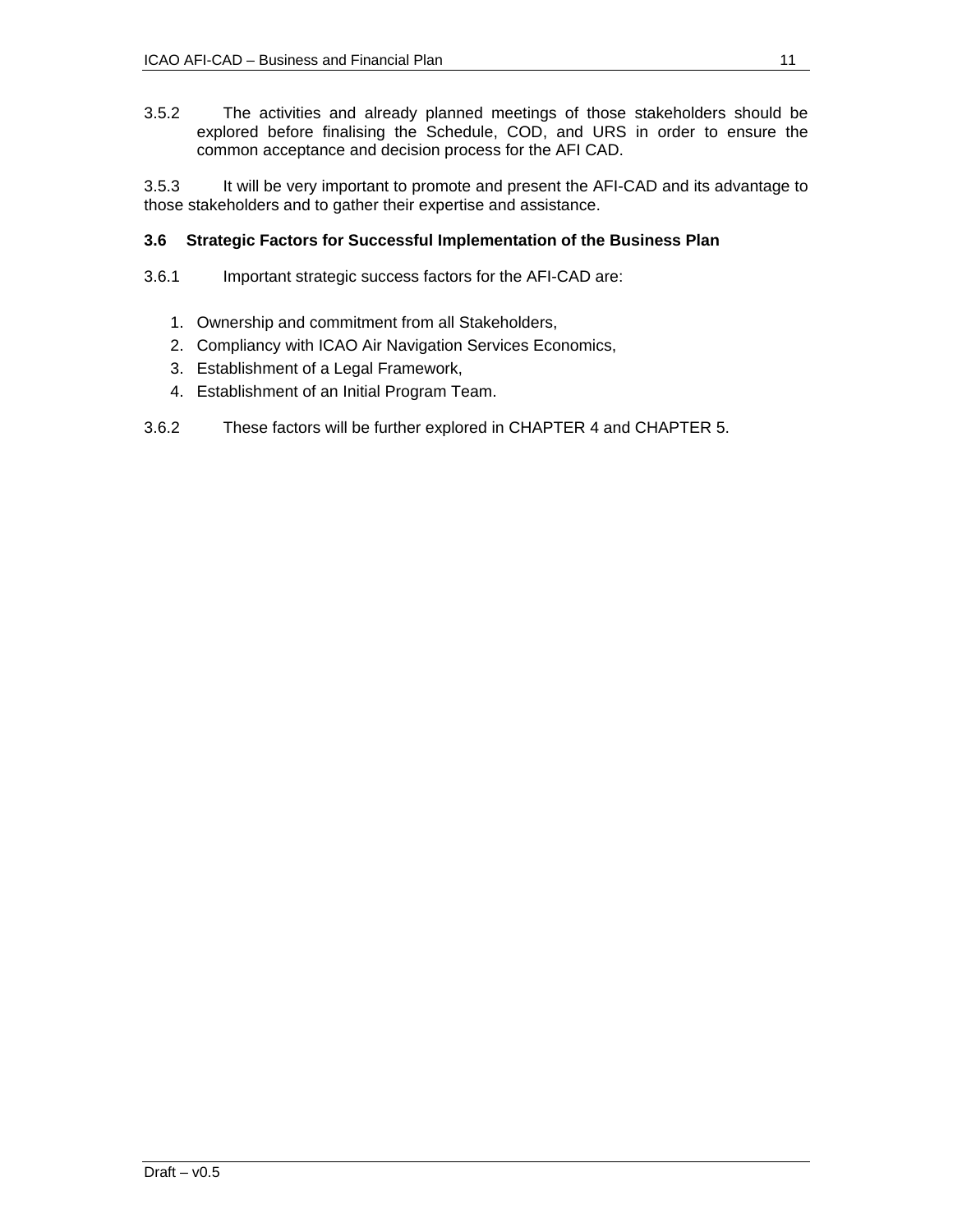## **CHAPTER 4 – ORGANISATION, MANAGEMENT, MILESTONES**

## **4.1 Organisation, Legal Framework**

4.1.1 To pave the way for a Legal Framework the initial establishment of an organisational kernel of the AFI-CAD is very important to be able start continues work on the program and to establish initial funding. Users and all African countries can benefit from the AFI CAD establishment therefore it could be an initiative assisted by the African Organisation of Unity (OAU) and managed under the auspices of the African Civil Aviation Commission (AFCAC). From 53 African countries, 39 have signed the AFCAC Constitution, 44 have ratificated, and 44 have deposited it. This is a big majority. AFCAC has in its constitution already the functions of "fostering arrangements between States", "contribute to ICAO Regional Plan implementation", and close consultation and cooperation with OAU and ICAO.

4.1.2 According to article 13 of the AFCAC Constitution, AFCAC shall prepare and approve a budget for the direct cost; indirect costs are handled under the practice of Chapter XV of the Chicago Convention. This would give the possibility to fund the set-up of the AFI CAD Office with defined and planed costs by AFCAC. During this set-up time a legal entity is inaugurated where all African States have the eligibility to joint. This legal entity will be funded by the members and, as to be identified in the financial model, eventually by alternative funding (see 1.27 to 1.34 of ICAO Global Air Navigation Plan). The alternative funding could be organised through the African Development Bank Group, where all African countries are members.

Figure 1 shows an initial legal framework which needs further development, but it is intended to give an initial overview and to open discussion.



**Figure 1: Legal Framework Set-Up**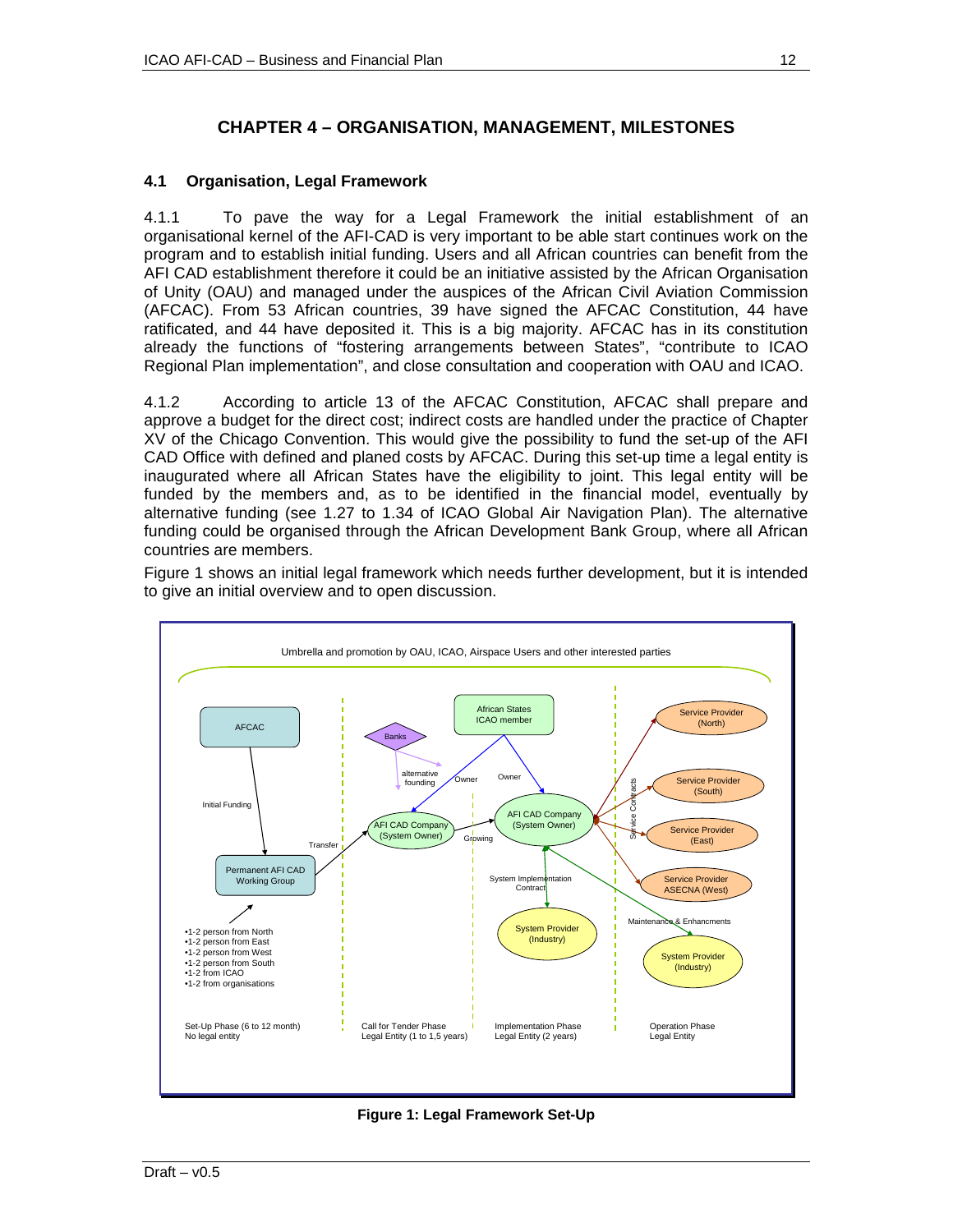## **4.2 Management**

4.2.1 The initially set-up Permanent AFI CAD Working Group (Program Team) will grow over the time (cf. Figure 1). It is important to set-up a team which understands the process from initial schedule and applicable documentation planning, making working plans including initial principle thinking about procurement and call for tender preparation. The team members need to be aware with the latest ICAO developments and need operational know and experience in the Aeronautical Information areas. The team needs founding and the right composition of representatives. The representatives shall represent:

- 1. the four indented areas of responsibility (North, West, East and South),
- 2. the three intended language groups (Arabic, English, French),
- 3. ICAO HQ, and ICAO AFI,
- 4. Organisations in a position to contribute.

4.2.2 Initially the team can be set-up by ICAO AFI but as soon as the procurement agency is inaugurated the team shall be responsible to that entity.

4.2.3 The responsibility of the Permanent AFI CAD Working Group (Program Team) shall cover the following ten principle phases:

- 1. Preparation Phase,
- 2. Set-Up Phase,
- 3. Call for Tender Preparation Phase,
- 4. Call for Tender Phase,
- 5. Contract Negotiation Phase,
- 6. System Implementation Phase,
	- a. Each Area/Centre (North, east, South, west) can follow a separate Implementation Plan,
	- b. Those Phases can move in parallel,
- 7. Service Implementation Phase,
	- a. Each Area/Centre (North, east, South, west) can follow a separate Implementation Plan in conjunction with the system implementation,
	- b. Those Phases can move in parallel,
- 8. Service Migration Phase,
- 9. Operation Phase (System and Service),
- 10. Maintenance and Enhancement Phase.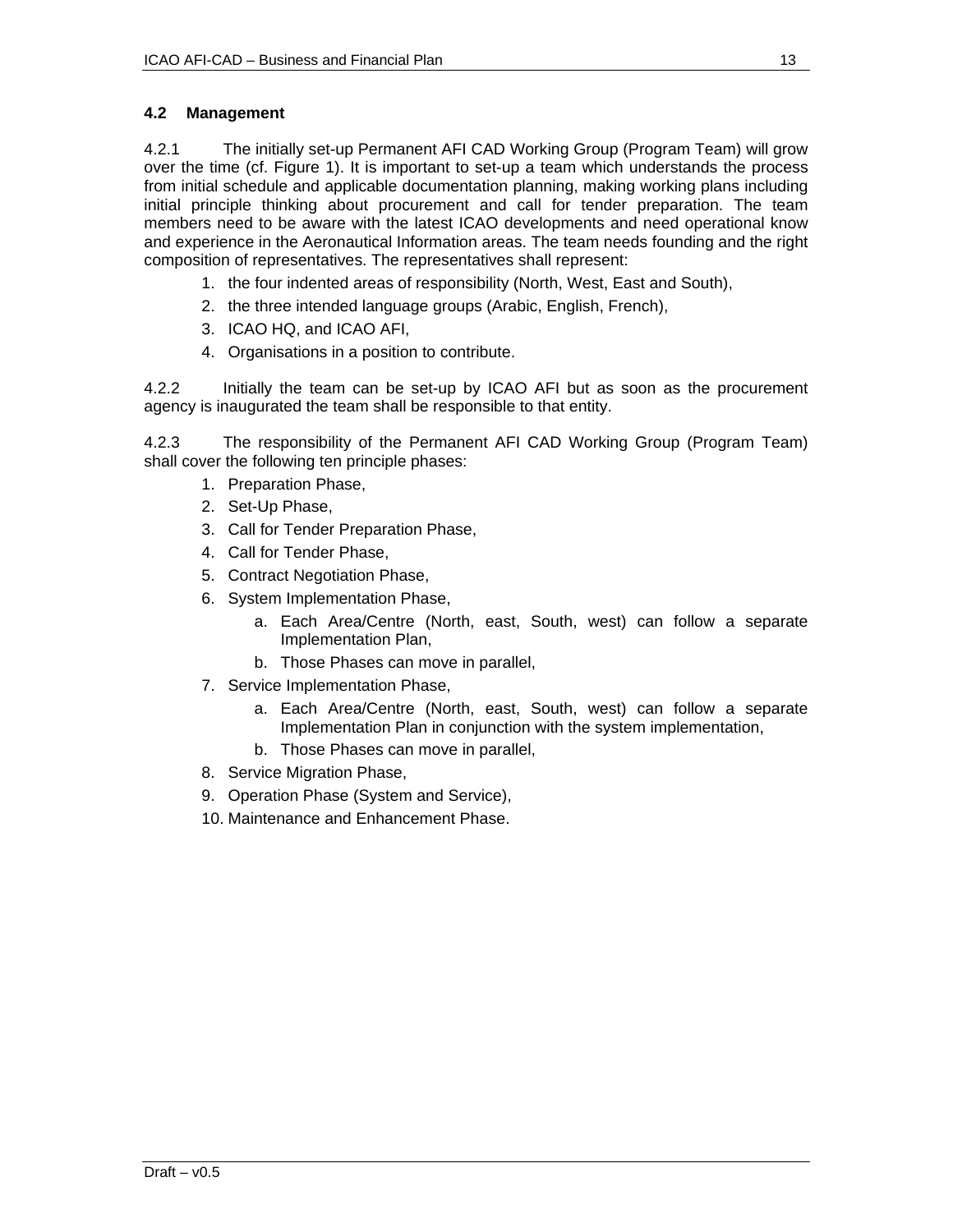4.2.4 The methodology to organise this process shall be according to the V-Model ® XT<sup>14</sup>. This model is used by the German Government for all its civil and military procurements of software products and systems. The V-Model is designed as guidance for planning and executing development projects, taking into account the entire system life cycle. It defines the results to be achieved in a project (or program) and describes the actual approaches for developing these results. In addition the V-Model specifies the responsibilities of each participant. Thus, the V-Model describes in detail, "who" has to do "what" and "when" within a project.

4.2.5 These standardized, methodical guidelines permit a systematic execution even of complex and extensive projects. Thus, projects get more planable, traceable and lead to high-quality results with greater reliability, which is advantageous for acquirer and supplier.

4.2.6 The cooperation between acquirer and supplier is an essential factor of success. Thus, it is regulated by the V-Model. The responsibilities of both sides are specified. Thus, the V-Model standards are an important basis for contracts between acquirer and supplier. In addition, the V-Model improves the comparability of Offers.

4.2.7 Thus, the V-Model can be used as basis for contracting, as process guidance and as basis of communication.

4.2.8 The big advantage of the V-Model is that it includes a process of tailoring the model for specific needs like the AFI CAD procurement. The V-Model is fully documented in PDF and HTML in English and German language, is available free of charge and includes electronic Java based tools for tailoring, customisation, document generation. The V-Model uses free Open Source Editors (Open Office) but the documents are also compatible to commercial editors like Microsoft Word.

4.2.9 The V-Model also contains the procurement cycle in total which is a big advantage for the AFI CAD as the modelled procurement rules can be considered in setting up the AFI CAD program even when the procurement entity is not yet know.

4.2.10 Important for the AFI CAD is the fact that the organisation who will finally issue the call for tender is not yet existing. This means that the process needs to cover, from the professional point of view, nevertheless all phases including Set-up Phase, Tender Preparation Phase until Maintenance Phase and not only identifying user requirements. This is necessary in order to have a holistic approach to the methodology of the whole program process. If a mapping of the chosen methodology and process to a other methodology and process is needed at the end because of legal and/or liability requirements, then the mapping shall be done in total and not only for a limited part. However, when the whole process is chosen at the beginning of the work then it is very likely that the work can be re-used in total.

4.2.11 The phases will need to be executed basically in sequence where the work result of one phase is the prerequisite for beginning the next phase. To support the phases the team will need to compile the following documents because of its size and complexity from the beginning.

4.2.12 The minimum set of Documents could be viewed as follows in Table 2:

| <b>No</b> | Doc Group        | Doc Title                               | <b>Audience</b> | <b>Priority</b> |
|-----------|------------------|-----------------------------------------|-----------------|-----------------|
| 1.1       | Planning and     | Program Manual                          | Internal        |                 |
| 1.2       | Control          | Program Plan                            | Internal        | High            |
| 2.1       | Requirements and | Program Proposal                        | Internal        | High            |
| 2.2       | Analyses         | Legal Framework of the operation of the | Internal        | High            |

 $\overline{a}$ <sup>14</sup> According to paragraph 4.4 of AFI-CAD Study Group Meeting No. 2 Report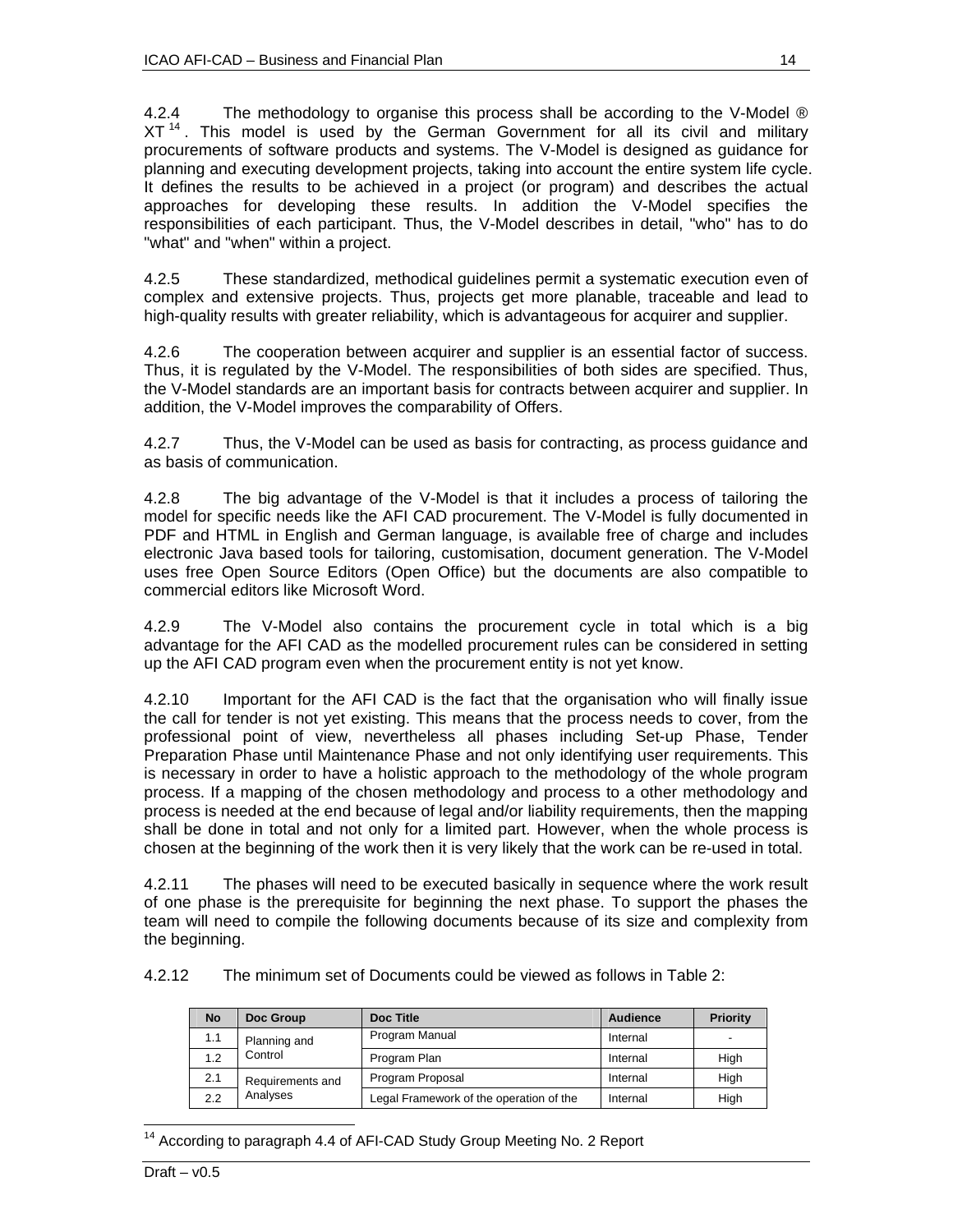| <b>No</b> | Doc Group            | Doc Title                                      | <b>Audience</b> | <b>Priority</b> |
|-----------|----------------------|------------------------------------------------|-----------------|-----------------|
|           |                      | AFI CAD                                        |                 |                 |
| 2.3       |                      | <b>Operational Concept</b>                     | External        | High            |
| 2.4       |                      | Requirements Specification Overall Project     | External        | High            |
| 2.5       |                      | <b>Requirements Evaluation</b>                 | External        |                 |
| 2.6       |                      | <b>Service Provision Requirements</b>          | External        | High            |
| 3.1       |                      | <b>RFP Concept</b>                             | Internal        | High            |
| 3.2       |                      | Criteria Catalogue for Assessment of<br>Offers | Internal        |                 |
| 3.3       | Acquisition and      | Request for Proposal                           | External        |                 |
| 3.4       | Contracting          | Offer Assessment                               | Internal        |                 |
| 3.5       |                      | Contract                                       | External        |                 |
| 3.6       |                      | <b>Contract Addendum</b>                       | External        |                 |
| 3.7       |                      | <b>Statement of Acceptance</b>                 | External        |                 |
| 4.1       |                      | Problem Report - Change Request                | External        |                 |
| 4.2       | Configuration and    | <b>Change Status List</b>                      | Internal        |                 |
| 4.3       | Change<br>Management | Problem Change Evaluation                      | Internal        |                 |
| 4.4       |                      | <b>Change Decision</b>                         | External        |                 |

**Table 2: AFI-CAD Program Documents** 

4.2.13 The documents marked in the Audience Column as "Internal" are important for setting up the internal process of the procurement team, the documents marked "External" need to be sent to the potential bidders during the tender process or to be used during program execution process. The documents marked in the Priority Column as "High" shall be developed in parallel to the Requirements Specification.

4.2.14 The documents with no priority shall be developed when the process for the setup of the AFI CAD is more settled.

## **4.3 Ownership**

4.3.1 It is very important that all stakeholders and representatives of the intended AFI areas are taking ownership in the idea of the AFI CAD at the earliest possibility. This means that those areas shall be formed as first provisional step very soon. Otherwise a real ownership and representation is not easy to achieve. If a program team starts working without representing the intended areas of responsibility and being not from the language groups' then special care needs to be taken by regular interviews and presentations to allow the areas to follow along the preparation of the concept and documents and to ensure input.

## **4.4 Timeline and Major Milestones**

4.4.1 The Timeline and Schedule for setting up and implementing the AFI CAD need careful planning because of its complex legal, organisation, technical, and political nature.

4.4.2 The Timeline and Schedule needs to be divided into phases which contain well defined and clear working packages each with clear:

- 1. pre-requisites (required input),
- 2. term of references (statement of work),
- 3. requested output (result).

This is needed to be able to decide at the end of each phase what the next steps which can be initiated are.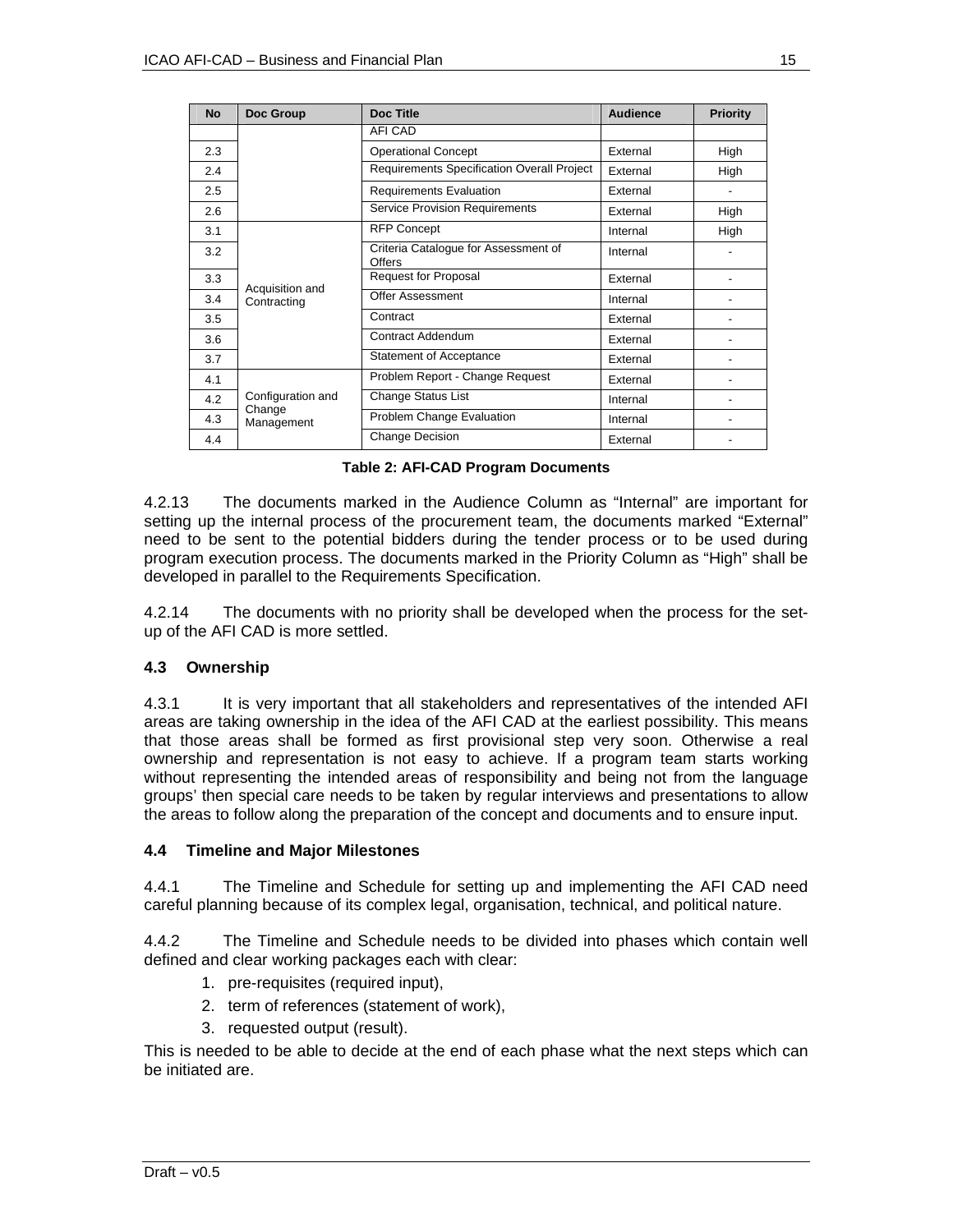4.4.3 The Timeline and Schedule will be influenced by existing planning and timelines of the major stakeholders. This needs to be reflected during planning. The contents of the phases can be described as follows in Table 3:

| <b>No</b>    | <b>Phase</b>                                             | <b>Contents</b>                                                                                                                                                                                                                                                                                                                                                                                | <b>Result/Deliverable</b>                                                                                                                                                                                                           |
|--------------|----------------------------------------------------------|------------------------------------------------------------------------------------------------------------------------------------------------------------------------------------------------------------------------------------------------------------------------------------------------------------------------------------------------------------------------------------------------|-------------------------------------------------------------------------------------------------------------------------------------------------------------------------------------------------------------------------------------|
| 1            | <b>Preparation Phase</b><br><b>Set-Up Phase</b>          | • Program Plan<br>• Schedule<br>• Gather interest by State<br>• Document Concept                                                                                                                                                                                                                                                                                                               | • AFI CAD Study Group<br>presents work result to<br>APIRG/16<br>• APIRG/16 inaugurates<br>Permanent AFI CAD Working<br>Group (CADWG)                                                                                                |
| $\mathbf{2}$ |                                                          | • AFCAC plans AFI CAD meeting<br>• Discussions with AFDB about financing<br>• States deciding about financing<br>• CADWG finalises documentation<br>concept<br>• Legal establishment of AFI CAD<br>Company (Service Provider Company -<br>SPC)                                                                                                                                                 | • State Groupings (North, East,<br>South, West) are fixed<br>• Legal frame are finalised<br>• Service Provider company<br>(SPC) are founded<br>• CADWG gets part of the<br>Service Provider company<br>• Financing agreed with AFDB |
| 3            | Call<br><b>Tender</b><br>for<br><b>Preparation Phase</b> | • SPC prepares Call for Tender based on<br>the CADWG documentation<br>• SPC develops pre-qualification criteria<br>• Call for pre-qualification<br>• Assessment companies/consortia which<br>have interest to be pre-qualified                                                                                                                                                                 | • Call for Tender finalised<br>• Publication of Call for Pre-<br>Qualification<br>• Decision on list of pre-<br>qualified companies/consortia<br>• International Call for Tender<br>published (either by SPC or<br>AFDB)            |
| 4            | <b>Call for Tender Phase</b>                             | • Call for Tender<br>• Public clarification meeting with<br>interested bidders<br>• Tender Closing<br>• Development of the list of shortlisted<br>bidders<br>• Individual clarification with shortlisted<br>bidders<br>• Call for provisional final offer from<br>shortlisted bidders<br>• Decision about preferred final bidder<br>• Call for definitive final offer from<br>preferred bidder | • Decision about preferred<br>bidder (company/consortia)                                                                                                                                                                            |
| 5            | <b>Negotiation</b><br><b>Contract</b><br><b>Phase</b>    | • Negotiation of system and service<br>contract                                                                                                                                                                                                                                                                                                                                                | • Signed System Contract<br>• Signed Service Contract                                                                                                                                                                               |
| 6            | <b>System</b><br><b>Implementation Phase</b>             | • Area/Centre 1 implementation<br>• Area/Centre 2 implementation<br>• Area/Center 3 implementation<br>• Area/Center 4 implementation<br>• System Training and Training Centres<br>implementation                                                                                                                                                                                               | • Each Area/Centre (North,<br>East, South, West) separate<br>implementation schedule<br>acceptance                                                                                                                                  |
| 7            | <b>Service</b><br><b>Implementation Phase</b>            | • Service implementation Area/Centre 1<br>Service implementation Area/Centre 2<br>• Service implementation Area/Centre 3<br>• Service implementation Area/Centre 4<br>• Service Training                                                                                                                                                                                                       | • Each Area/Centre (North,<br>East, South, West) separate<br>service acceptance                                                                                                                                                     |
| 8            | <b>Service Migration</b>                                 | • Service migration Area/Centre 1<br>• Service migration Area/Centre 2<br>• Service migration Area/Centre 3<br>• Service migration Area/Centre 4                                                                                                                                                                                                                                               | • Operational usage (cut over)<br>separate for each Area/Centre                                                                                                                                                                     |
| 9            | Phase<br>Operation<br>(System and Service)               | Operation of the System and delivering the<br>service                                                                                                                                                                                                                                                                                                                                          | <b>AIS Services</b>                                                                                                                                                                                                                 |
| 10           | Maintenance<br>and<br><b>Enhancement Phase</b>           | • Identification of changes<br>• Decision about changes<br>• Implementation of changes                                                                                                                                                                                                                                                                                                         | Acceptance of System and<br>Service changes                                                                                                                                                                                         |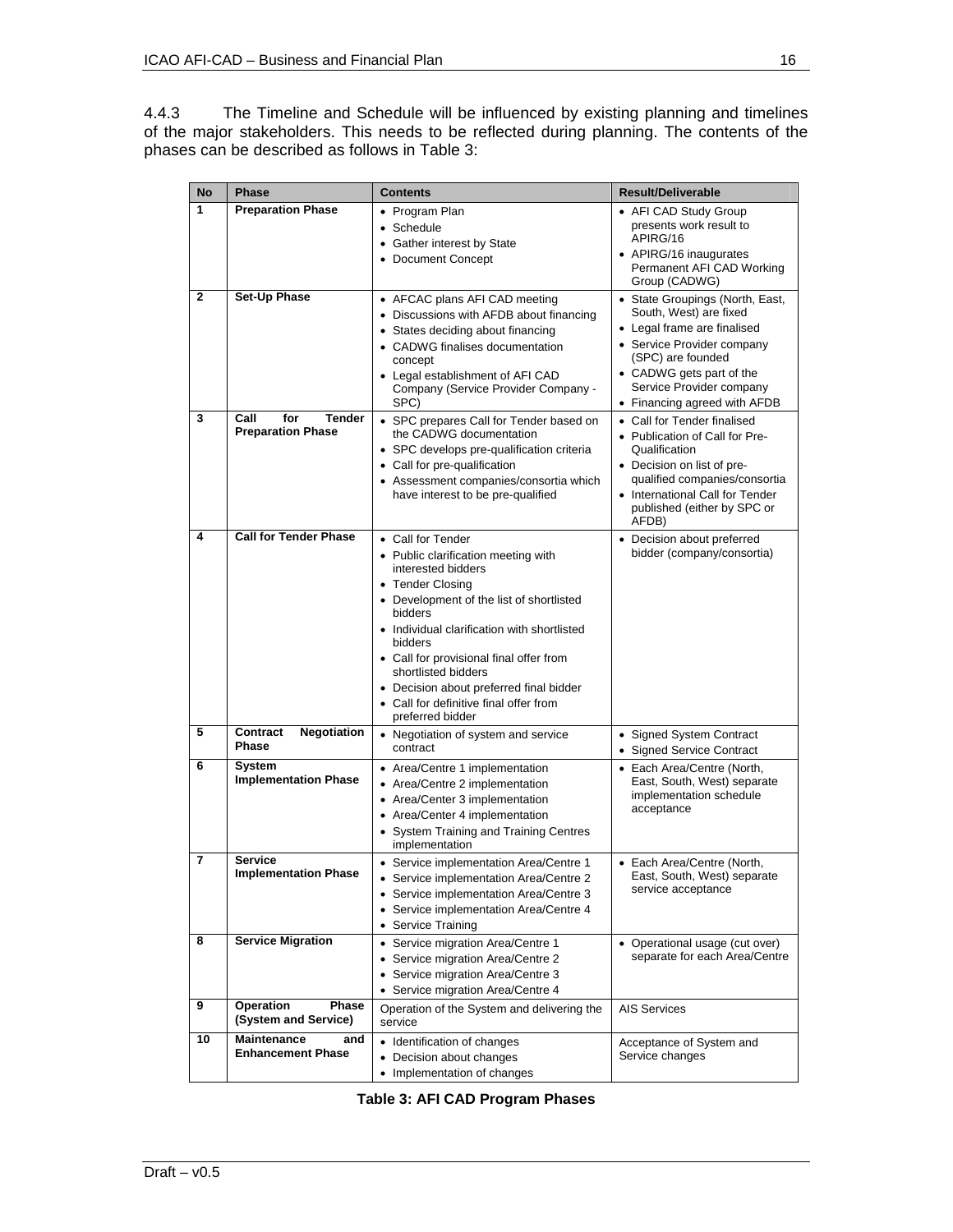4.4.4 The contents description of the Phases needs continuous reassessment.

4.4.5 The timeline covers about the next four years 2010 to 2014 until the first Centre/Area could move into operational use. Figure 2 gives an overview.



Figure 2: Timeline/Major Milestones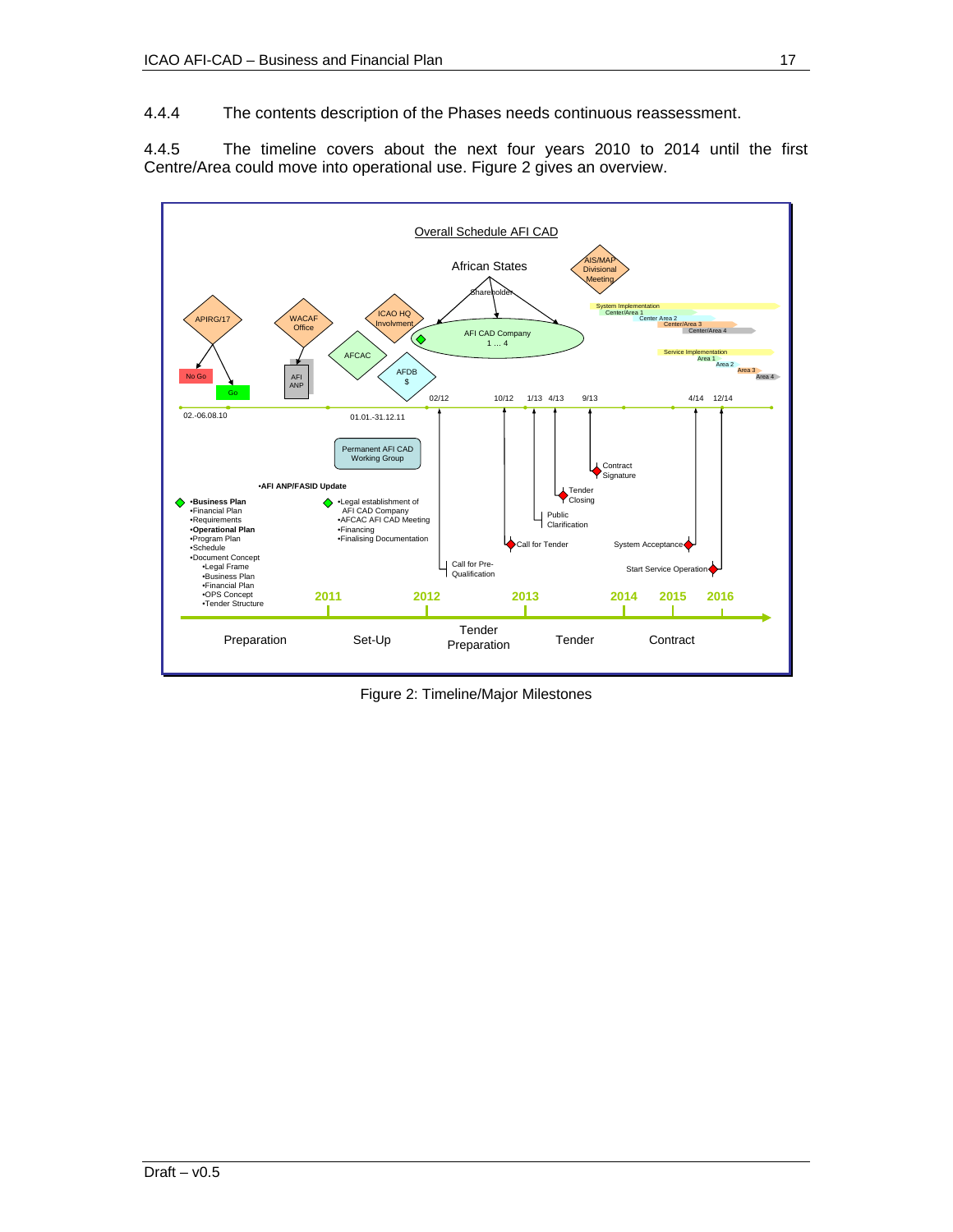4.4.6 To meet the Timeline depends mostly on the agreement about the AFI CAD Company (Service Provider Company) and the financing.

## **4.5 Organisational Options**

4.5.1 Existing International Cooperation's and International Operating Agencies need to be taken into consideration as nucleuses for the AFI-CAD as those have experience in international working relationships for air navigation service provisions.

4.5.2 The Agency for Air Navigation Safety in Africa and Madagascar (ASECNA) is an recognised International Operating Agency of Air Navigation Services<sup>15</sup>,) and the Roberts FIR Organisation is an recognized International Cooperation in the frame of an sub-regional activity<sup>16</sup>.

4.5.3 In the coming discussions and the Set-Up Phase the position of ASECNA and Roberts FIR Organisation shall be exploited and it could be assessed how the experience of ASECNA and the Roberts FIR Organisation can be leveraged for the AFI CAD.

4.5.4 Both are possible candidate to operate one of the Operation Centres and/or Training Centres because they have experience in working based on agreements for the mutual benefit.

4.5.5 From this perspective it is necessary to discuss the area of responsibility of the East, North, South, and West centre in the not so far future. A possible initial idea is shown in Figure  $3^{17}$ .



**Figure 3: AFI-CAD Initial Regions** 

<sup>&</sup>lt;sup>15</sup> See ICAO Global ANP (Doc 9750-AN/963), 3rd Edition - 2007, page App D-7 and D-8

<sup>&</sup>lt;sup>16</sup> See ICAO Global ANP (Doc 9750-AN/963), 3rd Edition – 2007, page App D-5. <sup>17</sup> Reference AFI-CAD Study Group Meeting No. 3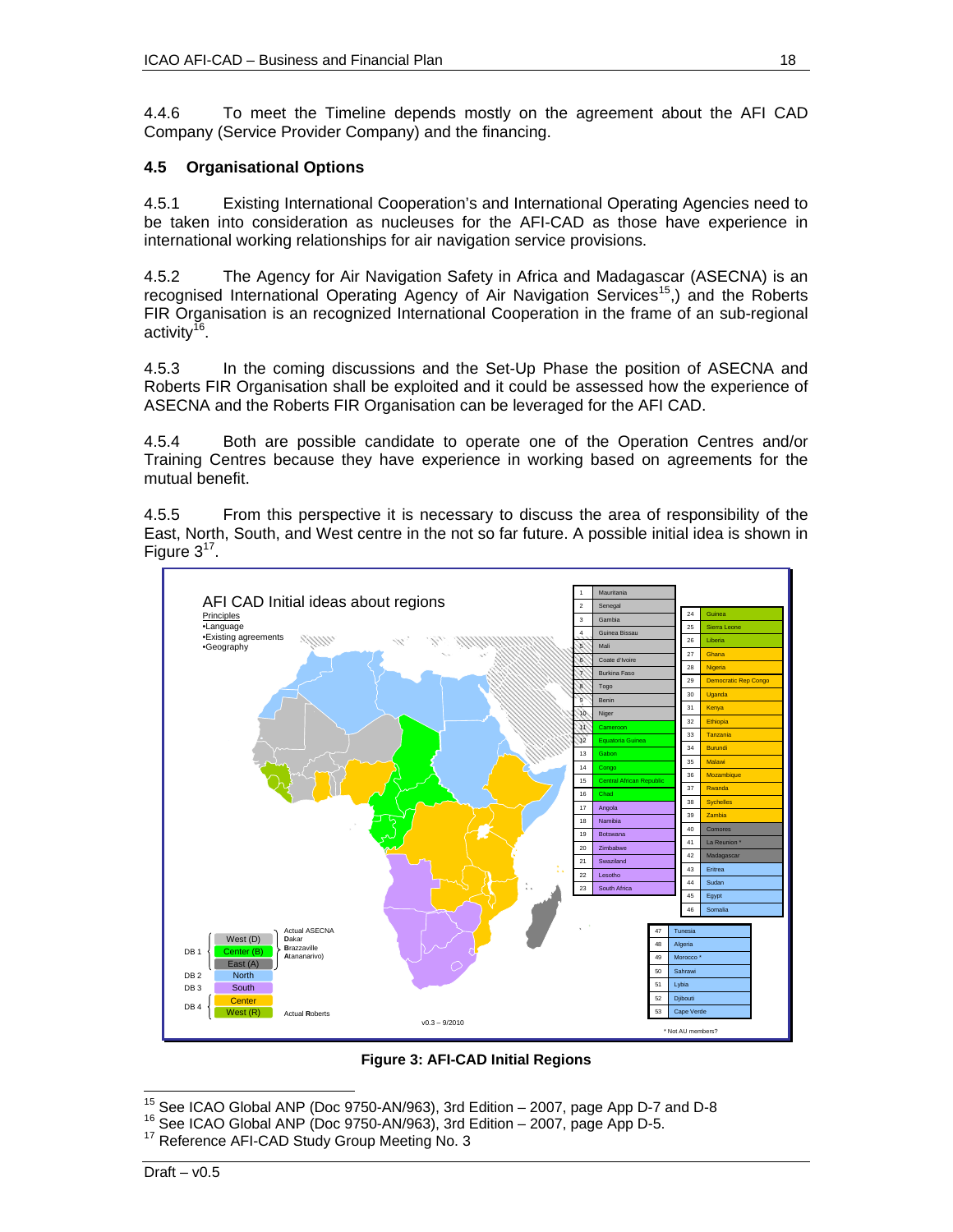## **4.6 AFI-CAD Focal Points**

The future coordination of AFI-CAD through the whole AFI Region requires continues coordination and ownership in each state who is interested to participate. Therefore eac stae shall appoint a Focal Point as contact for the ICAO WACAF Office and later for the Project Team.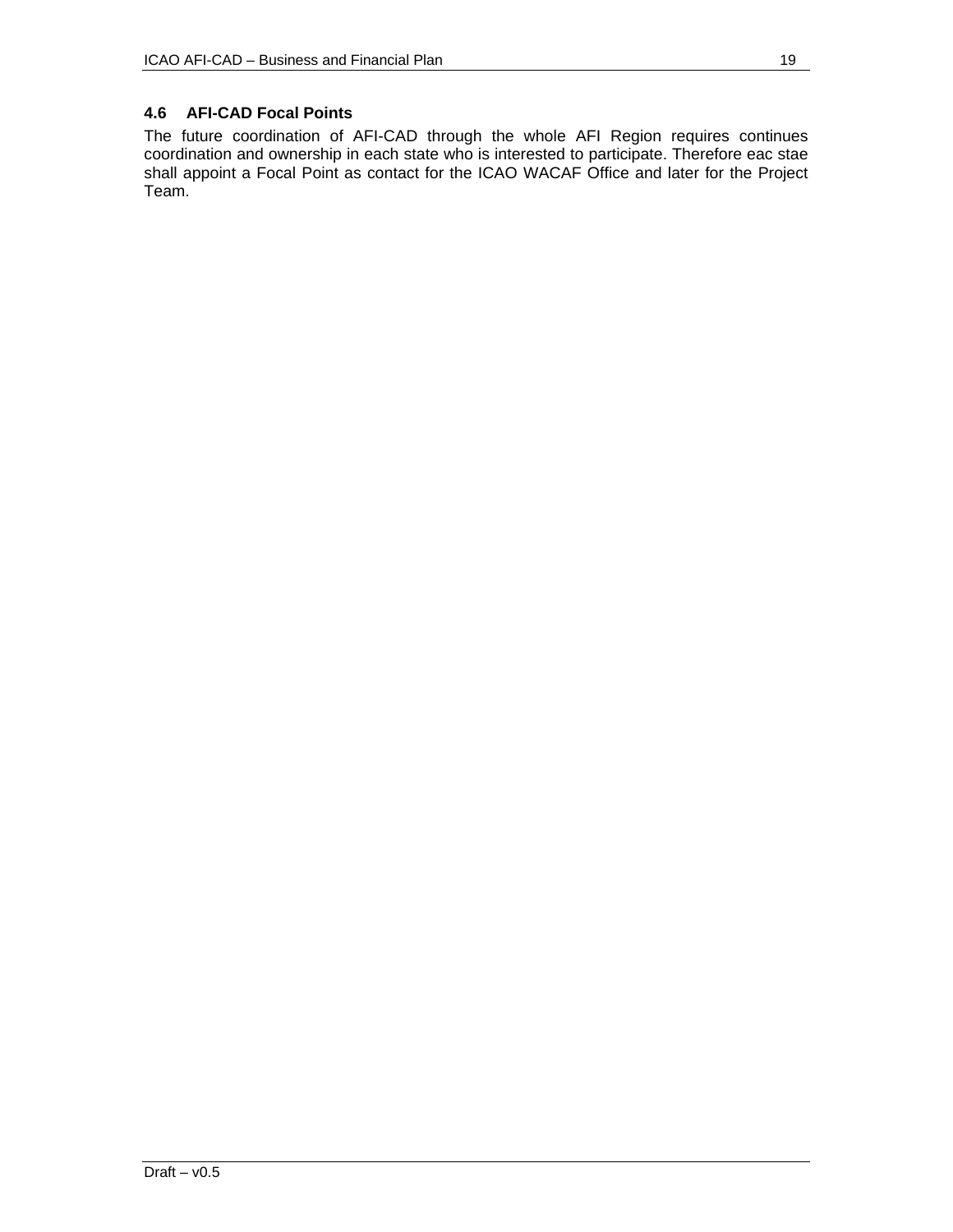## **CHAPTER 5 - FINANCIAL PLAN**

## **5.1 Business Model**

5.1.1 The classical business model requires defining of the Value Proposition, the Added Value and the Earnings of the AFI CAD. In the non profit environment of cost recovery of the ICAO model, in which the AFI CAD shall be operated, the cost planning is very important.

- 5.1.2 The Cost assessment can be done generally in the following structure:
	- 1. Identification of direct set-up cost (set-up phase, funding by AFCAC),
		- a. Setting up the legal structure according to Figure 1,
		- b. Office, management, specialists from regions, administration,
		- c. Writing the concept, preparing the documents (cf. 4.2.12 ),
	- 2. Identification of the Call for Tender Cost (company operating cost, e.g. Ltd.),
		- a. Company cost structure planning: personnel cost, infrastructure cost, travel, etc.,
		- b. Personnel cost (staffing) related to the Call for Tender planning,
		- c. Co-financing by banks possible (e.g. loan),
		- d. Planning of the budget for the:
			- i. Systems Contract, including training centres,
			- ii. Service Contract, including training (Operating cost at 10 years),
			- iii. Maintenance and Enhancement (10 years).
	- 3. Identification of Implementation Phase cost (company operating cost),
		- a. Company cost structure planning: personnel cost, infrastructure cost, travel, etc.,
		- b. Personnel cost (staffing) related to the Call for Tender planning,
		- c. Co-financing by banks possible (e.g. loan),
		- d. Re-planning/update Operation Phase:
			- i. Systems Contract, including training centres,
			- ii. Service Contract, including training (Operating cost at 10 years),
			- iii. Maintenance and Enhancement (10 years).
	- 4. Update of Operation Phase cost.

5.1.3 The Business Cost Model is the basis before doing the next steps. It forms the basis for the set-up. It will need to be shown that the capital needed to cover the cost will bring earnings. There for the Value Proposition, the Added Value and Earnings will be carefully developed. Also non financial advantages which can not be valued in cost advantage for users shall be identified and described.

## **5.2 Value Proposition**

5.2.1 The Value Proposition for the AFI CAD is probably the most important part for the users of the AFI CAD. Examples for the Value Propositions are:

- 1. electronic aeronautical data, obstacle data, terrain data from one source,
- 2. single access point,
- 3. consistent data,
- 4. online availability,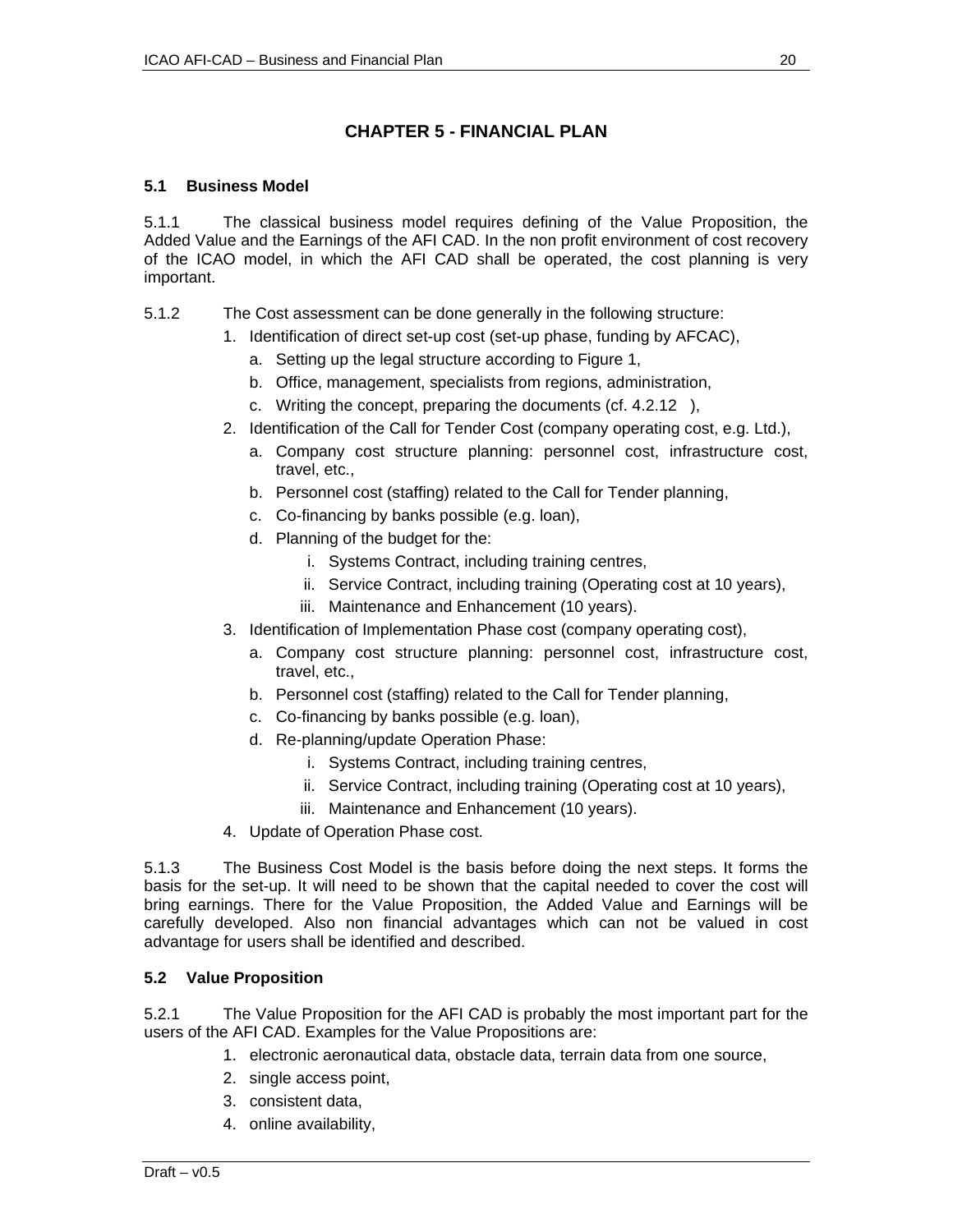- 5. higher availability of services,
- 6. better quality,
- 7. etc.
- 5.2.2 The Added Values of the AFI CAD for the African States are for instance:
	- 1. Sharing of cost,
	- 2. Sharing of know,
	- 3. Harmonisation of planning and work,
	- 4. Better trained personnel,
	- 5. etc.

## **5.3 Earnings**

- 5.3.1 The Earnings of the AFI CAD for the African States are for instance:
	- 1. Cost saving through common operation,
	- 2. Cost saving through common training,
	- 3. Cost saving through common procurement,
	- 4. May be later selling of additional service as far as ICAO's Policies on Charges for Air Navigation Services allows this.

## **5.4 Joint Financing**

5.4.1 Aeronautical Information Services (AIS) fall by definition under "Air navigation services" in sense of Charges<sup>18</sup>. Therefore the ICAO Manual on Air Navigation Services Economics (Doc 9161) is applicable for identifying the cost for AFI CAD. The organisational and international cooperative aspects of Appendix D to the Global Air Navigation Plan (Doc 9759) shall be taken into account as the AFI-CAD:

- 1. will be an multinational facility and service implementation,
- 2. will need an international operating agency,
- 3. will need an joint charges collecting agency,
- 4. will need joint financing arrangements.

 $\overline{a}$ 

<sup>&</sup>lt;sup>18</sup> See ICAO's Policies on Charges for Airports and Air Navigation Services (Doc 9082/7), Appendix 3.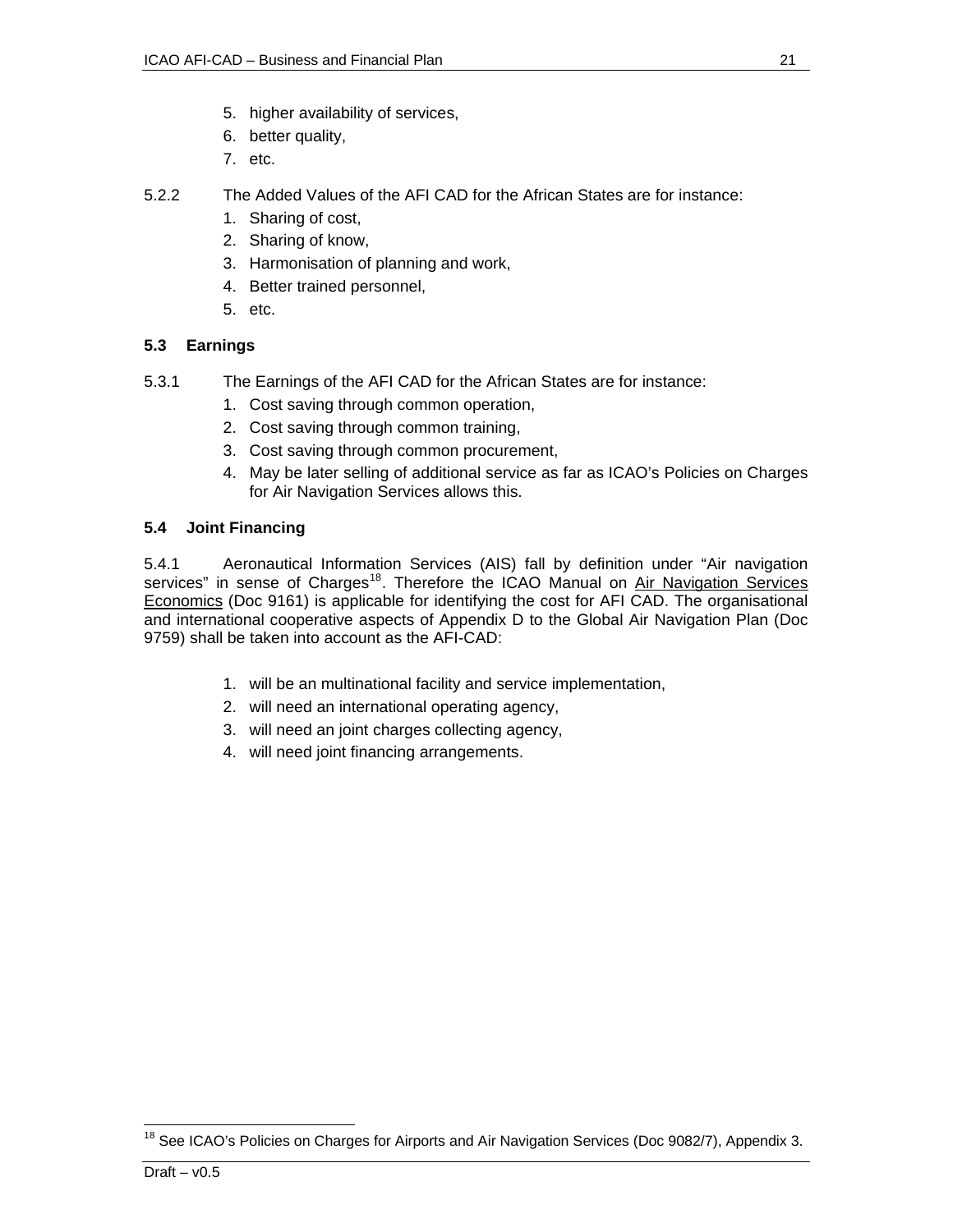5.4.2 The AFI CAD activity is therefore full in line with Assembly Resolution A35-14, Appendix X, where Sates are expected to give consideration to cooperative efforts for introducing more efficient systems and services.

## **5.5 Current Cost**

5.5.1 It was planned to identify the current cost of the AIS operations in all AFI countries by means of a questionnaire<sup>19</sup>, which was sent by the WACAF Office to all 53 countries and territories. The reply from countries was not sufficient to determine the current costs.

5.5.2 In order to identify the current cost an awareness campaign shall be initialised and the current costs shall be then collected by means of telephone interviews using the same questionnaire as for State Letter. The questionnaire is reproduced in Annex D).

## **5.6 ICAO Approach**

5.6.1 For the further work on the Financial Plan the Appendix E "Cost-Benefit and Economic Impacts" and Appendix F "Financial Aspects" of the ICAO Global ANP (Doc 9750- AN/963, 3rd Edition 2007) shall be used as guidance material by the Program Team.

5.6.2 The text below from 5.7 to 5.15 is therefore heavily taken from this document and tries to relate the ICAO approach to the AFI-CAD where it seems to be relevant.

## **5.7 Cost- Benefit Methodology**

5.7.1 The cost-benefit analysis is used to estimate the economic viability of the planned AFI CAD investment project, i.e. the extent to which the total benefit from the investment exceeds the total cost. The AFI CAD is complex and consists of a package of investments. Measures of the viability of the new investment package (the project case) are based on a comparison with the existing systems (the base case). The existing systems are defined to include their normal and expected maintenance and possible development over the planning horizon. The new facilities replace the existing facilities, and as the latter are phased out, the reduction in their costs can be regarded as benefits from installing the new systems. The most important benefits of the AFI CAD are the cost reductions from more efficient flight operations, reduced flight times, and enhancing safety and security which are expected to emerge as AFI CAD is implemented.

5.7.2 A rigorous approach to developing a measure of the expected economic performance of an investment project is the net present value (NPV) or life-cycle approach, which focuses on the annual flows of costs and benefits (cash flows) related to the project. The costs and benefits in cash flow terms are not distributed evenly over time. Typically, there are large capital expenditures in the early years of a new project followed by many years of benefits, and also of operating and maintenance costs. There could be significant costs during the period of transition from the existing to the new systems, and these must be included in the analysis. The benefits will normally be in the form of cost savings. The net benefit in each year is equal to the sum of all the benefit items minus the sum of all the cost items expected in that year. The NPV (i.e. current year capitalized value) of the stream of net benefits (net cash flows) can be determined by a process of discounting the future cash flows. This process takes into account the effect of the rate of interest on the present value of each future cash flow.

5.7.3 Estimation of the future flows of the costs and benefits, and hence the NPV associated with the implementation of the AFI CAD requires many assumptions about the prices and quantities of communications, equipment, services, and about the amount of potential savings in aircraft operating costs. Therefore, there is an element of uncertainty and

 $\overline{a}$ 

<sup>&</sup>lt;sup>19</sup> State Letter WACAF Office T2/8.1 - 0309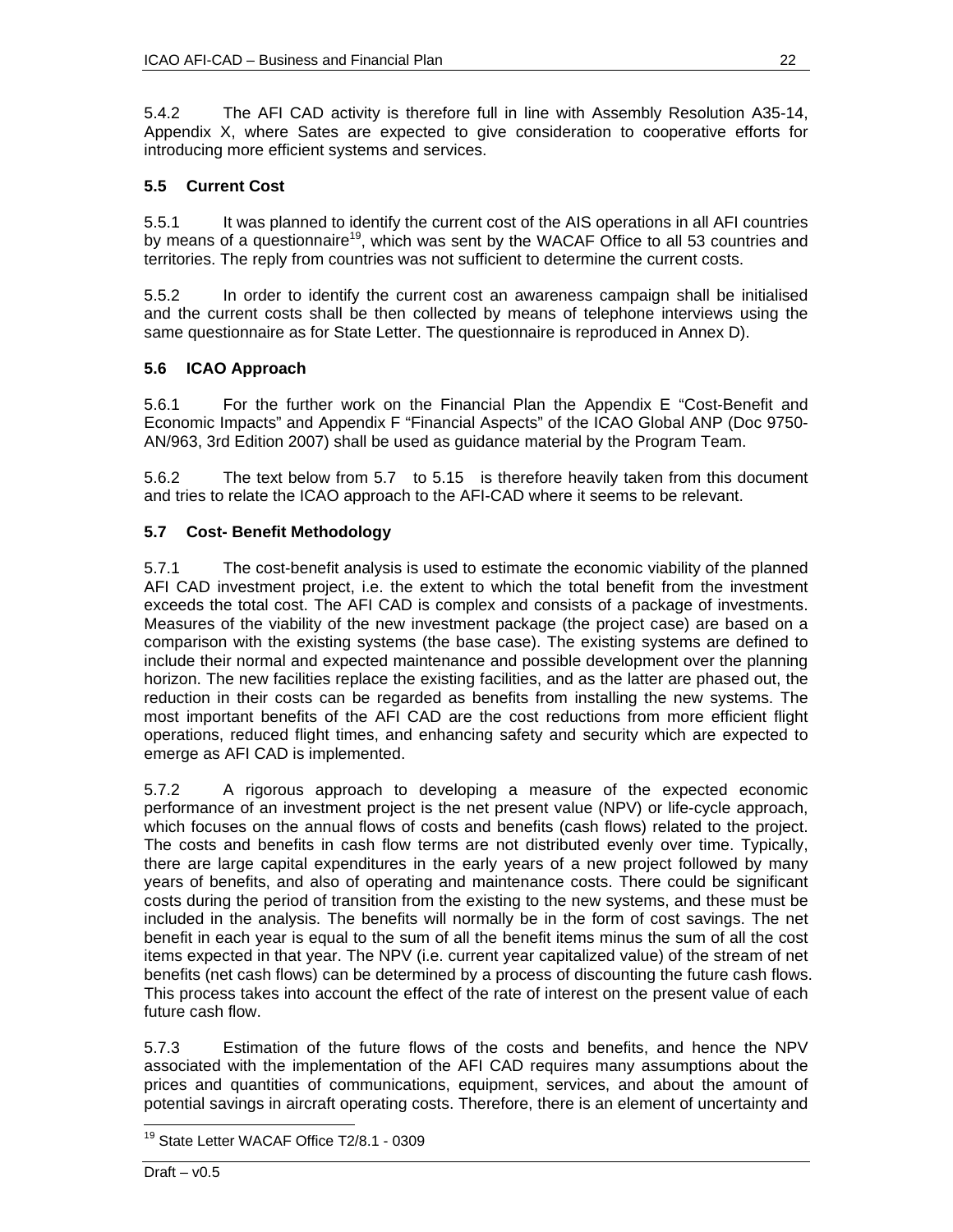risk in the NPV results. The financial risks can be appreciated by studying the effects on the NPV estimate resulting from changes in the assumptions. A particularly important assumption is that the transition to the AFI CAD by the AFI CAD provider and its owners (the AFI States) and aircraft operators occurs in a coordinated fashion so that net benefits are maximized.

5.7.4 Comprehensive guidance material to assist States in carrying out cost-benefit studies of the implementation of CNS/ATM systems was made available by ICAO in relation of Economics of Satellite-based Air Navigation Services in Circular 257. This circular focuses on the NPV methodology, which is widely recognized and used by financial institutions such as those potentially involved in funding AFI CAD.

## **5.8 Business Case Evaluation**

5.8.1 The development of a business case for the implementation of the AFI CAD systems by a service provider or an operator (owned by the AFI States) involves taking the financial cost-benefit analysis a step further. In particular, changes in revenues resulting from changes in the price of the product/services sold must be taken into account. It is generally expected that the AFI CAD systems will facilitate reduced operating costs and a lower price for the service provided. From the point of view of a specific organization, assessment of the net financial impact, in present value terms, must include not only the implementation cost and operating cost savings, which are included in the cost-benefit analysis, but also consequent changes in revenues.

5.8.2 For a service provider, a business case evaluation must include the impact on revenues of changes in charges associated with the implementation of the AFI CAD systems. Assuming that the AFI CAD service provider is an autonomous organization (owned by the AFI States) operating on a commercial basis and is currently covering its costs with the present technology systems, the basic issue is for the service provider to be satisfied that the changes in revenues expected from the planned changes to AIS charges will match the net change in costs, measured by the cost-benefit analysis. However, if the relationship between costs and revenues is not being monitored (e.g. if costs are met from the government budget and revenues are treated independently as general government revenues), then the AFI CAD services are not being provided on a commercial basis. Even in these circumstances it is recommended that a business case evaluation be conducted to assess the financial impact of the new systems on the service provider.

5.8.3 For an airline and other airspace users, a business case evaluation would include, among other factors, assumptions about the impact on its costs of expected changes in route charges and operating costs and the impact on revenues of changes in airline fares and rates or operating cost of other airspace users (like business aviation, military, etc.), where these changes are associated with the implementation of the AFI CAD systems. These impacts are in addition to the direct investment costs and operating cost savings attributable to the new AFI CAD systems and identified in the cost-benefit analysis described above.

5.8.4 The AFI-CAD Program Team will use the ICAO CNS/ATM Business Case Analysis Tool (DFACS)<sup>20</sup> to assist the current cost collection.

5.8.5 The ICAO Africa-Indian Ocean Regional Traffic Forecasts, 2004–2020. (Doc 9879) will be considered as input to the Financial Model to underline the necessity to build the AFI CAD. This report contains long-term air traffic forecasts for the major route groups to, from and within the Africa/Indian Ocean area, in terms of both passengers and aircraft movements. It also contains movement forecasts at city-pair level for the top 25 city-pairs and an analysis of the year 2005 FIR traffic data for the airspace controlled by ASECNA

 $\overline{a}$  $^{20}$  ICAO Catalogue 2007, CD-109.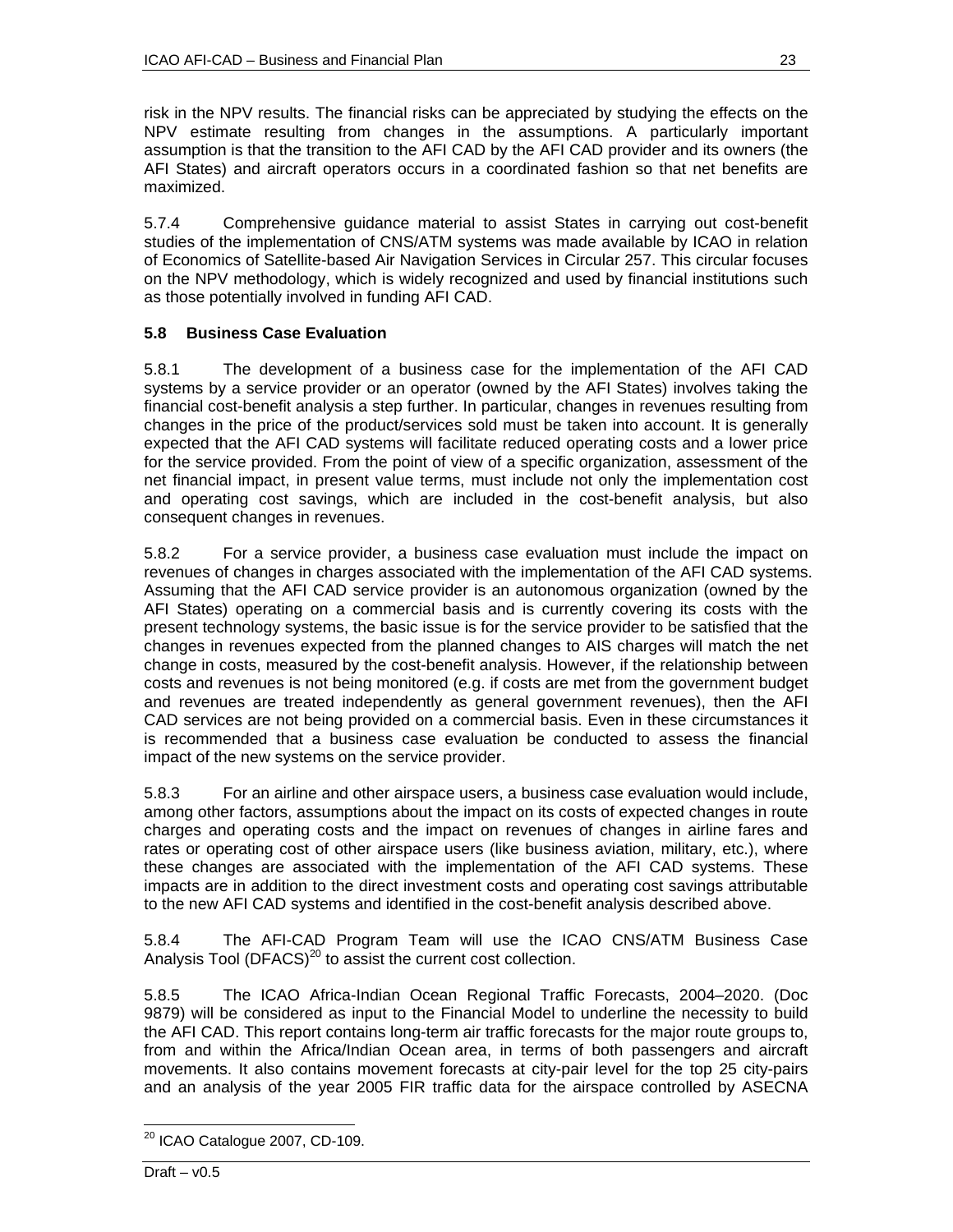including various peak period parameters. This Traffic Forecast will be used as an indicator for the rollout plans and stepwise coverage of the AFI CAD.

## **5.9 Other Economic Effects**

5.9.1 States may be interested in the broader economic and social impact of the AFI-CAD systems as well as the financial viability of the new systems. For example, implementation of the new systems should produce passenger time savings, improve safety, produce environmental benefits and may also lead to some industry restructuring and changes in skills required.

5.9.2 CNS improvements, which produce benefits for ATM such as more direct flight paths and less delay from airspace congestion, will reduce the passenger travel time for a given journey. If passengers value these time savings, they represent an additional benefit.

5.9.3 An understanding of the contribution of air transport to general economic activity can increase the political commitment to the process of transition to the AFI-CAD systems. National accounting and industry data and employment surveys may be used to determine the share of air transport in total economic activity and its importance as an employer. The input/output tables of a State's national accounts can illustrate the interrelationships among the various elements of the air transport industry and other industries and economic sectors. Other industries purchase air transport services or supply products and services to the air transport industry. From a national or regional economic planning perspective, it is especially important to appreciate the role of air transport in generating employment and incomes and in supporting other non-aviation economic activities. This will put into perspective the value of supporting and investing in state-of-the art national and regional air transport facilities.

## 5.9.4 Summary of Economic Effects of CNS/ATM

- 1. Financial benefits and lower fares and rates,
- 2. Improved safety,
- 3. Passenger time savings,
- 4. Environmental benefits,
- 5. Transfer of high-tech skills,
- 6. Productivity improvements and industry restructuring,
- 7. Higher traffic and stimulation of related industries.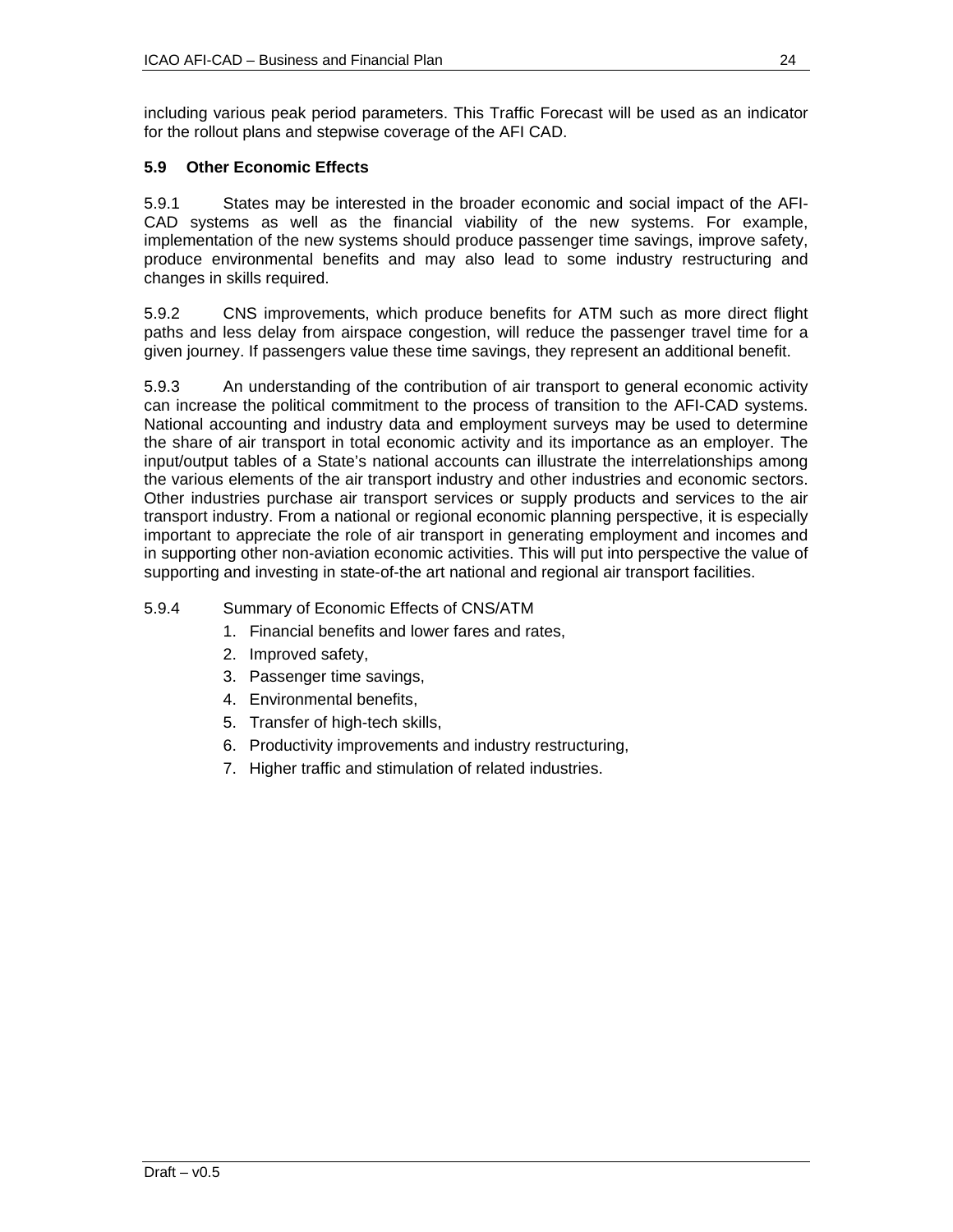## **5.10 ICAO Policy on Cost Recovery**

5.10.1 Whatever approach is taken by a State or group of States collectively to provide the AFI-CAD systems services within the airspace for which responsibility has been assumed, the resultant cost recovery through charges must be in conformity with basic ICAO policies on charges for airports and air navigation services. This policy is contained in Article 15 of the Chicago Convention and is supplemented by ICAO's Policies on Charges for Airports and Air Navigation Services (Doc 9082/7). The implementation of the AFI CAD systems should not require any basic changes to that policy.

5.10.2 The Statement of ICAO Policy on CNS/ATM Systems Implementation and Operation, approved by the ICAO Council in March 1994, addresses cost-recovery as follows: "In order to achieve a reasonable cost allocation between all users, any recovery of costs incurred in the provision of CNS/ATM services shall be in accordance with Article 15 of the Convention and shall be based on the principles set forth in ICAO's Policies on Charges for Airports and Air Navigation Services (Doc 9082), including the principle that it shall neither inhibit nor discourage the use of the satellite-based safety services. Cooperation among States in their cost-recovery efforts is strongly recommended."

5.10.3 In ICAO's policies set out in Doc 9082, the following four general principles should particularly be noted with regard to CNS/ATM systems:

in paragraph 36, " . . . as a general principle, where air navigation services are provided for international use, the providers may require the users to pay their share of the related costs; at the same time, international civil aviation should not be asked to meet costs that are not properly allocable to it . . .";

paragraph 38 i), "The cost to be shared is the full cost of providing the air navigation services, including appropriate amounts for cost of capital and depreciation of assets, as well as the costs of maintenance, operation, management and administration";

in paragraph 38 ii), "The costs to be taken into account should be those assessed in relation to the facilities and services, including satellite services, provided for and implemented under the ICAO Regional Air Navigation Plan(s) . . ."; and

in paragraph 47, ". . . the providers of air navigation services for international use may require all users to pay their share of the cost of providing them regardless of whether or not the utilization takes place over the territory of the provider State."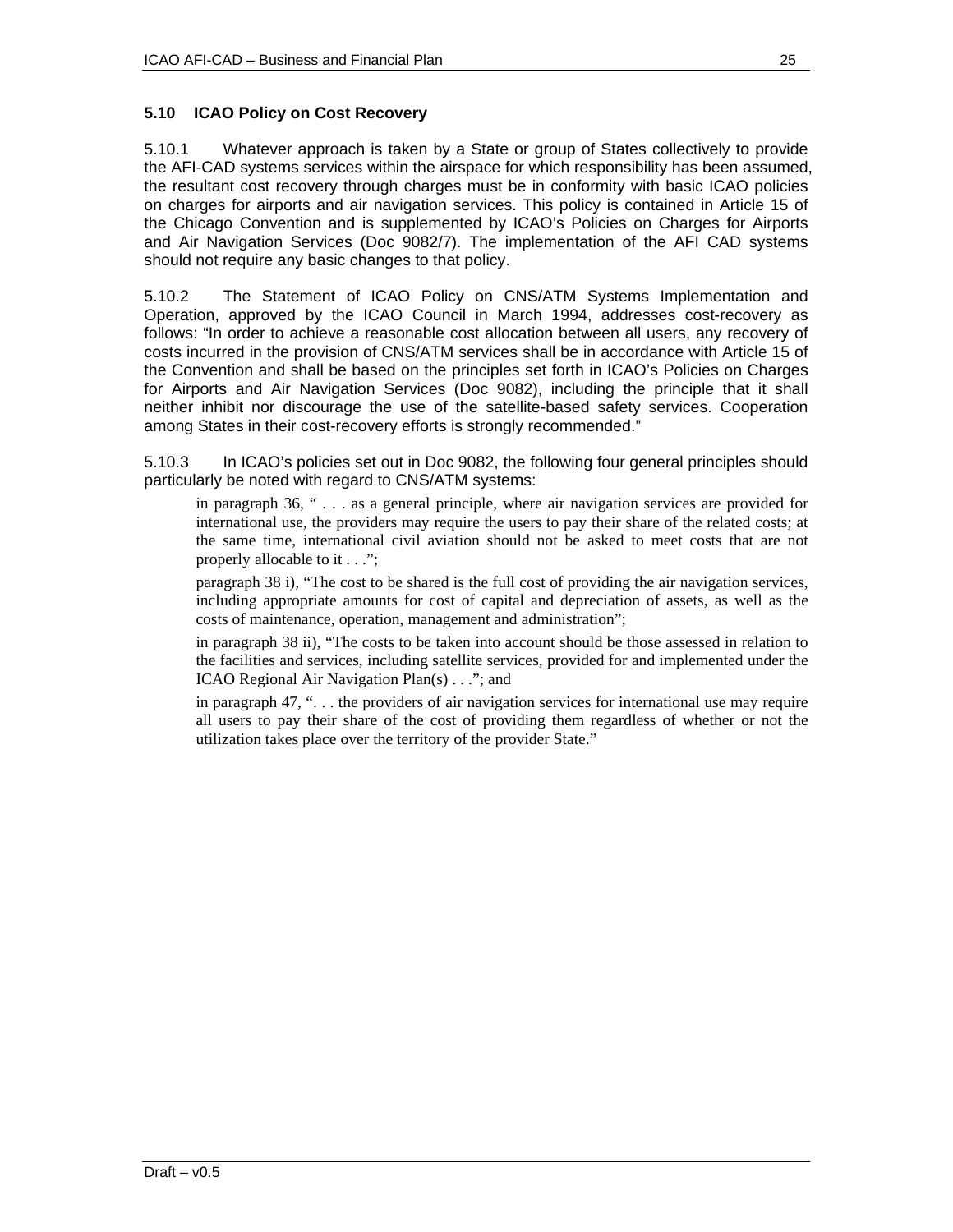5.10.4 Particular attention also needs to be given to the following principle in paragraph 41 iii) of Doc 9082: "Charges should be determined on the basis of sound accounting principles and may reflect, as required, other economic principles, provided that these are in conformity with Article 15 of the Convention on International Civil Aviation and other principles in this document. The application of economic principles to setting charges which are consistent with ICAO's policy should emphasize the need to recover costs in an efficient and equitable manner from the users of air navigation services. Within an economic context, charges should be set to recover costs, provide a reasonable return on investment where appropriate and provide additional capacity when justified."

5.10.5 In ICAO's policies on charges, pre-funding of projects is considered as a possible source of financing and the following policy guidance is included in paragraph 42 of Doc 9082: "notwithstanding the principles of cost-relatedness for charges and of the protection of users from being charged for facilities that do not exist or are not provided (currently or in the future) that, after having allowed for possible contributions from non-aeronautical revenues, pre-funding of projects may be accepted in specific circumstances where this is the most appropriate means of financing long-term, large-scale investment, provided that strict safeguards are in place, including the following:

> (i) Effective and transparent economic regulation of user charges and the related provision of services, including performance auditing and "bench-marking" (comparison of productivity criteria against other similar enterprises).

Comprehensive and transparent accounting, with assurances that all aviation user charges are, and will remain, earmarked for civil aviation services or projects.

Advance, transparent and substantive consultation by providers and, to the greatest extent possible, agreement with users regarding significant projects."

## **5.11 Cost Determination**

5.11.1 Charges for the AFI CAD systems services should not be imposed unless these services are actually being provided according to the regional ANPs concerned. Consequently, it is important that regional plans be promptly amended to incorporate the AFI-CAD once the States involved have agreed that the element(s) should form part of the plan or plans concerned.

5.11.2 The regional ANPs should provide a schedule for the phase-out of facilities made redundant by the provision of the AFI-CAD systems services. This is also of major importance because significant financial benefits from AFI-CAD systems implementation will not be realized if the facilities and services made redundant continue to be listed in the regional plans and charged for.

5.11.3 As AFI CAD systems components are implemented, the costs are added to the costs of the AFI CAD multinational system and service cost base for charges.

5.11.4 From an organizational viewpoint, it is important, with regard to cost recovery of the AFI CAD system and services costs, the States concerned should assign, to one entity, the responsibility for ensuring that the costs attributable to the provision of AFI CAD systems and services by the different entities in the States are included in the cost basis for any costrecovery programme or mechanism. This assignment can be made to the AFI CAD services provider.

5.11.5 Costs, in the form of payments made by a State to the service provider offering AFI CAD systems services, will need to be allocated amongst the different participating States, which are potential, all AFI States. That, in turn, will require an agreement between the parties concerned as to how such an allocation should proceed. Assuming a uniform level of service, such allocation could be based on either distance flown or the number of flights in the airspace for which each State has accepted responsibility, or others. Both are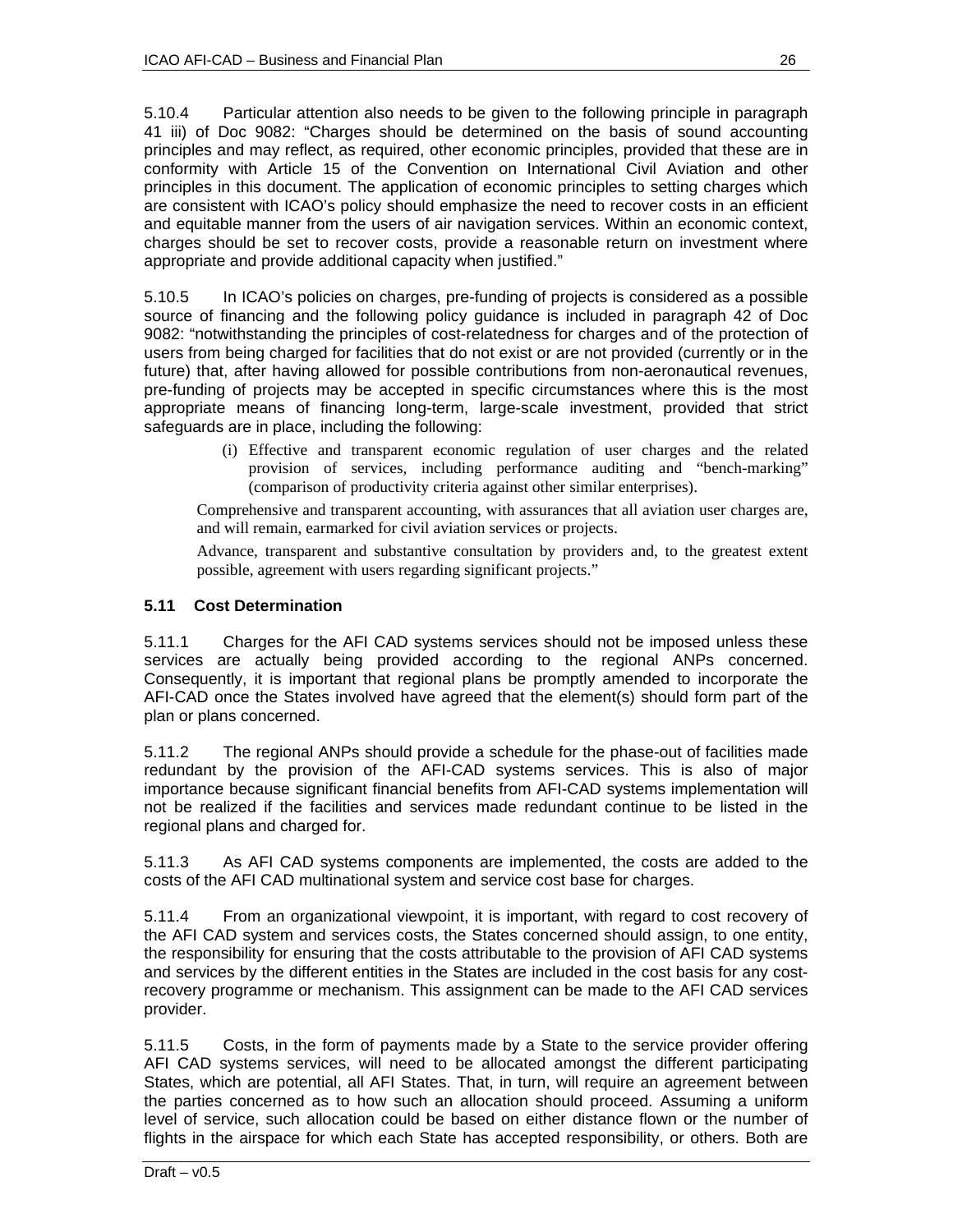viable options. Distance flown would offer more precision while using number of flights as the basis would be simpler to administer. Other schemas could relate number of airports to be provided or similar.

## **5.12 Cost Recovery during Development and Implementation**

5.12.1 One particular issue that needs to be addressed in the implementation of the AFI CAD systems is the treatment of costs and cost recovery during the three initial stages: (1) Set-Up Phase, (2) Call for Tender Phase, (3) Implementation Phase.

5.12.2 The implementation of the AFI CAD systems will, in many cases, lead to the retirement of existing AIS facilities before the end of their economic life. In such circumstances, the balance of the undepreciated portion of the facilities concerned could be included in the cost basis for charges. The same procedure could apply to such costs that may be incurred because of premature retirement or training of personnel made redundant by the implementation of the new systems. Such costs, however, should be limited to termination settlements, costs attributable to early retirement and costs of retraining and/or relocation. These costs could be capitalized and thereafter written off gradually, with the portion written off each year being included in the cost basis for charges. These factors would need to be taken into account in any related cost-benefit analysis or business case study.

## **5.13 Consultation with Users**

5.13.1 Particular attention should be drawn to Doc 9082, paragraphs 49 to 51, and the emphasis placed on (direct) consultation with users regarding increased or new air navigation services charges, where AIS charges are part of it; and also on users being consulted as early as possible when major air navigation services are being planned. This would call for such consultations to be carried out when plans are being developed for the implementation of the AFI CAD systems.

5.13.2 The involvement of IATA can be leveraged for this.

## **5.14 Financing Plan**

- 5.14.1 The purpose of the financing plan is to provide basic information as follows:
	- (i) estimates of the element costs (labour, materials, equipment, etc.) of each distinct part of the overall project;
	- (ii) the funds required to make disbursements at various stages in the project's progress;
	- (iii) the currencies in which payments are to be made; and
	- (iv) the sources from which the funds are to be forthcoming, whether from:
		- a. sources generated by the entity providing the AFI CAD services from its operations, which would primarily include user charges, and possibly retained earnings, but could in some circumstances also include contractual payments; or
		- b. other sources, including information on the applicable conditions, i.e. interest rate, repayment period, etc.

5.14.2 Also to be emphasized is the importance of the availability of data showing the financial situation of the air navigation services provider over recent years, as well as anticipated developments over the period of debt repayment. Of particular relevance is the recording of revenues and expenses by major item. Estimates regarding future financial developments would emanate from budgets and longer-term financial plans. In the absence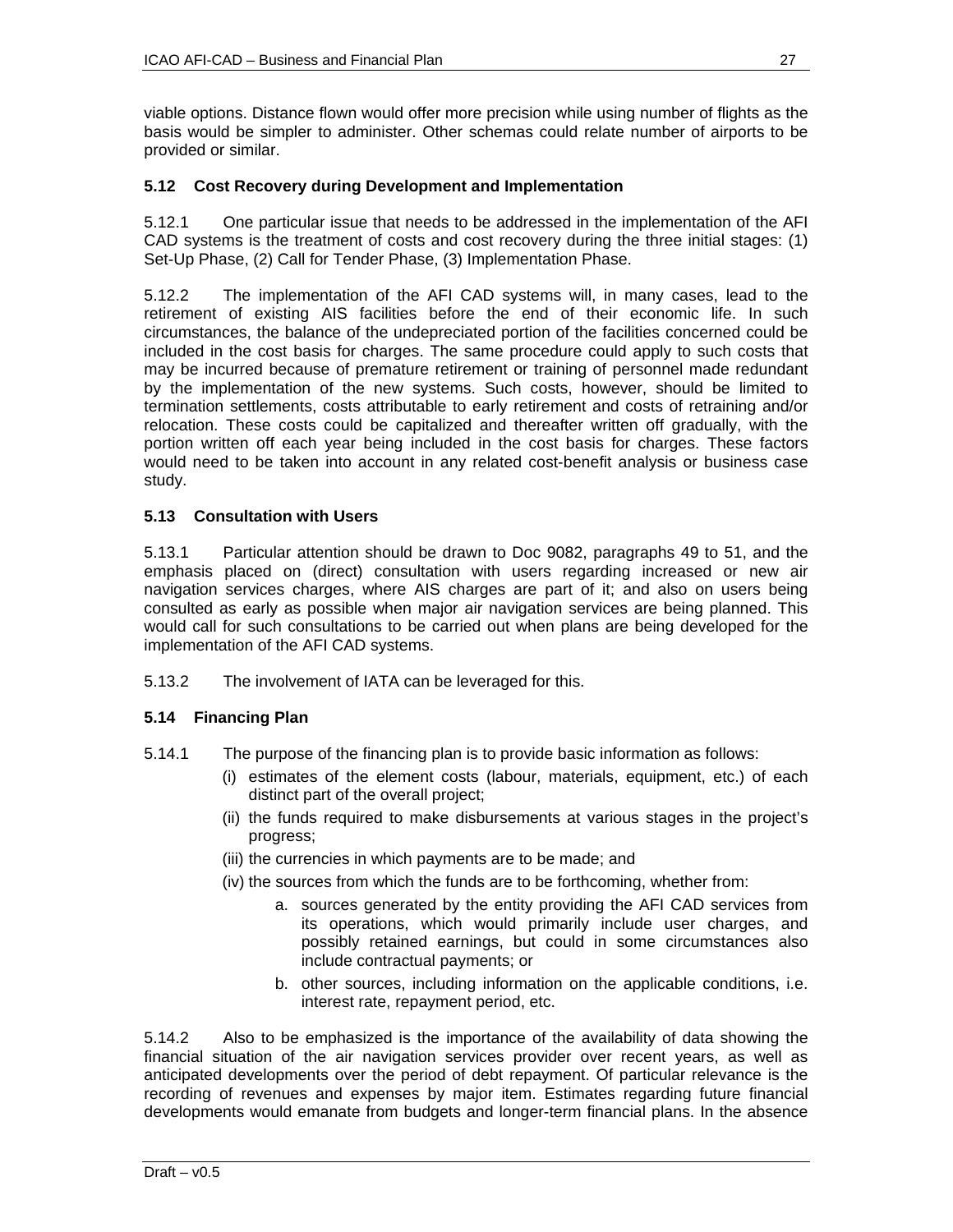of such financial data, it would be much more difficult to decide whether or not the loan or financing sought should be granted and, if so, what terms should be offered.

## **5.15 Sources of Financing**

5.15.1 A survey of potential sources of funds and which of them to approach should be done as early as possible in the planning process. Potential sources of funds will vary considerably from project to project and State to State. The sources to be approached should be studied and decided upon individually for each project and could be grouped as follows: direct contributions from government(s); loans or debt financing; internally generated resources; equity financing; and leasing.

## **Direct Contributions from Governments**

5.15.2 The extent to which direct contributions will be required from the government depends on a number of factors. Chief among these is the organizational form under which the AFI CAD systems services will be provided, i.e. will the government be directly involved, either alone, or in a joint effort with other governments, or will it primarily involve a commercial corporation? Yet another factor is whether the traffic volume within the airspace concerned is sufficient to support the AFI CAD systems component in financial terms, including servicing debt.

5.15.3 For most States, the foreign sources of financing are principally government operated. Such foreign financing may be available from foreign governments in the form of loans negotiated directly with the government of the recipient country or may otherwise be facilitated by particular agencies of government which have been established for the primary purpose of promoting the nation's export trade. Of particular importance among the possible sources of foreign financing available to developing States are the international banks and funds that have been established to assist in the financing and execution of projects promoting national economic development.

5.15.4 Project costs payable in foreign funds constitute a demand on the State's reserves of foreign exchange and as such their financing will usually have to be arranged through or with the approval of the appropriate government authorities. Nevertheless, foreign sources should always be explored as a matter of course, since financing may be available from them on more favourable terms than those obtainable from domestic institutions (e.g. lower interest rate, repayment over a longer period). However, there are also some risks involved in foreign exchange, such as currency fluctuations.

## **Debt Financing**

5.15.5 The feasibility of debt financing will depend on whether the traffic to be served by the AFI CAD systems to be financed is of sufficient volume and strength to service the debt, including interest and repayment of capital. Where an international agency or corporate entity would be providing basic AIS systems services, its costs of financing could be reduced if the States for which the basic services are being provided were to guarantee the servicing and repayment of the loans concerned. This in turn should reduce the costs to be recovered from these user States.

## **Internally Generated Resources**

5.15.6 Depreciation and retained profits from the operation of air navigation services may become a supplementary source of financing for the AFI CAD systems facilities.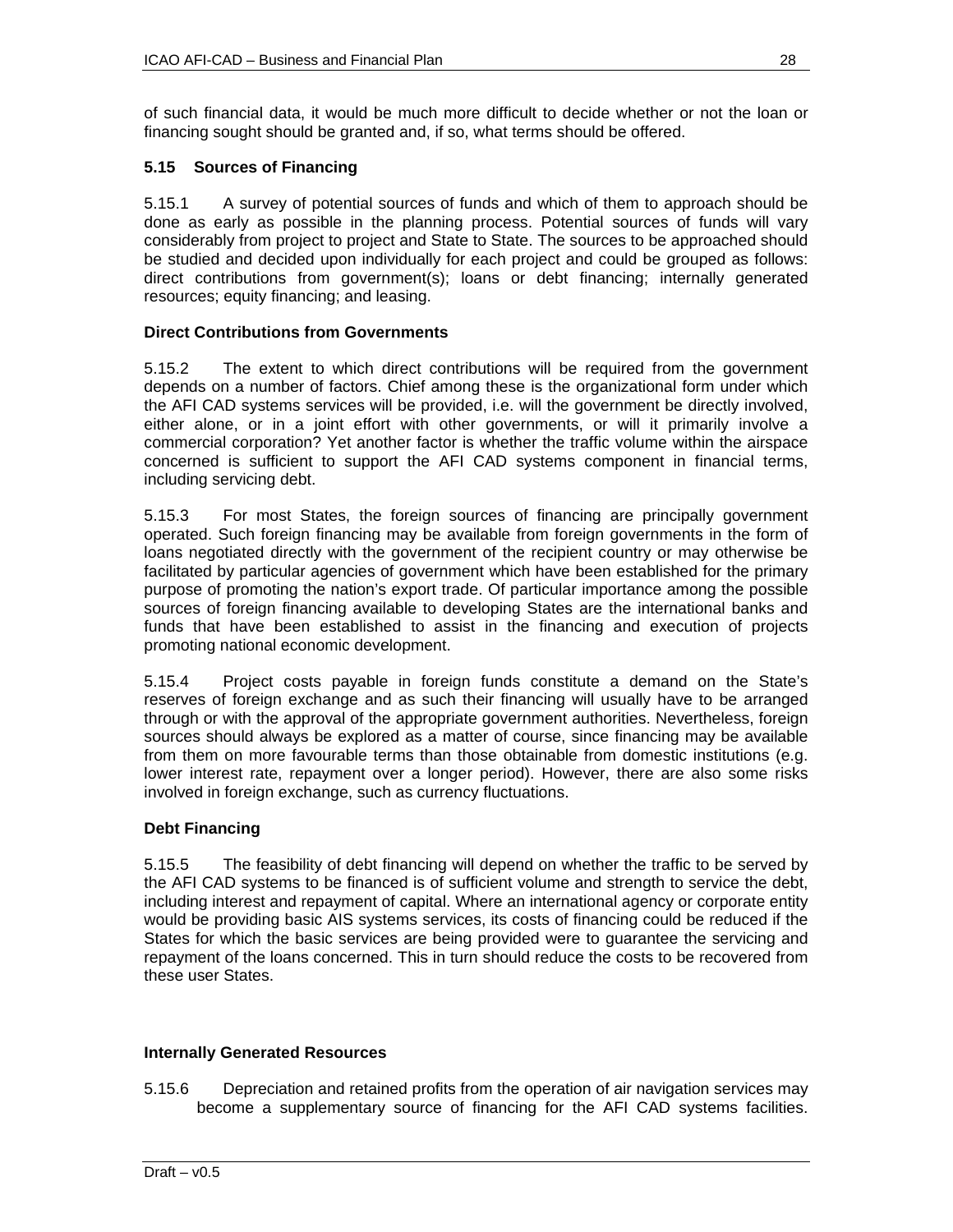However, with regard to profits, an important qualification that needs to be recalled is the principle outlined in Doc 9082, paragraph 38:

"Air navigation services may produce sufficient revenues to exceed all direct and indirect operating costs and so provide for a reasonable return on assets (before tax and cost of capital) to contribute towards necessary capital improvements."

Reference should also be made to the text on pre-funding of projects in 5.10.5 of this document.

## **Equity Financing**

5.15.7 Equity financing may be a viable alternative in some instances. For example, if the AFI CAD systems services were acquired under contract from a commercial service provider, that operator could finance the investment required partially or completely through increased equity.

## **Leasing**

5.15.8 Leasing rather than outright ownership could become an important alternative in the AFI CAD systems and service provision. The possibility could also be explored of applying leasing to local units at AFI CAD Centres, possibly through the establishment of leasing companies, which would operate in a manner similar to those purchasing and leasing out, for example, computer systems, communications systems and/or others under long-term leases.

#### **5.16 Summary**

The aspects of the financial plan have been included in this extend in the Business Plan as the Current Cost collection and subsequent financial planning needs still to be done after the Questionnaires in Annex D) are returned respectively the interviews have been finalised.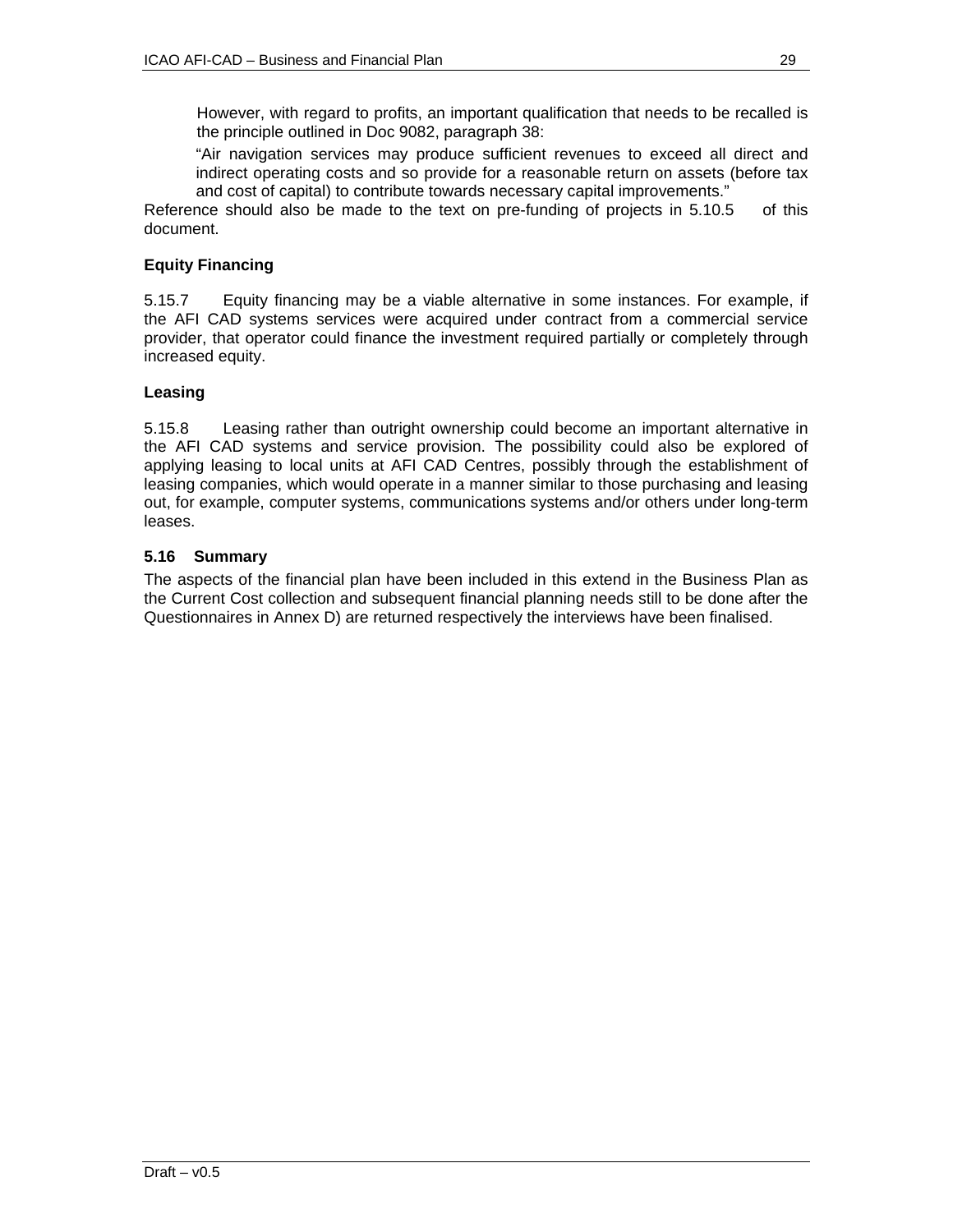## **CHAPTER 6 – BENEFITS AND DISADVANTAGES**

### **6.1 Benefits**

6.1.1 Benefits have been presented in 5.9 under Other Economic Effects.

## **6.2 Disadvantages / Risks**

- 6.2.1 Disadvantages as such have not been identified until now.
- 6.2.2 Potential risks associated with the AFI-CAD undertaking are:
	- a) Investment risks,
	- b) Legal complexity,
	- c) Organisational complexity,
	- d) Technical complexity,
	- e) Non availability of sufficient human resources.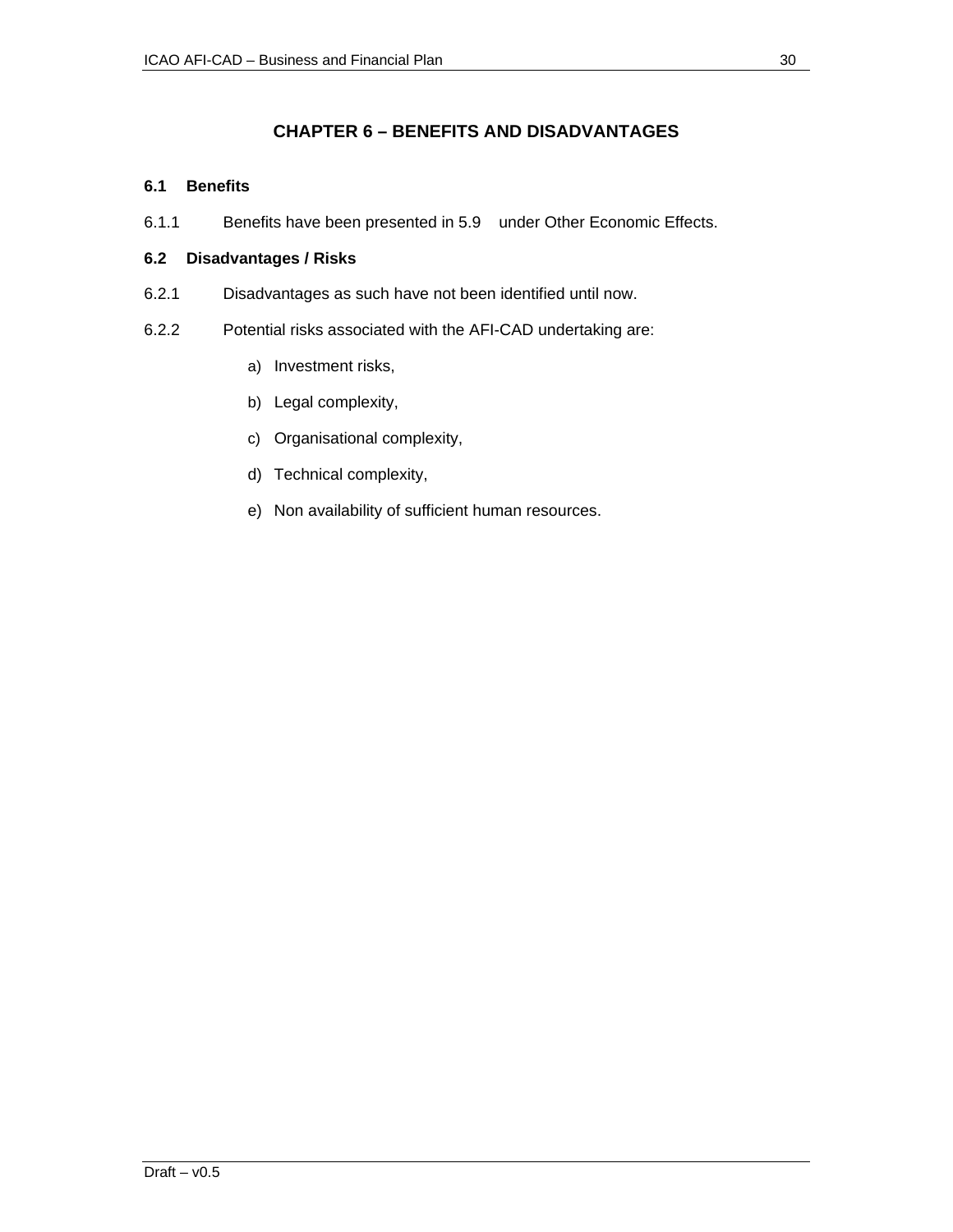## **CHAPTER 7 - ACTION PLAN**

The following actions shall be taken by the responsible parties.

| No.            | <b>Action</b>                                                                  | <b>Responsible</b> | <b>Deadline</b> | <b>Remarks</b> |
|----------------|--------------------------------------------------------------------------------|--------------------|-----------------|----------------|
| 1              | Return of the questionnaires<br>in Annex D                                     | <b>States</b>      | 31.10.10        |                |
| 2              | Participation in the<br>cost<br>interviews                                     | <b>States</b>      | 31.10.10        |                |
| 3              | Appointment of the Focal<br>Points                                             | <b>States</b>      | 30.11.10        |                |
| 4              | Finalisation of the Business<br>Plan with APIRG/17 input                       | Consultant         | 30.09.10        |                |
| 5              | Finalisation of Financial Part I<br>after input from the cost<br>questionnaire | Consultant         | 20.12.10        |                |
| 6              |                                                                                |                    |                 |                |
| $\overline{7}$ |                                                                                |                    |                 |                |

**Table 4: Action Plan**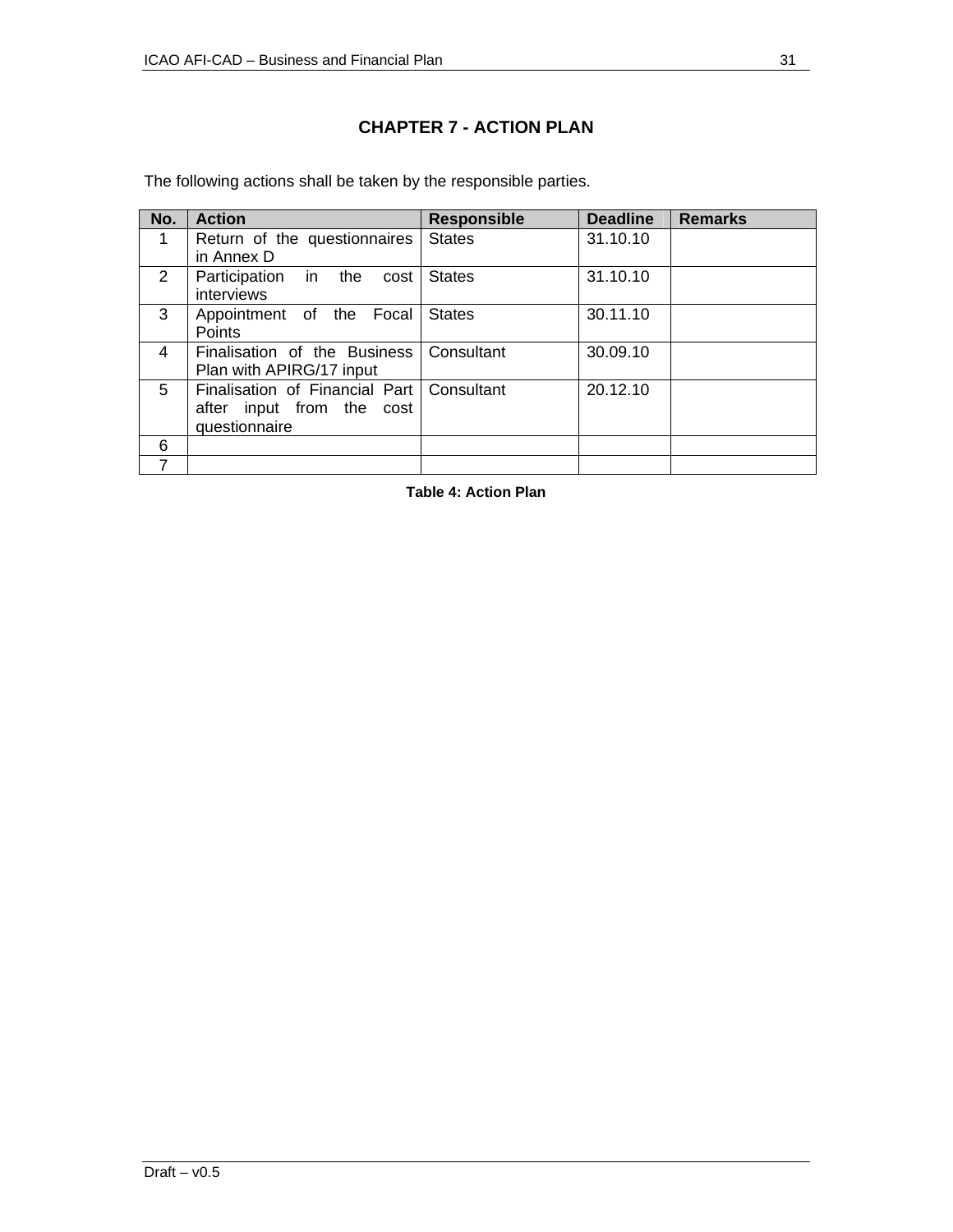## **CHAPTER 8 - SUMMARY AND CONCLUSION**

The AFI-CAD Business Plan summarises the Requirements and all planning and management activities for AFI-CAD. It shall form a living document to be used by the Program Team and updated on a regular basis until the Program Team has established the Project Manual mentioned in paragraph 4.2.12 .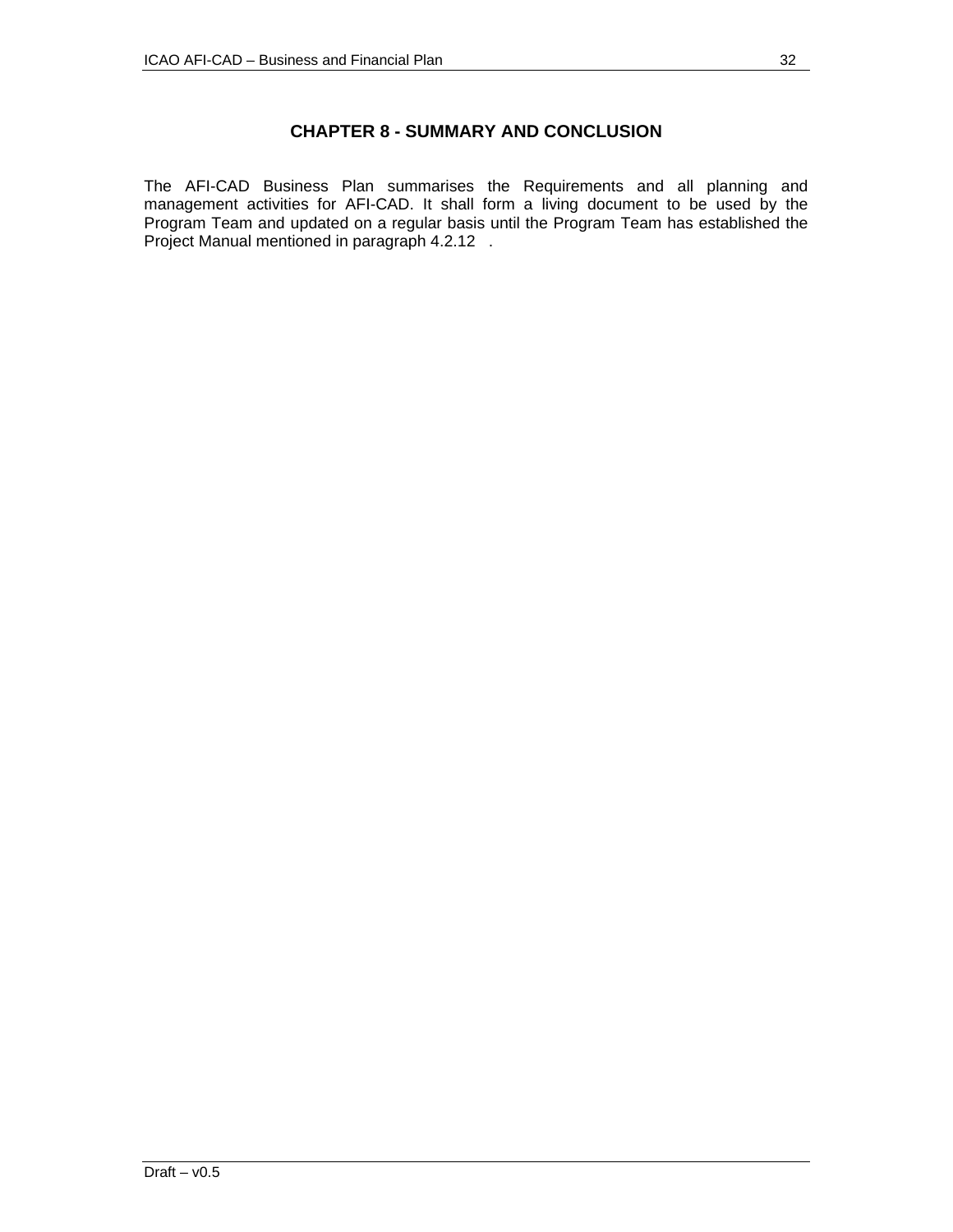## **CHAPTER 9 – APPENDIXES**

## **9.1 List of Abbreviations**

| Abbreviation          | Explanation |
|-----------------------|-------------|
| Empty in this version |             |

## **9.2 List of Literature**

To be added.

## **9.3 List of Figures**

## **9.4 List of Tables**

| Table 1: Relationship between Objectives and Supporting Implementation Strategies7 |  |
|------------------------------------------------------------------------------------|--|
|                                                                                    |  |
|                                                                                    |  |
|                                                                                    |  |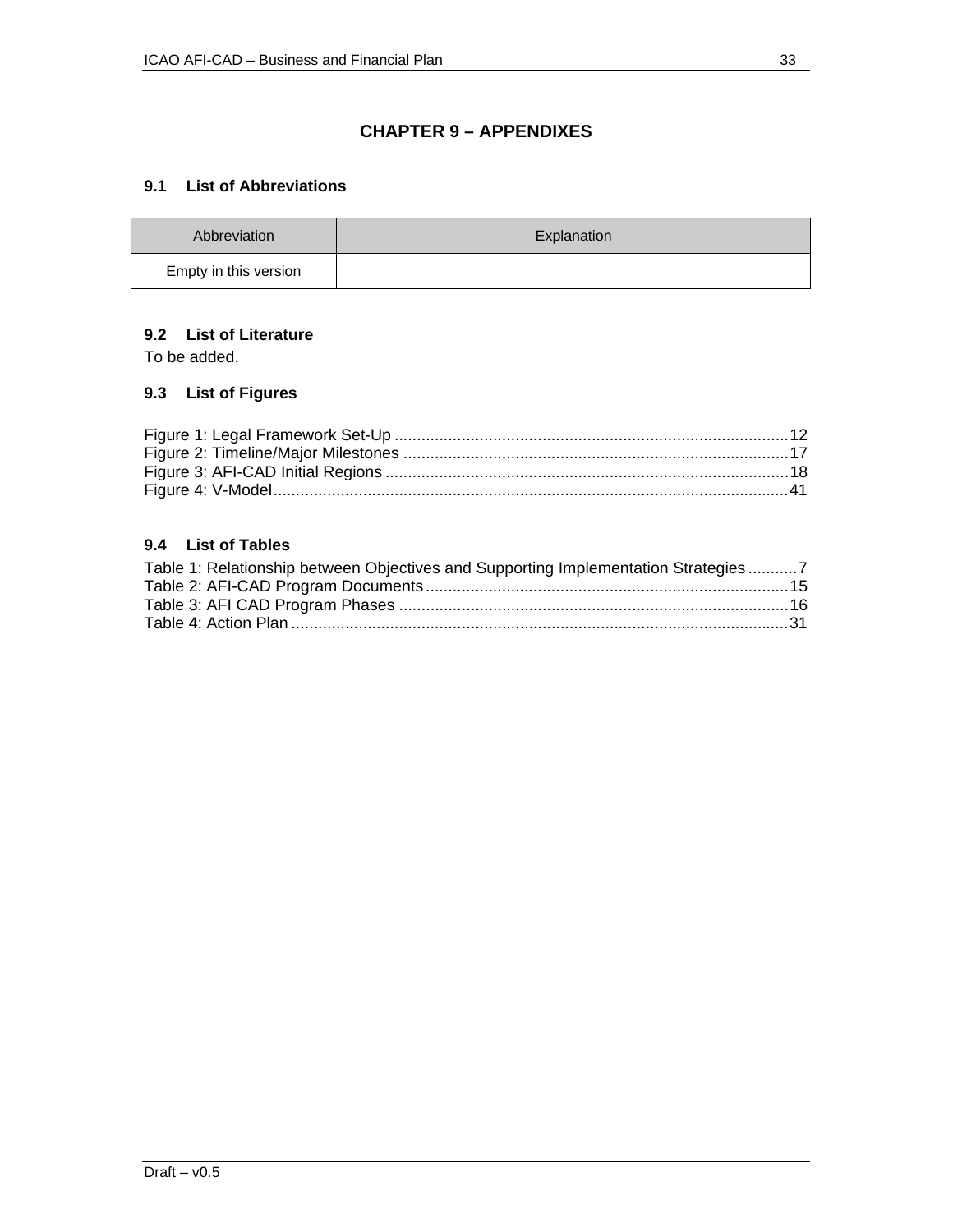## **ANNEX A) REQUIREMENTS SPECIFICATION OVERALL PROJECT**

The Requirements Specification is provided as a separate Annex to this document under "AFI-CAD Doc 008".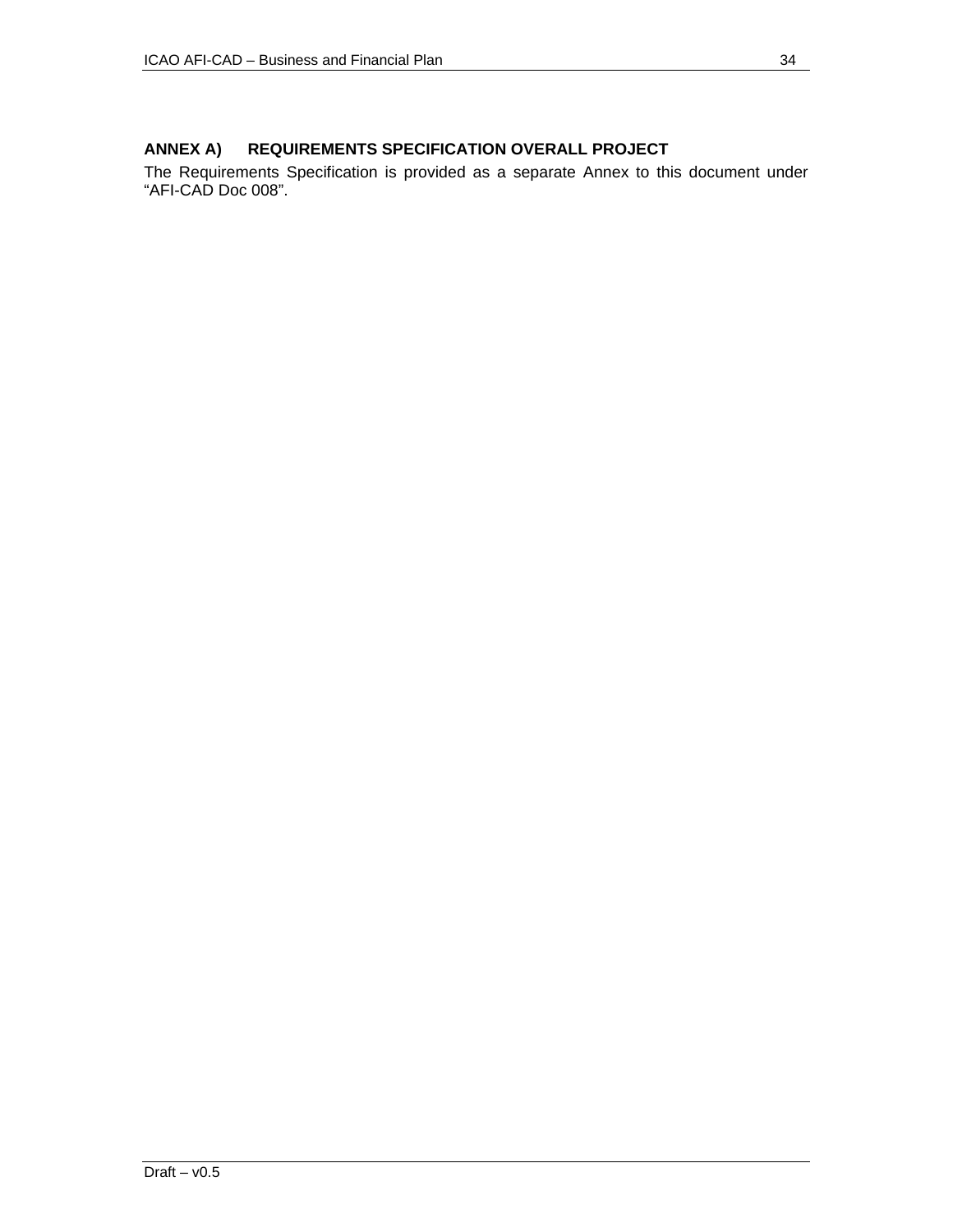## **ANNEX B) AFI-CAD GUIDANCE MATERIAL**

The Guidance Material for the establishment of AFI-CAD emanated from the Recommendations of the AFI-CAD/Study Group/1 meeting, subsequently endorsed by ICAO under Conclusion 16/41 of the APIRG/16 Meeting, and further developed by AFI-CAD/Study Group/3 and 4. Consequently, the Guidance Materials are listed herewith in the form of Recommendations as lastly published by Appendix A to the ATS/AIS/SAR SG/11<sup>21</sup>.

| <b>Recommandation 1:</b> | <b>Basic Criteria</b>                                                                                                                                                                                                                                 |  |  |  |  |  |
|--------------------------|-------------------------------------------------------------------------------------------------------------------------------------------------------------------------------------------------------------------------------------------------------|--|--|--|--|--|
|                          | The AFI AIS/MAP TF/4 meeting then concluded that:<br>a) whether the service provision is subcontracted or not:                                                                                                                                        |  |  |  |  |  |
|                          | i.<br>the service shall at all times be AFI States owned service. The service<br>provider shall ensure the service is at all times perceived and recognized as<br>being an AFI States provided service.                                               |  |  |  |  |  |
|                          | ii.<br>the service provision shall be an activity of cost-recovery nature and shall<br>not generate profit on its own behalf (bearing in mind that the AFI CAD<br>facilitates the safety, regularity and efficiency of international air navigation); |  |  |  |  |  |
|                          | iii.<br>the service provision shall be subjected to a "trial phase" of operation at the<br>end of which the service may be reviewed if there has been insufficient take-<br>up by clients and/or if the service levels have not been met;             |  |  |  |  |  |
|                          | all clients' service level agreements shall be between the client and the<br>iv.<br>Agency entrusted by the AFI States.                                                                                                                               |  |  |  |  |  |
|                          | the Agency shall not be allowed to sell, trade or commercialize the data<br>ν.<br>and/or services of the AFI CAD on its own behalf and/or profit.                                                                                                     |  |  |  |  |  |
| <b>Recommendation 2:</b> | <b>AFI CAD services</b>                                                                                                                                                                                                                               |  |  |  |  |  |
|                          | That AFI CAD should provide the following major services:                                                                                                                                                                                             |  |  |  |  |  |
|                          | the International NOTAM Operation (INO) providing facilities for world-wide<br>a)<br>NOTAM, SNOWTAM, ASHTAM and AFTN or equivalent message handling and<br>for pre-flight Information Bulletins (PIB) generation.                                     |  |  |  |  |  |
|                          | the Static Data Operation (SDO) providing facilities for AFI Static Aeronautical<br>b)<br>Data/information handling and reporting. moreover, a minimum set of data is also<br>maintained to allow the correct functioning of the INO system.          |  |  |  |  |  |
| <b>Recommendation 3:</b> | <b>AFI CAD Clients</b>                                                                                                                                                                                                                                |  |  |  |  |  |
|                          | That the recommended AFI CAD clients are the following:                                                                                                                                                                                               |  |  |  |  |  |
|                          | the Data Providers which are AIS Organizations providing aeronautical<br>a)<br>information to the Centralized AFI Database;                                                                                                                           |  |  |  |  |  |
|                          | the Data Users which are Air Transport Community and beyond.<br>b)                                                                                                                                                                                    |  |  |  |  |  |
| <b>Recommendation 4:</b> | Proposed AFI CAD System Design                                                                                                                                                                                                                        |  |  |  |  |  |
|                          | That the proposed AFI CAD System should be designed to provide the following:                                                                                                                                                                         |  |  |  |  |  |
|                          | a single repository for aeronautical information and IAIP elements of participating<br>a)<br>States:                                                                                                                                                  |  |  |  |  |  |
|                          | data questioning enhancement through multilevel consistent data checking<br>b)                                                                                                                                                                        |  |  |  |  |  |

 $\overline{a}$ <sup>21</sup> 26-30 April 2010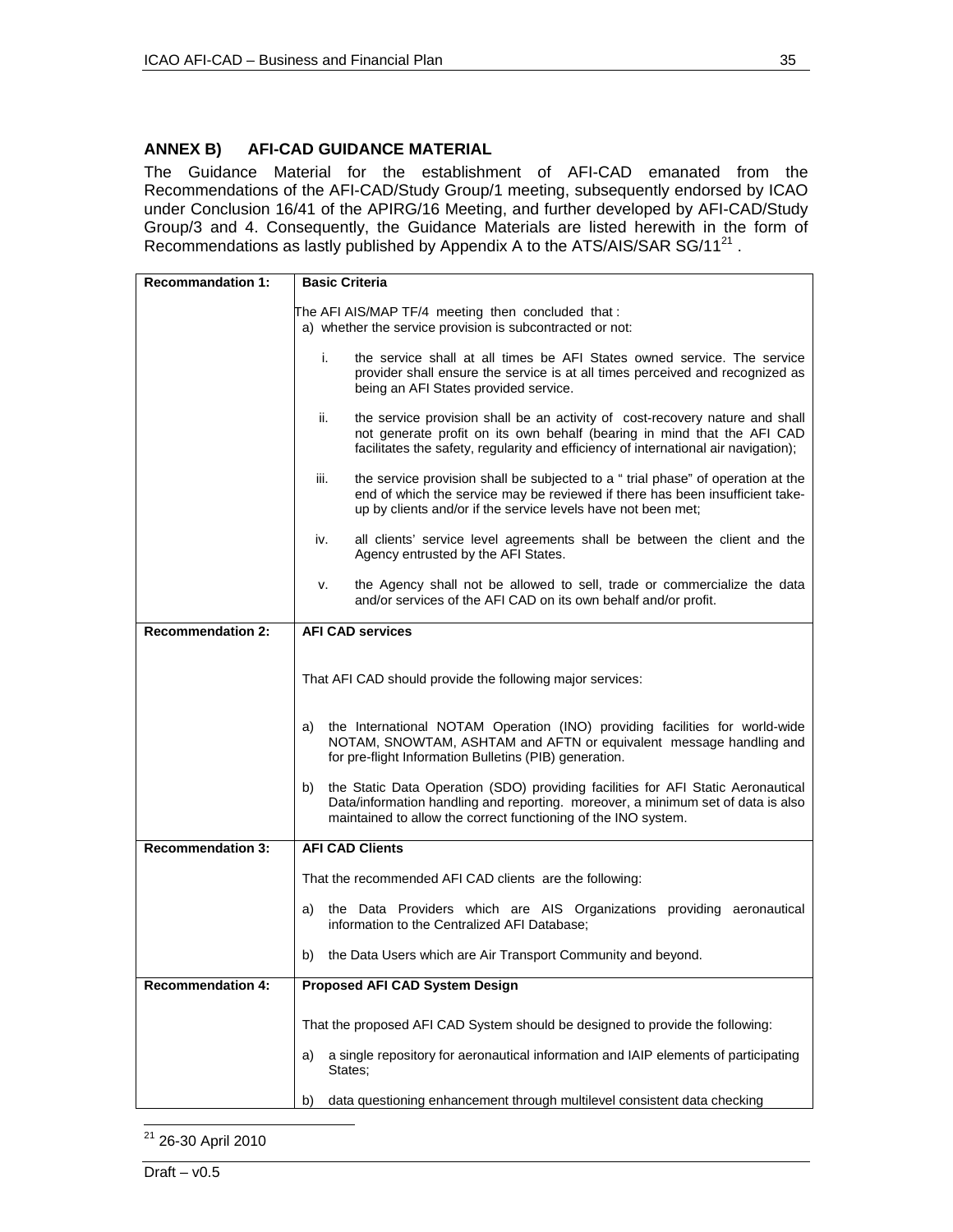|                          | processes, including cross border data verification;                                                                                                                                                                                                                                    |  |  |  |  |
|--------------------------|-----------------------------------------------------------------------------------------------------------------------------------------------------------------------------------------------------------------------------------------------------------------------------------------|--|--|--|--|
|                          | a secure channel/vehicle for timely and efficient electronic<br>C)<br>distribution of aeronautical information and IAIP elements;                                                                                                                                                       |  |  |  |  |
|                          | harmonization and interoperability will be ensured by common and standardized:<br>d)                                                                                                                                                                                                    |  |  |  |  |
|                          | System interface and data exchange model (AIXM),                                                                                                                                                                                                                                        |  |  |  |  |
|                          | Static data model (AICM).                                                                                                                                                                                                                                                               |  |  |  |  |
| <b>Recommendation 5:</b> | AFI CAD System Data Operations Services                                                                                                                                                                                                                                                 |  |  |  |  |
|                          | That the proposed System Data Operations Services will then provide the Centralized<br>AFI Database clients with the following system services:                                                                                                                                         |  |  |  |  |
|                          | support to edit and provide (to the system) aeronautical information;<br>a)                                                                                                                                                                                                             |  |  |  |  |
|                          | b)<br>electronic access to and delivery of aeronautical information;                                                                                                                                                                                                                    |  |  |  |  |
|                          | browsing and downloading of participating State's aeronautical information; and<br>C)                                                                                                                                                                                                   |  |  |  |  |
|                          | generation of reports.<br>d)                                                                                                                                                                                                                                                            |  |  |  |  |
| <b>Recommendation 6:</b> | <b>Access to AFI CAD</b>                                                                                                                                                                                                                                                                |  |  |  |  |
|                          | That the Data Operations System Services will be accessed by clients via direct<br>electronic interface in one or more of the following three ways:                                                                                                                                     |  |  |  |  |
|                          | The Client Interface terminal (CIT). A terminal located at the client site,<br>i.<br>connected to the AFI CAD, and allowing download, modification (only by<br>data providers) and reporting of aeronautical information as determined by<br>the clients Service Level Agreement (SLA); |  |  |  |  |
|                          | The Client Interface (CI). A technical toolkit allowing clients' own systems to<br>ii.<br>access and interact with the AFI CAD to upload, download, modify (only Data<br>Providers can modify) and report aeronautical information as determined by<br>the clients' SLA:                |  |  |  |  |
|                          | INTERNET: Access to the Centralized AFI AIS Data Base will also be<br>iii.<br>allowed via the Internet.                                                                                                                                                                                 |  |  |  |  |
| <b>Recommendation 7:</b> | Development of AFI CAD user requirements specifications                                                                                                                                                                                                                                 |  |  |  |  |
|                          | That States and/or Organizations in a position to do so, provide the required technical<br>expertise to assist the Study Group to develop user requirements specifications (URS)<br>for AFI CAD.                                                                                        |  |  |  |  |
| <b>Recommendation 8:</b> | <b>Scope of Services Provided</b>                                                                                                                                                                                                                                                       |  |  |  |  |
|                          | That :                                                                                                                                                                                                                                                                                  |  |  |  |  |
|                          | Regarding the data operations service domains, the services provided shall<br>a)<br>ensure:                                                                                                                                                                                             |  |  |  |  |
|                          | i.<br>Co-ordination of the resolution of data conflicts detected by the system<br>data checking processes;                                                                                                                                                                              |  |  |  |  |
|                          | for non-participating States (world wide) :<br>ii.                                                                                                                                                                                                                                      |  |  |  |  |
|                          | NOTAM processing (verification, validation, etc)<br>entry of the statistic data required by the system NOTAM function.                                                                                                                                                                  |  |  |  |  |
|                          | As currently defined, the service does not include the provision of AIS services<br>b)<br>on behalf of participating States, i.e. the service shall not comprise the following<br>activities :                                                                                          |  |  |  |  |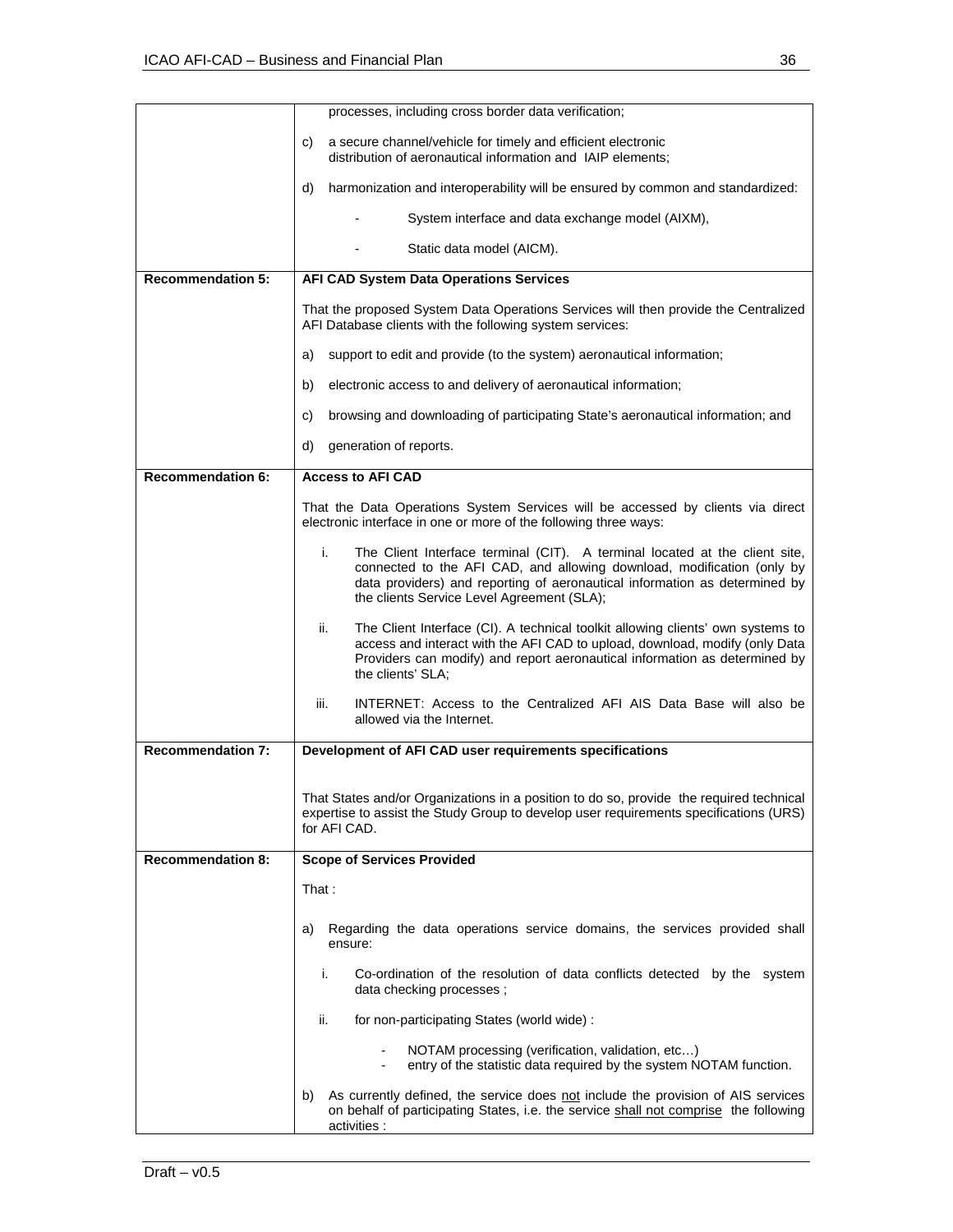|                           | i.                                | creation of NOTAMs                                                                                                                                                                                                                                                                                                             |  |  |  |
|---------------------------|-----------------------------------|--------------------------------------------------------------------------------------------------------------------------------------------------------------------------------------------------------------------------------------------------------------------------------------------------------------------------------|--|--|--|
|                           | ii.                               | origination and publication of AIP, AIP supplements, AIP amendments, AIC<br>and charts.                                                                                                                                                                                                                                        |  |  |  |
|                           | C)                                | As part of the provision of the service, the service provider will deliver to the<br>centralized AFI Region AIS Data Base client the following services :                                                                                                                                                                      |  |  |  |
|                           | i.                                | 24 hour operational and technical help desk                                                                                                                                                                                                                                                                                    |  |  |  |
|                           | ii.                               | <b>Client training</b>                                                                                                                                                                                                                                                                                                         |  |  |  |
|                           | iii.                              | Management and monitoring of the delivery of aeronautical information and<br>AIP elements.                                                                                                                                                                                                                                     |  |  |  |
| <b>Recommendation 9:</b>  | <b>Institutional Arrangements</b> |                                                                                                                                                                                                                                                                                                                                |  |  |  |
|                           | That AFI States shall:            |                                                                                                                                                                                                                                                                                                                                |  |  |  |
|                           | a)                                | Identify or set up an agency to develop, establish and operate the centralized<br>AFI CAD;                                                                                                                                                                                                                                     |  |  |  |
|                           | b)                                | Determine the most effective and appropriate ways of funding, implementing<br>and delivering the service.                                                                                                                                                                                                                      |  |  |  |
|                           | C)                                | Commit to the timely provision of the required information to the AFI CAD;<br>Note: This shall not preclude them from providing the same data to other<br>agents and/or entities.                                                                                                                                              |  |  |  |
|                           | d)                                | Continue to be responsible for providing an AIS singularly or jointly with one<br>or more other States or by delegating the authority for the provision of the<br>service to a non-governmental agency in accordance with Annex 15 of the<br>Chicago Convention;                                                               |  |  |  |
|                           | e)                                | Maintain the intellectual property rights for the data provided to the AFI CAD;                                                                                                                                                                                                                                                |  |  |  |
|                           | f)                                | Provide advice and other appropriate support to any administration outside<br>the AFI Region to consider the introduction of an aeronautical information<br>database system compatible with the AFI CAD;                                                                                                                       |  |  |  |
|                           | g)                                | Promote the use of the AFI CAD by taking active steps to provide<br>appropriate information to the public on the services available from the AFI<br>CAD and encourage the use of the service;                                                                                                                                  |  |  |  |
|                           | h)                                | Define a legal and financial framework to be applied to States participating in<br>the AFI CAD, and non members of the AFI Region States, covering<br>contribution to the funding of the data operations service provision;                                                                                                    |  |  |  |
|                           | i)                                | Define a charging policy that:                                                                                                                                                                                                                                                                                                 |  |  |  |
|                           |                                   | complies with the principle of free exchange of aeronautical information<br>amongst States AIS, in accordance with Annex 15 of the Chicago<br>Convention;<br>Continues to allow recovery by States of the costs incurred for the<br>provision of AIS services;<br>Avoids double charging of the Data Users.                    |  |  |  |
| <b>Recommendation 10:</b> |                                   | <b>Suggestions for Financial Model</b>                                                                                                                                                                                                                                                                                         |  |  |  |
|                           | a)                                | <b>Business Plan</b><br>Setup Capital: The business plan to be adopted must define the<br>total set-up costs and where this capital will be obtained (eg Loans,<br>Donations/Aid, State Contributions). Each states responsibility in<br>this regard must be defined and be enforceable in any AFI CAD<br>membership agreement |  |  |  |
|                           |                                   | ii.<br>Financial Sustainability: The business plan to be adopted must also                                                                                                                                                                                                                                                     |  |  |  |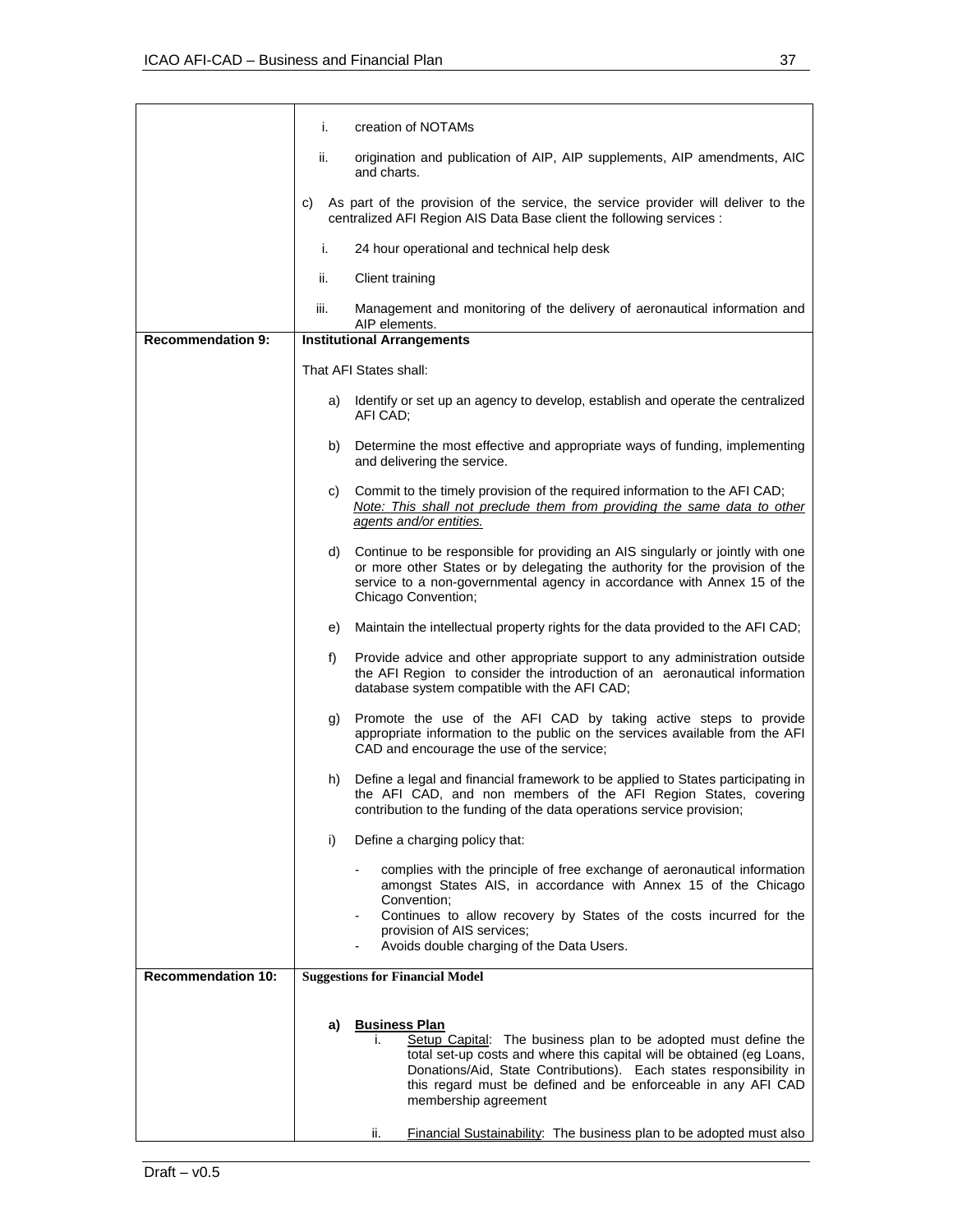|                           |      | define how financial sustainability will be ensured (eg by State<br>Contributions, fees to be charged for access by users, en-route<br>charges, etc). This must also show how continuous improvement<br>and safety monitoring systems will be maintained and funded.                                                                                            |  |  |  |  |
|---------------------------|------|-----------------------------------------------------------------------------------------------------------------------------------------------------------------------------------------------------------------------------------------------------------------------------------------------------------------------------------------------------------------|--|--|--|--|
|                           |      | iii.<br>Service Provider: The resources that the Service Provider will bring<br>to the project must be defined and enforced in the Service Providers<br>contract. It should not be the sole responsibility of the member<br>states or the Agency to fund this project as it should be based on<br>the User/ Beneficiary Pays principle.                         |  |  |  |  |
|                           | b)   | <b>Financial Plans:</b> The financial model for AFI CAD as discussed above also<br>needs to address the following operational considerations<br>Continuous Operational Cost Recovery:<br>Continuous Operational Cost<br>Recovery must be ensured as a minimum requirement. If this does not occur<br>AFI CAD will not be a viable concern.                      |  |  |  |  |
|                           | i.   |                                                                                                                                                                                                                                                                                                                                                                 |  |  |  |  |
|                           | ii.  | Cost Benefit Analysis: A Cost Benefit Analysis reflecting the advantages and<br>disadvantages of all business models discussed above needs to be<br>performed before a particular model can be recommended and accepted by<br>AFI CAD member states.                                                                                                            |  |  |  |  |
|                           | iii. | Future Cost Benefits: To AFI CAD (eg via provision of services additional to<br>what is presently being provided) will need to assessed to ensure<br>organizational structuring to take advantage of these future benefits.                                                                                                                                     |  |  |  |  |
| <b>Recommendation 11:</b> |      | Evaluation criteria for the identification of the AFI-CAD Operating Centers:                                                                                                                                                                                                                                                                                    |  |  |  |  |
|                           | 1.   | Geographical Location                                                                                                                                                                                                                                                                                                                                           |  |  |  |  |
|                           | 2.   | Communication Infrastructure                                                                                                                                                                                                                                                                                                                                    |  |  |  |  |
|                           | 3.   | Sustainability of Economy                                                                                                                                                                                                                                                                                                                                       |  |  |  |  |
|                           | 4.   | <b>Political Stability</b>                                                                                                                                                                                                                                                                                                                                      |  |  |  |  |
|                           | 5.   | Information Technology - currently available and sustainable                                                                                                                                                                                                                                                                                                    |  |  |  |  |
|                           | 6.   | Provision of training - Training ability / infrastructure                                                                                                                                                                                                                                                                                                       |  |  |  |  |
|                           | 7.   | Power supply:                                                                                                                                                                                                                                                                                                                                                   |  |  |  |  |
|                           |      | availability                                                                                                                                                                                                                                                                                                                                                    |  |  |  |  |
|                           |      | reliability                                                                                                                                                                                                                                                                                                                                                     |  |  |  |  |
|                           |      | sustainability                                                                                                                                                                                                                                                                                                                                                  |  |  |  |  |
|                           | 8.   | Human Resource availability -<br>AIM<br>i.<br>ii.<br>Management<br>iii.<br><b>Project Management</b><br>Information Technology<br>iv.                                                                                                                                                                                                                           |  |  |  |  |
|                           |      | Training<br>v.                                                                                                                                                                                                                                                                                                                                                  |  |  |  |  |
|                           | 9.   | Financial availability / sustainability                                                                                                                                                                                                                                                                                                                         |  |  |  |  |
|                           |      | 10. Previous experience - Track record                                                                                                                                                                                                                                                                                                                          |  |  |  |  |
|                           |      | 11. Common consensus                                                                                                                                                                                                                                                                                                                                            |  |  |  |  |
|                           |      | 12. Infrastructure - Buildings                                                                                                                                                                                                                                                                                                                                  |  |  |  |  |
|                           |      | 13. Evaluation to be conducted by an International Organization with a proven<br>track record of successfully completing similar evaluations (e.g. ICAO/ United<br>Nations/ EUROCONTROL, etc.)                                                                                                                                                                  |  |  |  |  |
| <b>Recommendation 12:</b> |      | Introduction of QMS by AFI-CAD States                                                                                                                                                                                                                                                                                                                           |  |  |  |  |
|                           |      | That each contracting AFI – CAD Member State shall take all necessary measures<br>to introduce a properly organized QMS containing procedures, processes and<br>resources necessary to implement the quality management at each function stage.<br>The execution of such quality management shall be in accordance with Annex 15,<br>Chapter 3 paragraph 3.2.1. |  |  |  |  |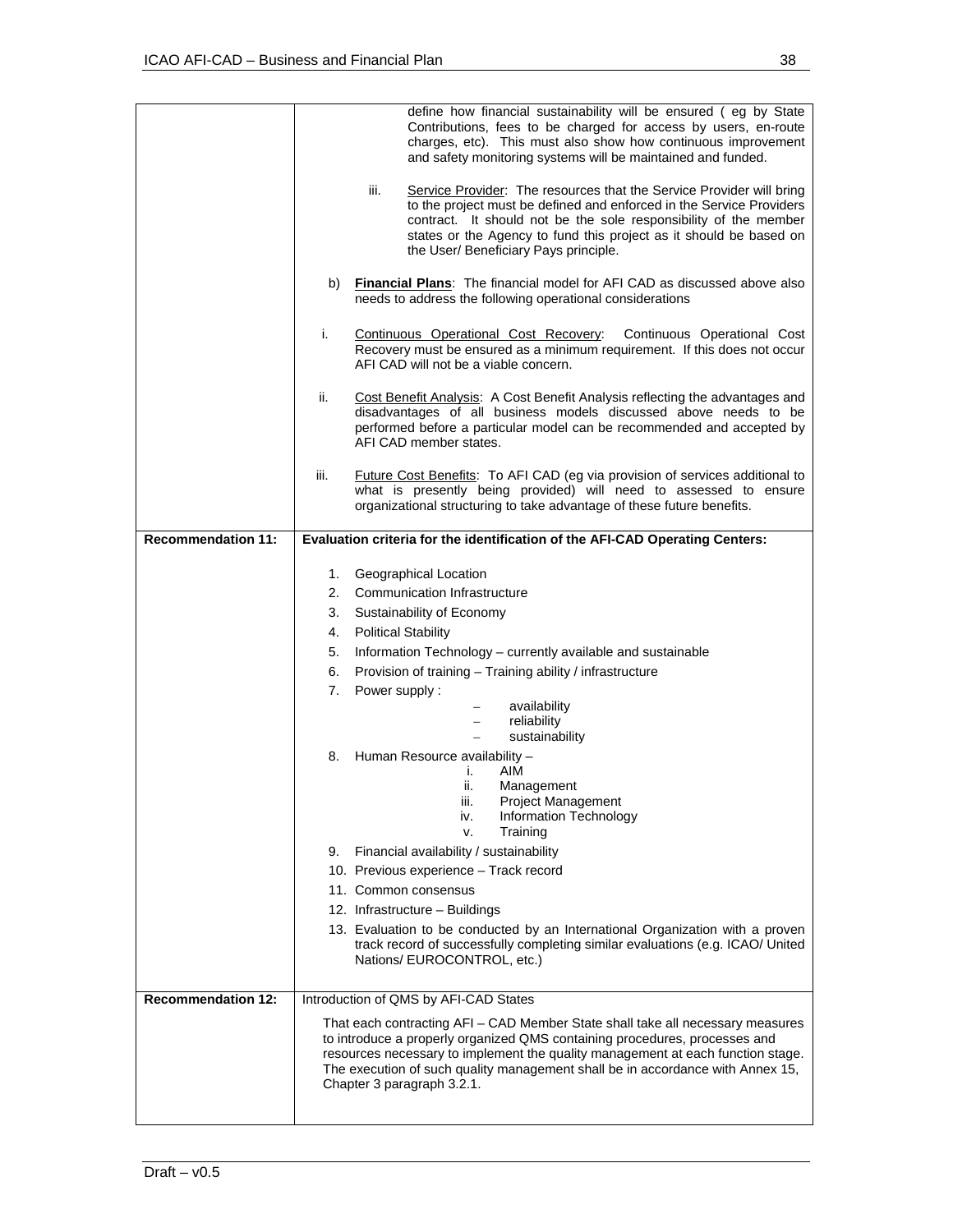| <b>Recommendation 13:</b> | Measurement tool for evaluation of AIS Services                                                                                                                                                                                                                                                                                                                                                                                                                                                                                                                                                                             |  |  |  |
|---------------------------|-----------------------------------------------------------------------------------------------------------------------------------------------------------------------------------------------------------------------------------------------------------------------------------------------------------------------------------------------------------------------------------------------------------------------------------------------------------------------------------------------------------------------------------------------------------------------------------------------------------------------------|--|--|--|
|                           | That Appendix K to APIRG/15 report as per Attachment A to DP/7 be adopted by<br>AFI States as a measurement tool for evaluation of services in order to provide<br>room for improvement and the prevention of non-conformity.                                                                                                                                                                                                                                                                                                                                                                                               |  |  |  |
| <b>Recommendation 14:</b> | Framework for development of the QMS                                                                                                                                                                                                                                                                                                                                                                                                                                                                                                                                                                                        |  |  |  |
|                           | That AFI – CAD member States adopt the template for a project proposal in<br>Appendix XX to Attachment A of DP/7(AFI-CAD/2) as a framework for<br>development of the QMS in terms of defining scope, assessing the potential<br>benefits, continuing the program, determining the roles and responsibilities of<br>those involved in the development and implementation of the QMS, and<br>specifying deliverables, target dates and the resources needed.                                                                                                                                                                  |  |  |  |
| <b>Recommendation 15:</b> | Timelines for the development and implementation of the AFI - CAD                                                                                                                                                                                                                                                                                                                                                                                                                                                                                                                                                           |  |  |  |
|                           | That ICAO would synchronize the most suitable timelines for the development and<br>implementation of the AFI - CAD based on the evolution of events.                                                                                                                                                                                                                                                                                                                                                                                                                                                                        |  |  |  |
| <b>Recommendation 16:</b> | Development of the required training modules                                                                                                                                                                                                                                                                                                                                                                                                                                                                                                                                                                                |  |  |  |
|                           | That AFI – CAD through the cooperation with GroupEAD develops the required<br>training modules for AFI-CAD member States.                                                                                                                                                                                                                                                                                                                                                                                                                                                                                                   |  |  |  |
| <b>Recommendation 17:</b> | Development of the required format of a service level agreement                                                                                                                                                                                                                                                                                                                                                                                                                                                                                                                                                             |  |  |  |
|                           | That AFI – CAD through the cooperation with GroupEAD develops the required format<br>of a service level agreement for the AFI - CAD member States.                                                                                                                                                                                                                                                                                                                                                                                                                                                                          |  |  |  |
| <b>Recommendation 18:</b> | <b>Compilation of the URS Document:</b>                                                                                                                                                                                                                                                                                                                                                                                                                                                                                                                                                                                     |  |  |  |
|                           | That it is therefore necessary to compile the user and other requirements in one<br>document based on the input from:                                                                                                                                                                                                                                                                                                                                                                                                                                                                                                       |  |  |  |
|                           | the Framework and Guidance Material of the AFI-CAD, as per<br>Appendix H of the APIRG/16 Report,<br>the EUROCONTROL URS Documents (General, Common<br>Services, Static Data, NOTAM, AIP, Charting),<br>the AFI States based on a filled Questionnaires (cf. DP/04) to<br>include further AFI Requirements.                                                                                                                                                                                                                                                                                                                  |  |  |  |
| <b>Recommendation 19:</b> | <b>Institutional Framework:</b>                                                                                                                                                                                                                                                                                                                                                                                                                                                                                                                                                                                             |  |  |  |
|                           | Establishment of a supervisory management board composed of<br>a.<br>Technical Representatives appointed by the Civil Aviation Directors.<br>They should also be empowered to make decisions.<br>b. Appoint a Technical team competitively, to participate in the project<br>processes from its initiation stage to completion, so that all<br>members gain an understanding of the project tasks and objectives<br>Service<br>Provider<br>competitively<br>Appoint<br>to<br>develop,<br>C.<br>implement and manage the AFI-CAD. The Service Provider may<br>also take responsibility for Hardware and Software maintenance |  |  |  |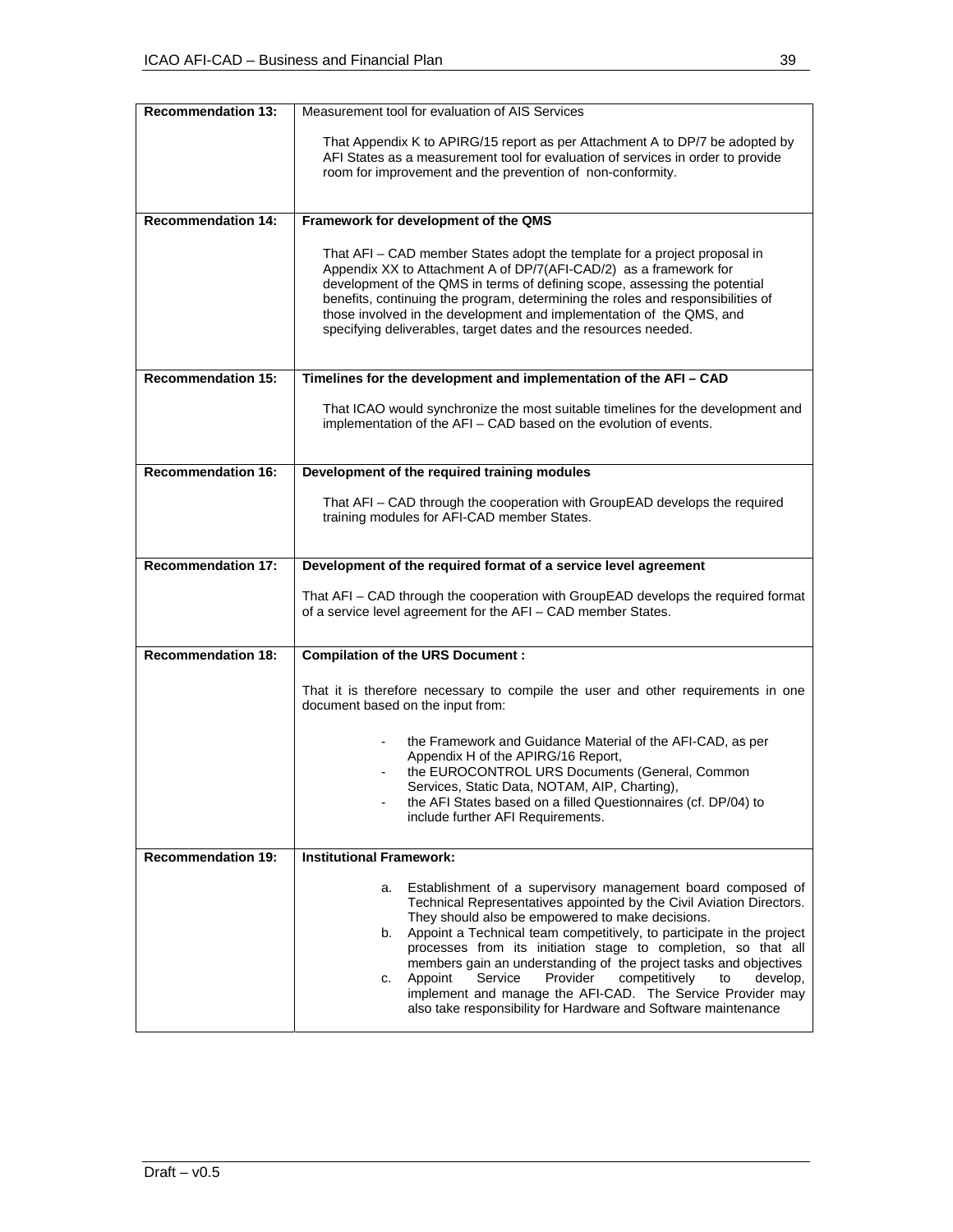| <b>Recommendation 20:</b> | <b>Procurement Process:</b>                                                                                                                                                                                                                                                                                                                                                                                                                                              |  |  |  |  |
|---------------------------|--------------------------------------------------------------------------------------------------------------------------------------------------------------------------------------------------------------------------------------------------------------------------------------------------------------------------------------------------------------------------------------------------------------------------------------------------------------------------|--|--|--|--|
|                           | That the Business plan includes the development of procurement<br>procedures acceptable to participating member states.<br>That the Business Plan includes the development of a logical<br>٠<br>acquisition system, which would include an efficient and transparent<br>procurement process for implementation of the AFI-CAD<br>That participating states should ensure that the procurement is<br>done in a transparent manner acceptable to the participating states. |  |  |  |  |
| <b>Recommendation 21:</b> | <b>Location of AFI-CAD</b>                                                                                                                                                                                                                                                                                                                                                                                                                                               |  |  |  |  |
|                           | That the Technical Board should determine the centre and sub-<br>centers location subject to the agreed set criteria listed in<br>Recommendation11. There is need to take into account the<br>geographical locations and requisite infrastructure currently available.                                                                                                                                                                                                   |  |  |  |  |
| <b>Recommendation 22:</b> | <b>Realization of the AFI-CAD</b>                                                                                                                                                                                                                                                                                                                                                                                                                                        |  |  |  |  |
|                           | That in order to realize the maximum benefits of the AFI Region<br>centralized AIS Database all AFI Region States need to fully<br>participate in its development, implementation and operations.                                                                                                                                                                                                                                                                        |  |  |  |  |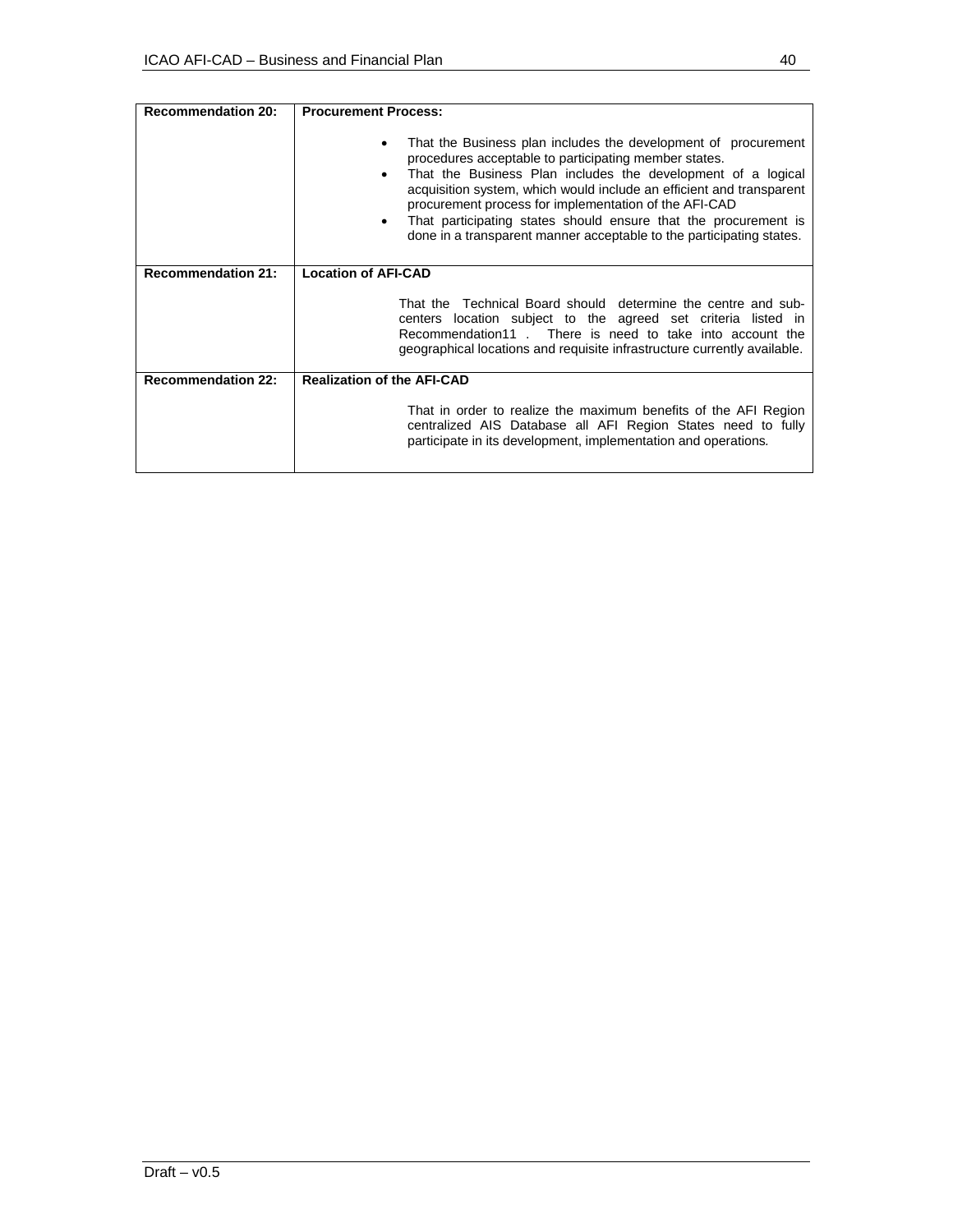

## **ANNEX C) V-MODEL PROCESS FOR ACQUIRER AND SUPPLIER**

**Figure 4: V-Model**